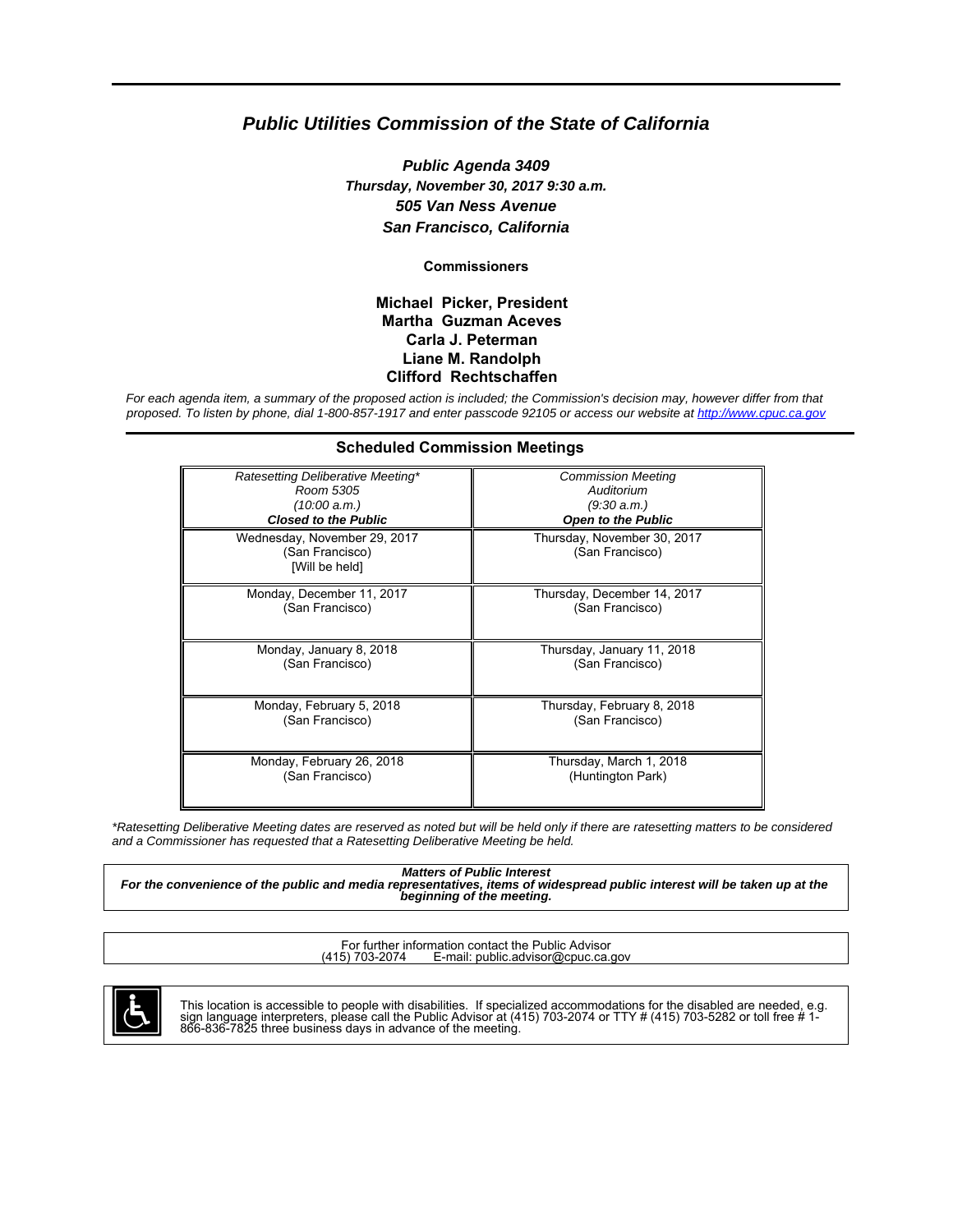# **PUBLIC COMMENT**

The following items are not subject to public comment:

- All items on the closed session agenda.
- 12, 27, 29, 31, 42, 43

#### **Public Comment**

#### **Consent Agenda**

Items shown on the Consent Agenda will be taken up and voted on as a group in one of the first items of business of each Commission meeting. Items may be removed from the Consent Agenda for discussion on the Regular Agenda at the request of any Commissioner prior to the meeting.

#### **Consent Agenda - Orders and Resolutions**

# 1 **Preliminary Categorizations and Hearing Determinations for Recently Filed Formal Applications**

[16098] Res ALJ 176-3409

#### **PROPOSED OUTCOME:**

• Ratification of preliminary determination of category for proceedings initiated by application. The preliminary determinations are pursuant to Rule 7.1 of the Commission's Rules of Practice and Procedure.

#### **ESTIMATED COST:**

• None.

<http://docs.cpuc.ca.gov/SearchRes.aspx?docformat=ALL&docid=199346645>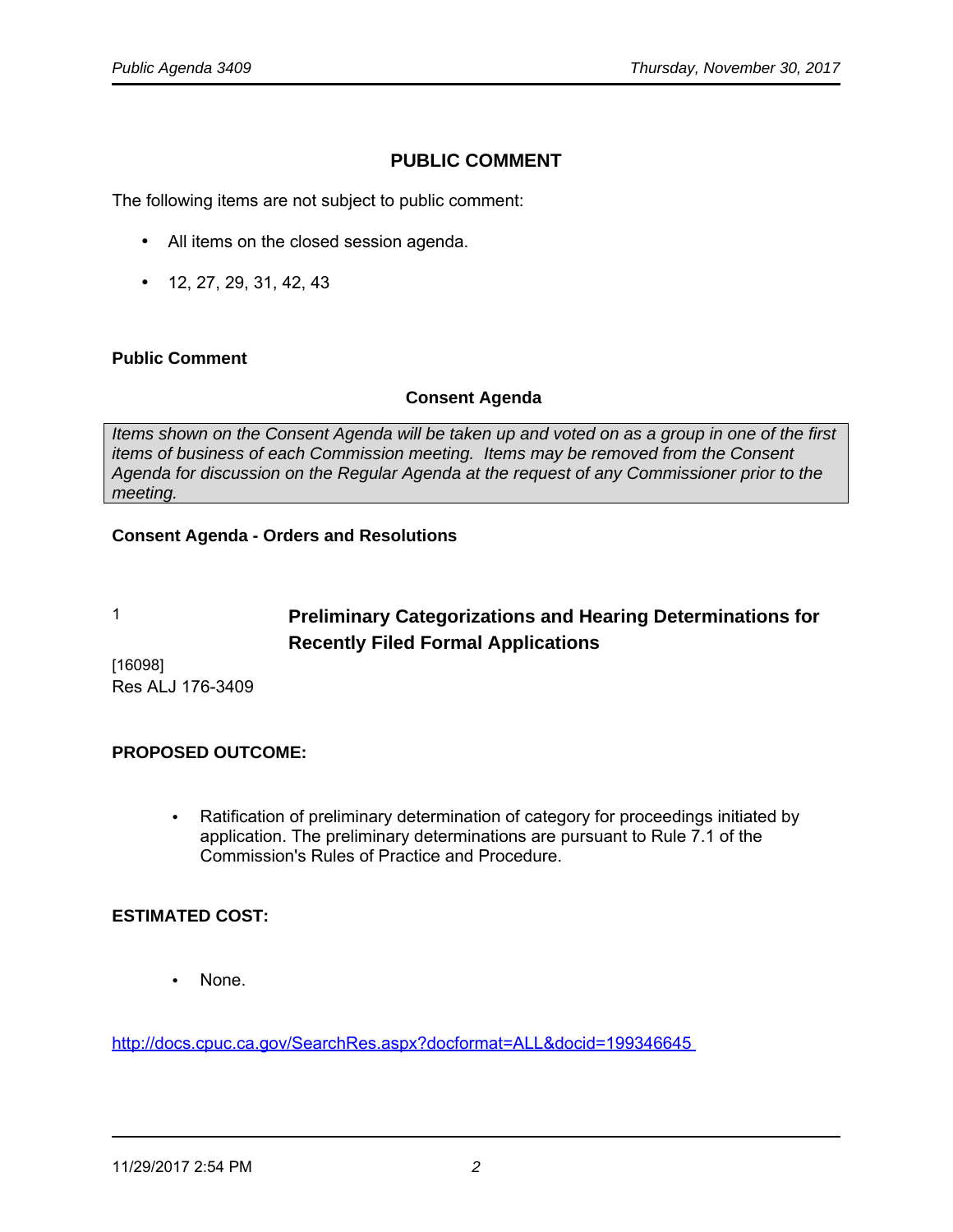2 **Amendments to the Rules of Practice and Procedure (Title 20, Division 1, of the California Code of Regulations) to Implement Statutory Amendments Pursuant to Senate Bill 215, Reflect Changes in the Commission's Administration, Streamline Certain Procedures, and Provide Greater Clarity**

[15709] Res ALJ-344

#### **PROPOSED OUTCOME:**

• Amendments to the Rules of Practice and Procedure (Title 20, Division 1, of the California Code of Regulations).

#### **SAFETY CONSIDERATIONS:**

• These amendments will support greater transparency consistent with the Commission's overriding interest in safety.

#### **ESTIMATED COST:**

• Any costs of implementation are anticipated to be incidental to costs of compliance with existing Rules.

(Judge Wildgrube)

<http://docs.cpuc.ca.gov/SearchRes.aspx?docformat=ALL&docid=199601209>

Pub. Util. Code § 311 – This item was mailed for Public Comment.

Agenda 3401, Item 3 7/13/2017 (Staff); Agenda 3404, Item 2 9/14/2017 (Staff); Agenda 3408, Item 2 11/9/2017 (Staff)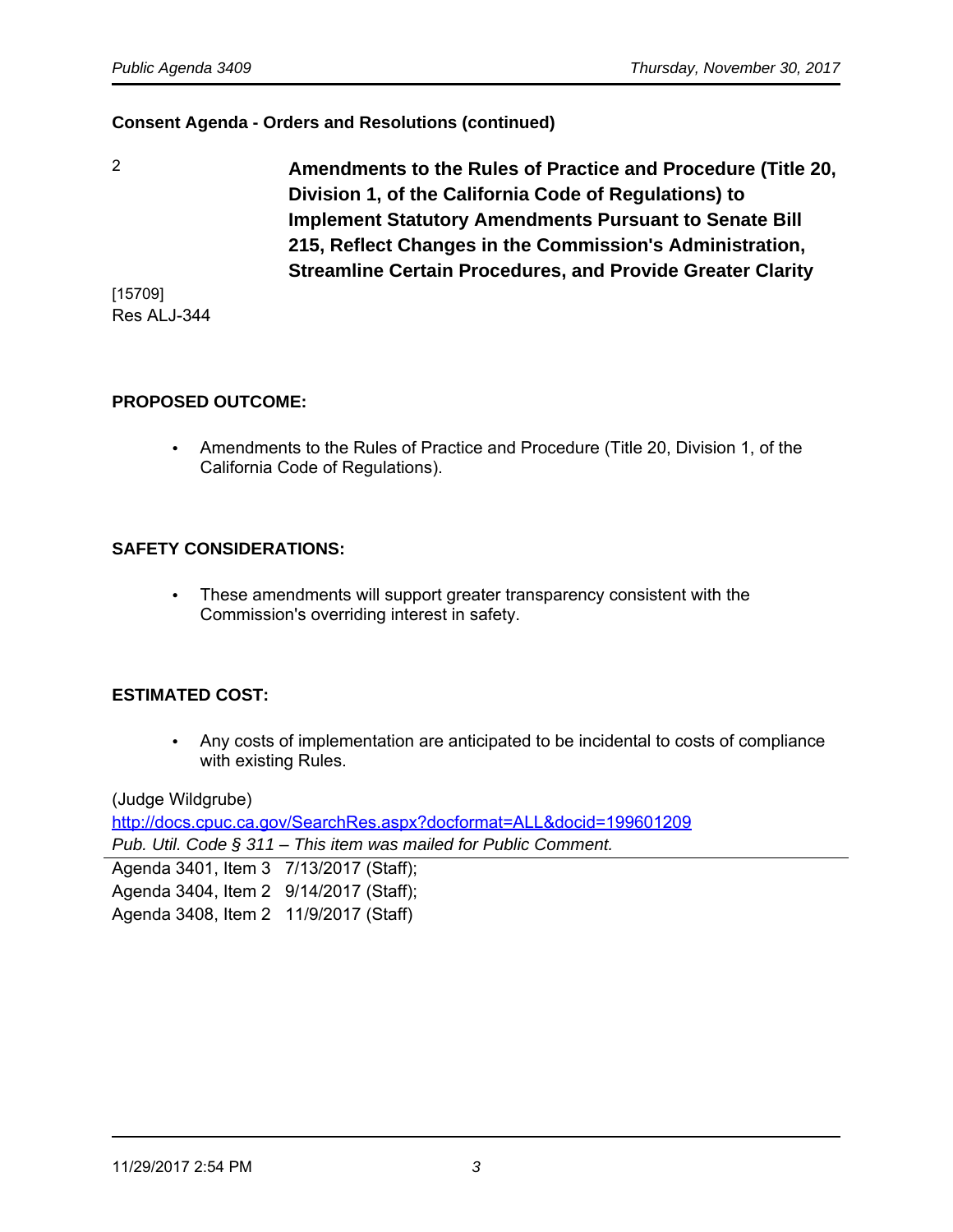3 **Liberty Utilities (Liberty CalPeco Electric) LLC Verification of the Attainment of the 89 Megawatt Load Trigger for Phase 2 of the Line 625/650 Upgrade Project Pursuant to Decision 15-03- 020**

[15937]

Res E-4883, Advice Letter 64-E filed October 14, 2016 - Related matters.

# **PROPOSED OUTCOME:**

• Denies Liberty Utilities (Liberty CalPeco Electric) LLC (Liberty CalPeco) authorization to commence with construction of Phase 2 of the North Lake Tahoe Powerline System Upgrade Project, Phase 2. The protest by North Tahoe Citizen Action Alliance is valid. Commission approval of Liberty CalPeco Advice Letter 64-E is denied.

# **SAFETY CONSIDERATIONS:**

• Effective administration of Liberty CalPeco is part of the responsibility of Liberty Utilities to meet their obligations under Public Utilities Code Section 451 to provide services that promote the safety, health, comfort, and convenience of their patrons, employees and the public.

#### **ESTIMATED COST:**

• Liberty CalPeco has estimated the cost of Phase 2 construction at approximately \$9 million.

<http://docs.cpuc.ca.gov/SearchRes.aspx?docformat=ALL&docid=199097792> Pub. Util. Code § 311 – This item was mailed for Public Comment.

Agenda 3407, Item 3 10/26/2017 (Staff); Agenda 3408, Item 3 11/9/2017 (Staff)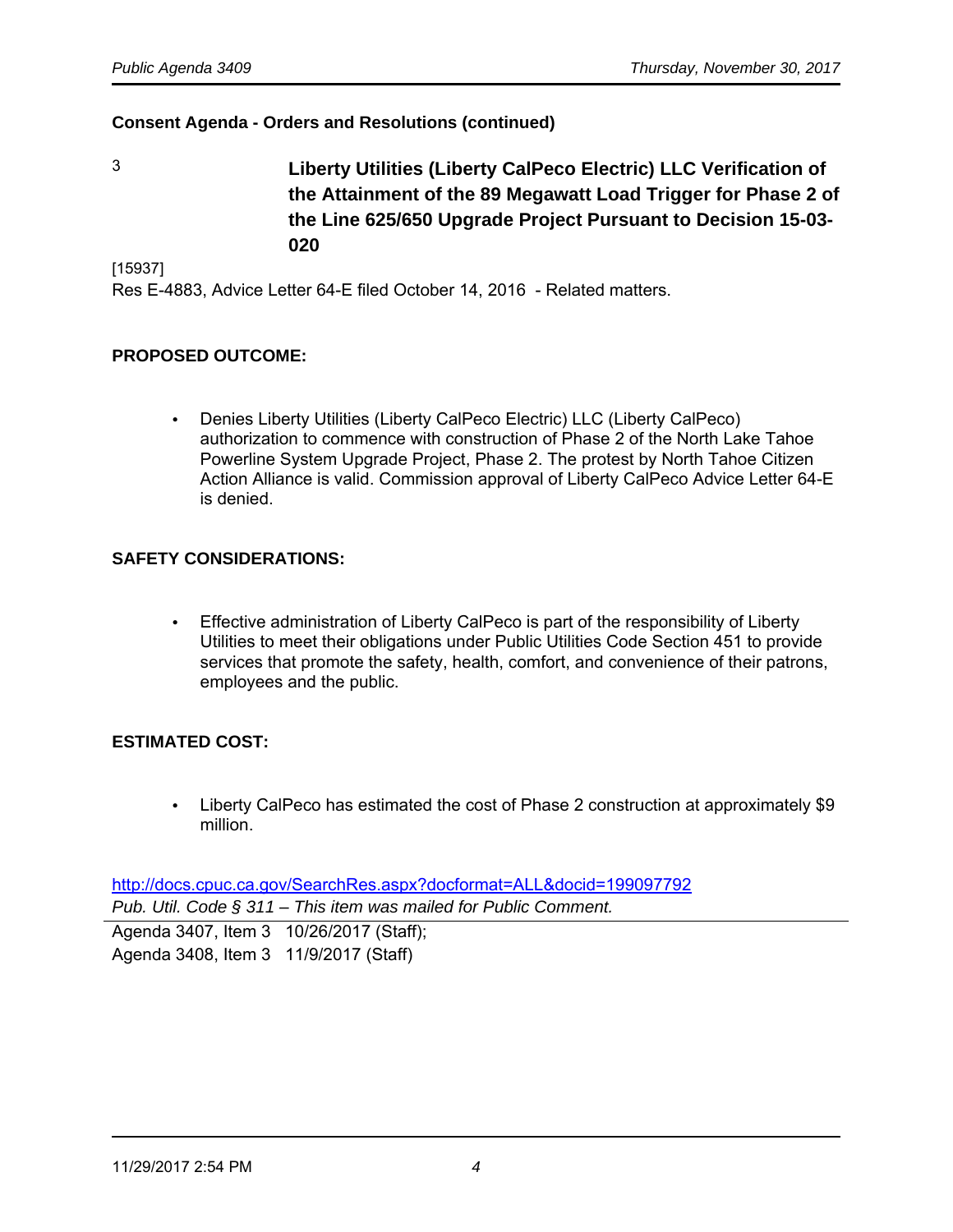4 **Pacific Gas and Electric Company's Marketing, Education and Outreach Plan in Compliance with the December 17, 2015 Assigned Commissioner and Administrative Law Judge's Ruling and Decision 15-07-001 on Residential Default Time of Use Rates**

[16019]

Res E-4882, Advice Letter 4949-E filed November 1, 2016, and AL 4949-E-A filed March 15, 2017 - Related matters.

# **PROPOSED OUTCOME:**

• Approves, with modifications, Pacific Gas and Electric Company's (PG&E) Time of Use marketing, education and outreach plan for 2017-2019.

# **SAFETY CONSIDERATIONS:**

• There is no impact on safety.

# **ESTIMATED COST:**

• The cost of PG&E's plan is estimated to be \$46.7 million over 3 years. This amount will be reviewed on an ongoing basis through annual reports.

<http://docs.cpuc.ca.gov/SearchRes.aspx?docformat=ALL&docid=199098418> Pub. Util. Code § 311 - This item was mailed for Public Comment.

Agenda 3408, Item 4 11/9/2017 (Guzman Aceves)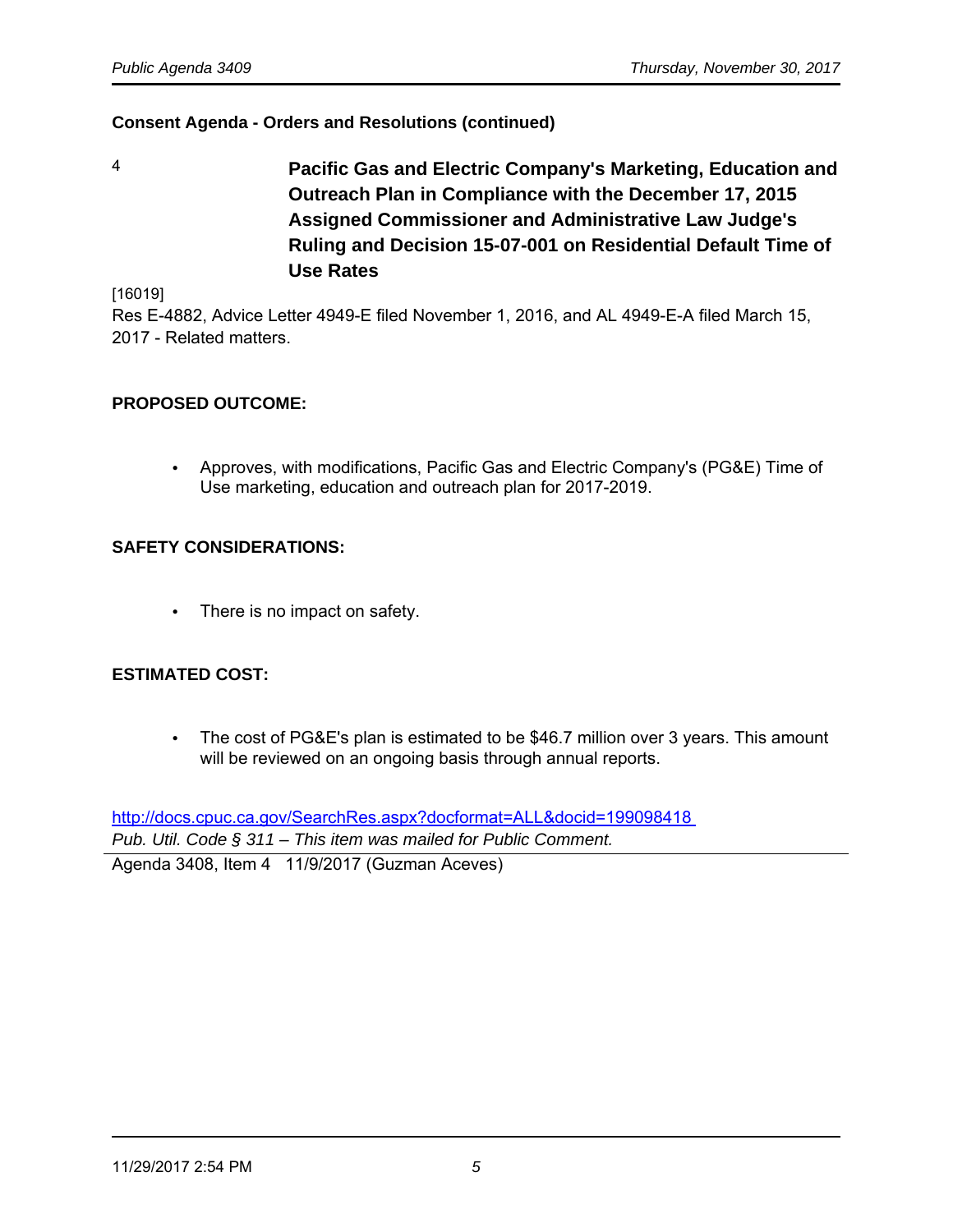[16022] Res L-549

5 **Disclosure of Records Concerning a Rail Crossing** 

#### **PROPOSED OUTCOME**:

• Authorizes disclosure of Commission records concerning all completed and currently open Commission investigations of incidents occurring at rail crossing DOT # 77458385, located at Vineyard Avenue in Ventura County, California, once the investigations have been completed. This resolution also authorizes disclosure of all current Commission records concerning the crossing that are not associated with investigations.

#### **SAFETY CONSIDERATIONS**:

• Disclosure may offer a better understanding of utility safety matters addressed by the Commission.

#### **ESTIMATED COST:**

• Unknown.

<http://docs.cpuc.ca.gov/SearchRes.aspx?docformat=ALL&docid=199924208> Pub. Util. Code § 311 – This item was mailed for Public Comment.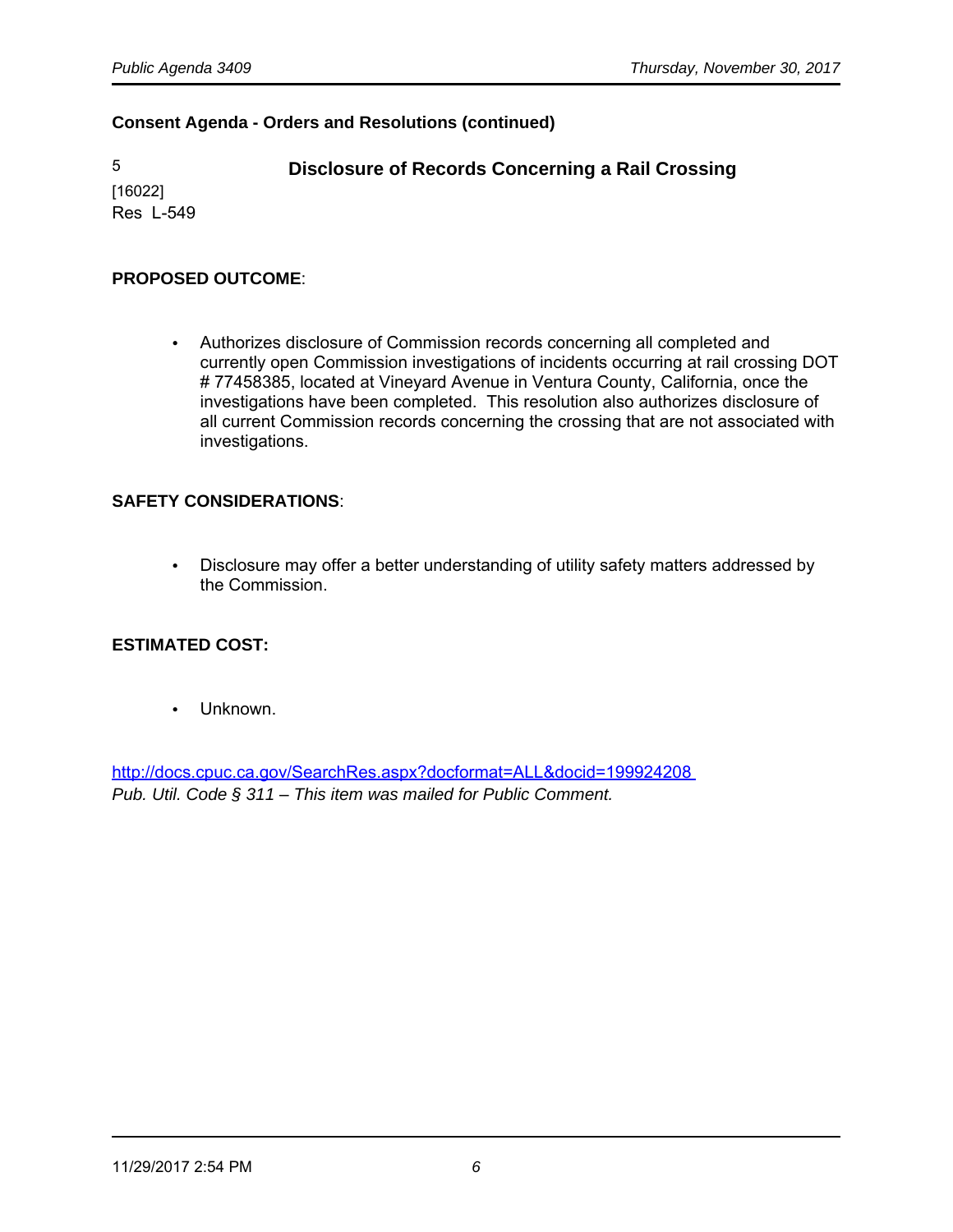# 6 **Disclosure of Records of an Investigation**

[16023] Res L-550

# **PROPOSED OUTCOME**:

• Authorizes disclosure of all Commission records concerning the Commission's investigation of an electrical incident that occurred at 3410 Via Lido Drive in Newport Beach, California on October 5, 2015.

# **SAFETY CONSIDERATIONS**:

• This resolution authorizes disclosure of the records of a completed Commission Safety Investigation. Disclosure may offer a better understanding of utility safety matters addressed by the Commission.

# **ESTIMATED COST:**

• Unknown.

<http://docs.cpuc.ca.gov/SearchRes.aspx?docformat=ALL&docid=199924528> Pub. Util. Code § 311 – This item was mailed for Public Comment.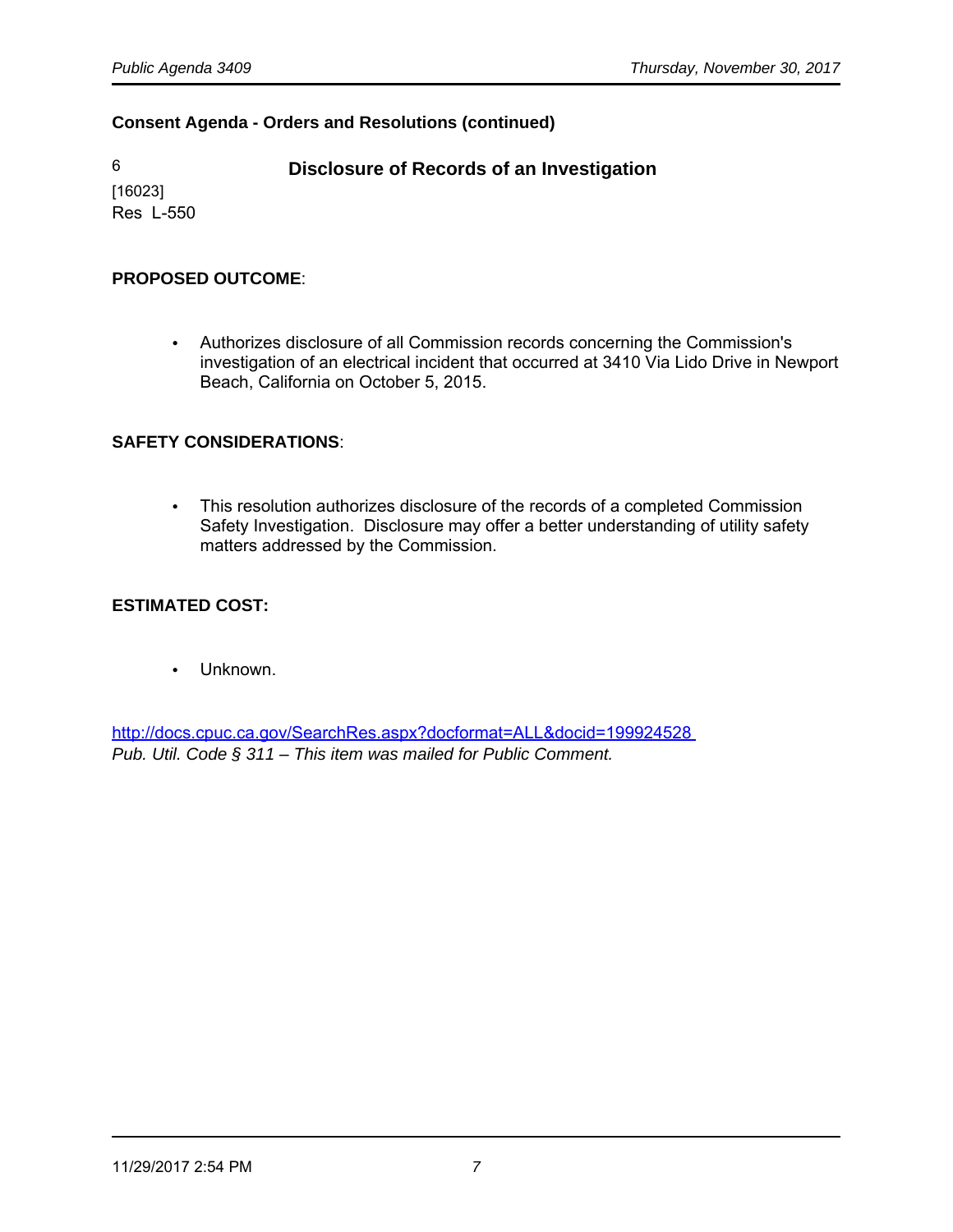7 **Disclosure of Records Concerning Transportation Investigations** 

[16024] Res L-551

#### **PROPOSED OUTCOME**:

• Authorizes disclosure of all Commission records concerning Commission staffs' investigations of customer complaints against Acclaimed Movers and Storage, Inc., DBA Moving Agent (Consumer Intake Unit Nos. 20140197, 20150485, and 20160223).

#### **SAFETY CONSIDERATIONS**:

• Disclosure may offer a better understanding of utility matters addressed by the Commission.

#### **ESTIMATED COST:**

• Unknown.

<http://docs.cpuc.ca.gov/SearchRes.aspx?docformat=ALL&docid=199966464> Pub. Util. Code § 311 – This item was mailed for Public Comment.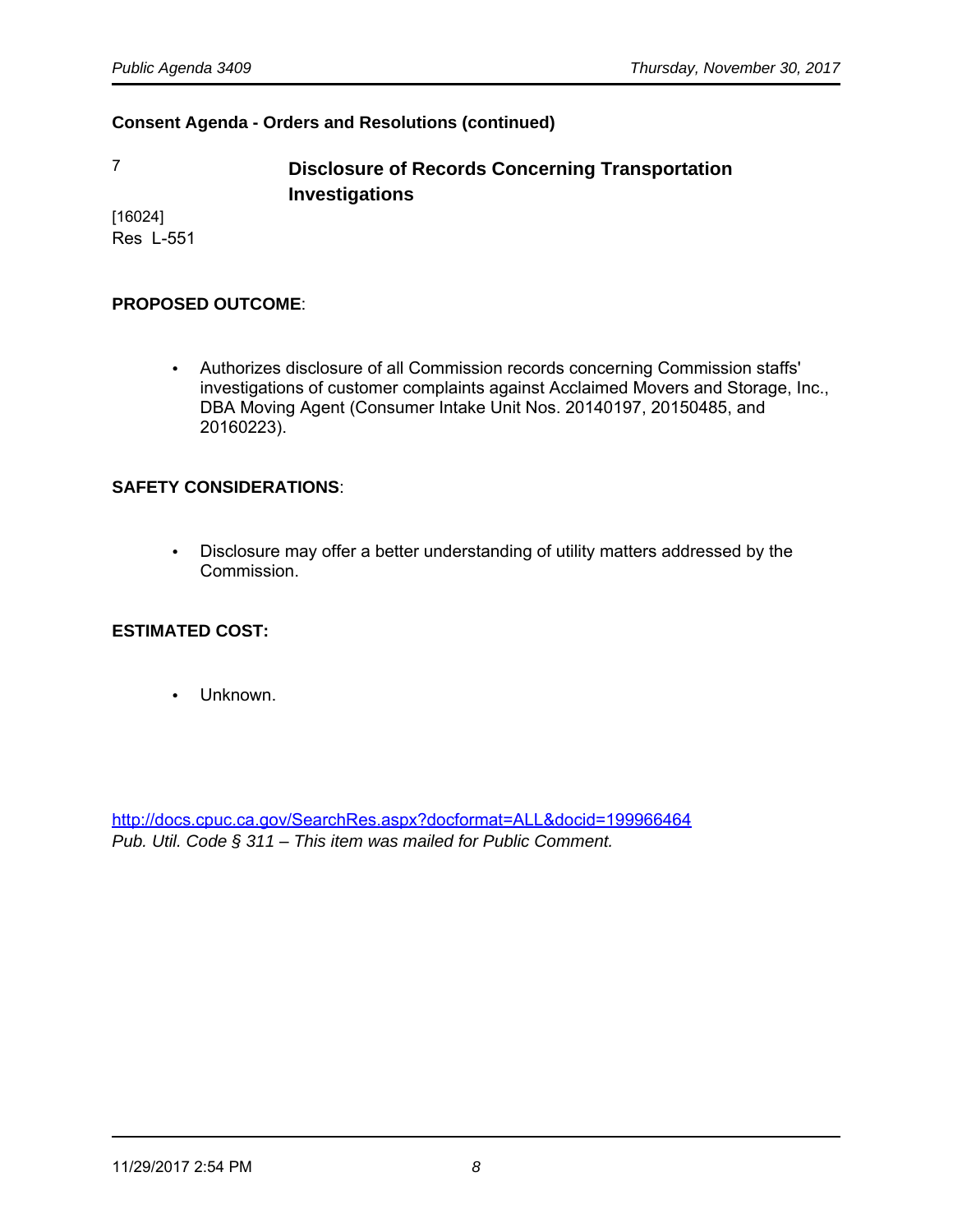# 8 **Phase 2 of Order Instituting Rulemaking to Implement Registration of Core Transport Agents**

[16032]

R14-03-002

Order Instituting Rulemaking to Implement Registration of Third Party Natural Gas Procurement Service Providers, Known as "Core Transport Agents," pursuant to Public Utilities Code Sections 980-989.5 to Regulate non-rate matters, including Registration Standards, Complaint Resolution Practices, and Minimum Standards of Consumer Protection.

#### **PROPOSED OUTCOME:**

- Resolves the remaining registration and consumer protection issues concerning core transport agents and the core gas transportation program. A number of different rules are adopted which cover the activities of the core transport agents and their interaction with this Commission and their customers.
- Closes the proceeding.

# **SAFETY CONSIDERATIONS:**

• The adoption of the various rules in today's decision will ensure that the core transport agents are qualified to deliver gas to core gas customers in a safe and reliable manner.

# **ESTIMATED COST:**

• The processes and activities adopted in today's decision will be paid for through the registration and annual fee imposed on the core transport agents.

(Comr Peterman - Judge Hymes)

<http://docs.cpuc.ca.gov/SearchRes.aspx?docformat=ALL&docid=199156676> Pub. Util. Code § 311 – This item was mailed for Public Comment. Pub. Util. Code §1701.1 -- This proceeding is categorized as Quasi-Legislative. Agenda 3408, Item 5 11/9/2017 (Staff)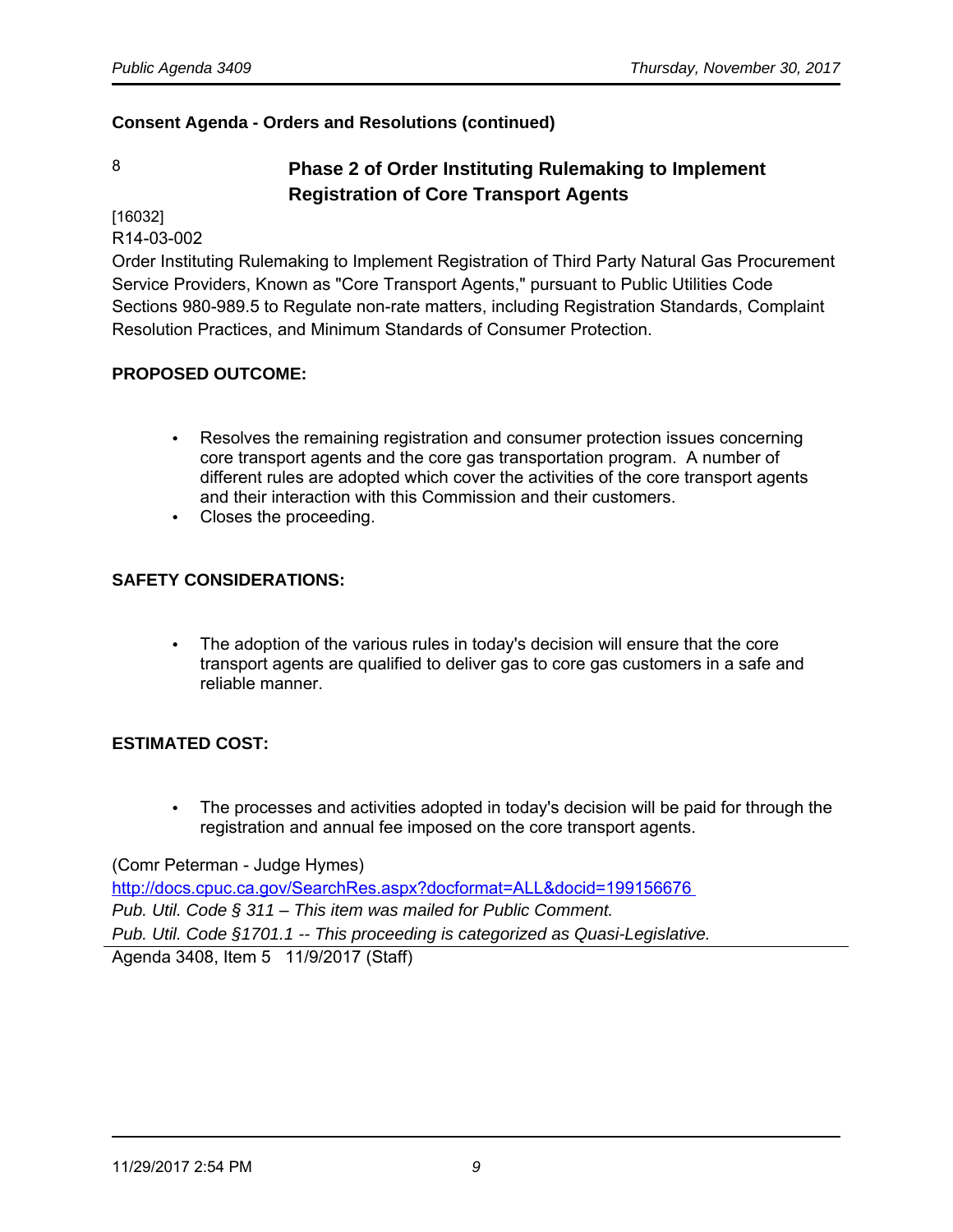9 **Decision Modifying Decision 15-10-032**

[16046]

R14-03-003

Order Instituting Rulemaking to Address Natural Gas Distribution Utility Cost and Revenue Issues Associated with Greenhouse Gas Emissions.

#### **PROPOSED OUTCOME:**

- Adopts a greenhouse gas allocation methodology for the natural gas utilities that complies with Chapter 17 of the California Code of Regulation, Section 95893.
- Nets 2015-2017 greenhouse gas costs and proceeds.
- Closes the proceeding.

# **SAFETY CONSIDERATIONS:**

• Reducing greenhouse gas emissions improves the public health and safety of the residents of California.

#### **ESTIMATED COST:**

• Greenhouse gas compliance costs and proceeds vary per utility and per year.

(Comr Peterman - Judge Semcer)

<http://docs.cpuc.ca.gov/SearchRes.aspx?docformat=ALL&docid=197205891> Pub. Util. Code § 311 – This item was mailed for Public Comment. Pub. Util. Code §1701.1 -- This proceeding is categorized as Ratesetting. This matter may be considered during the Ratesetting Deliberative Meeting.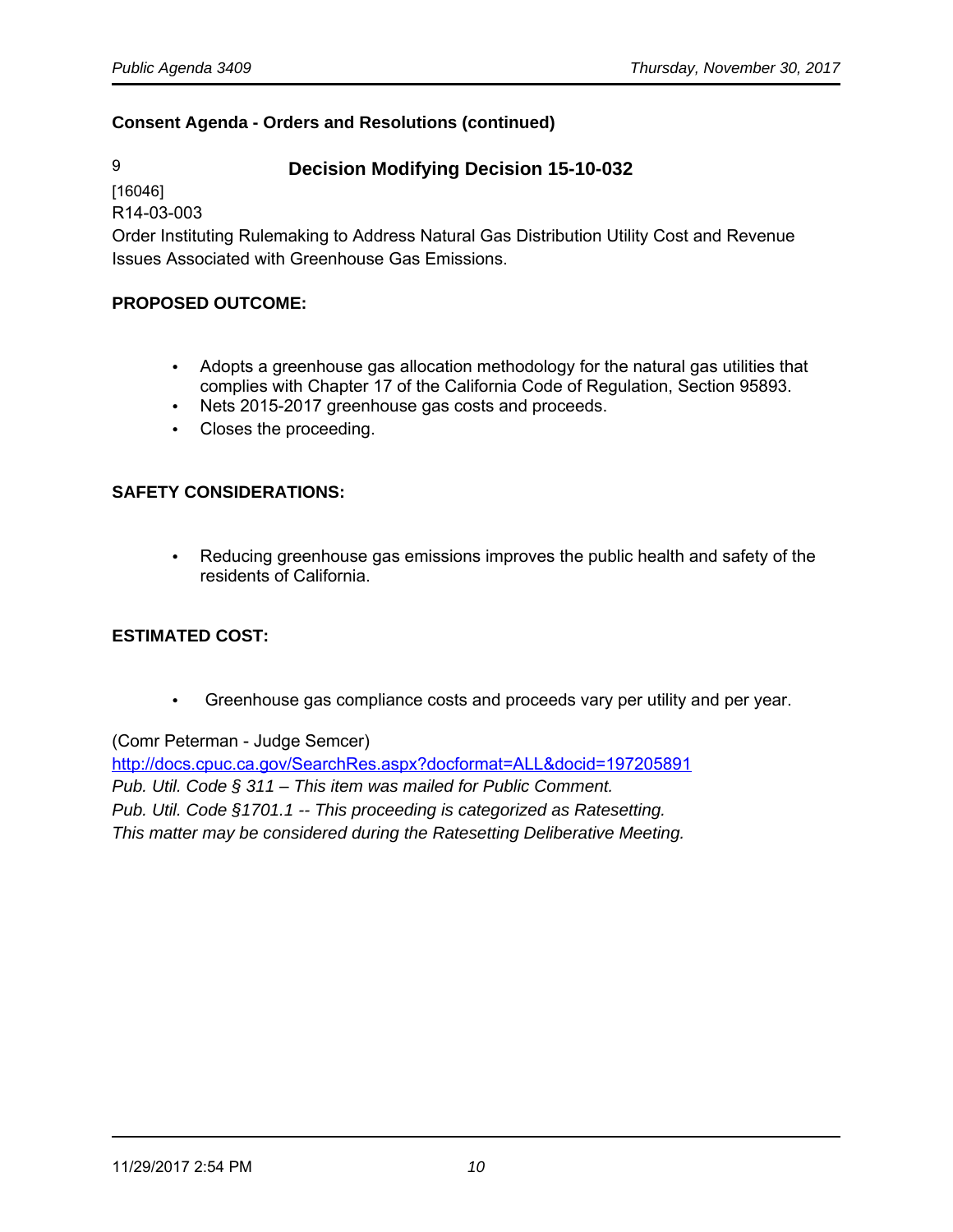10 **Approves Blue Casa Telephone, LLC's Request to Relinquish its Eligible Telecommunications Carrier Designation in Specified Areas of California**

[16058] Res T-17554

#### **PROPOSED OUTCOME:**

• Approves Blue Casa Telephone, LLC to relinquish its Eligible Telecommunications Carrier designation in the service territories of Citizens Telecommunications of California, Inc. and Consolidated Communications of California Company.

#### **SAFETY CONSIDERATIONS:**

• No safety concerns because low-income household can continue receiving wireline and wireless telephone service from alternate providers serving the area.

#### **ESTIMATED COST:**

• There are no costs associated with this proposed resolution.

<http://docs.cpuc.ca.gov/SearchRes.aspx?docformat=ALL&docid=199870794> Pub. Util. Code § 311 – This item was mailed for Public Comment.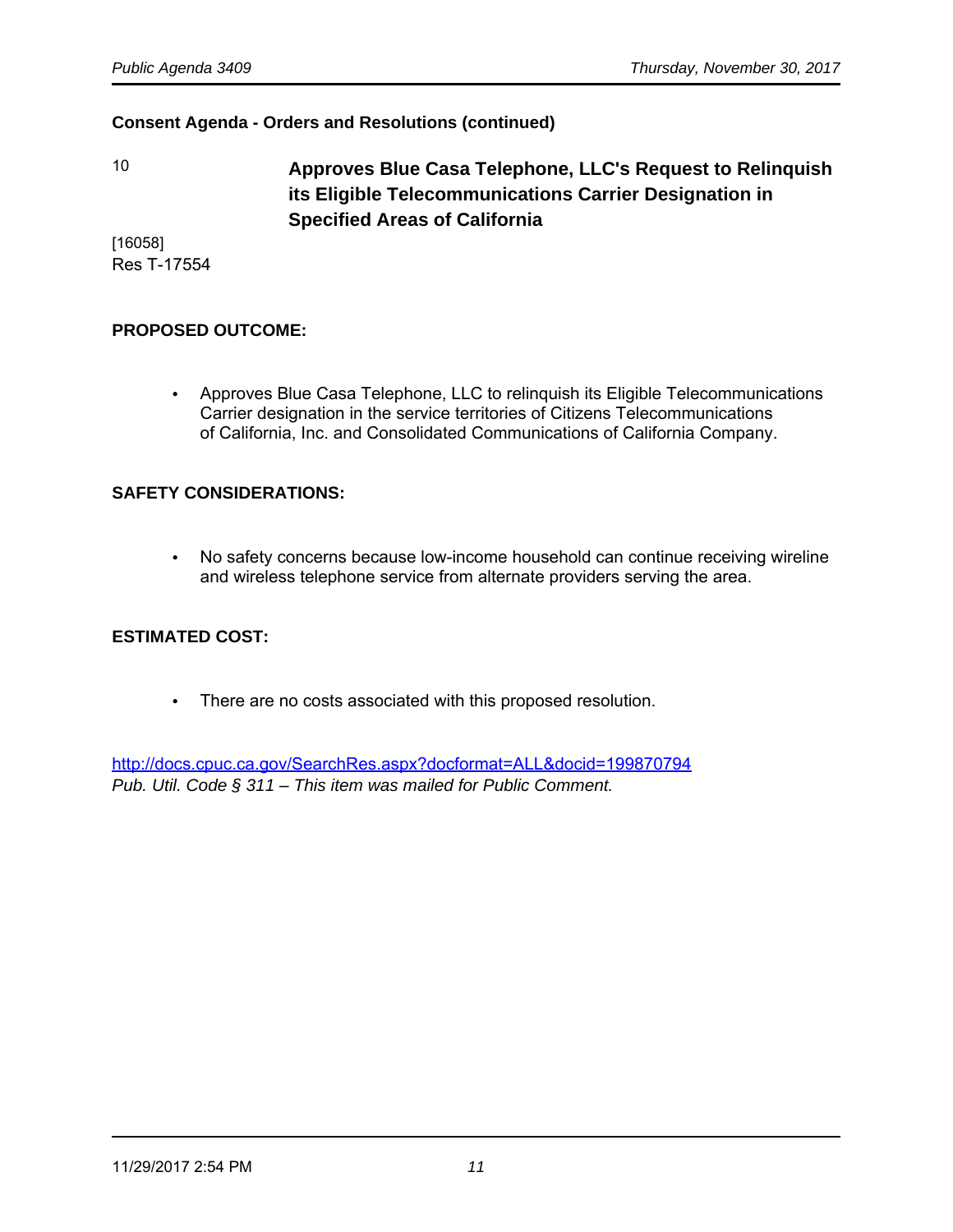11 **Application of The Ponderosa Telephone Company for New Intrastate Rates and Charges, Establish New Intrastate Revenue Requirement and Rate Design, and Modify Selected Rates**

[16060]

A16-10-001

In the Matter of Application of The Ponderosa Telephone Co. to Review Intrastate Rates and Charges, Establish a New Intrastate Revenue Requirement and Rate Design, and Modify Selected Rates.

#### **PROPOSED OUTCOME:**

- Adopts the Settlement Agreement between the Parties.
- Adopts new rates for Ponderosa's residential and business customers.
- Authorizes a revenue requirement for Ponderosa.
- Adopts new rules regarding Ponderosa's interactions with its affiliates.
- Adopts requirements relating to service quality, safety and project reporting for Ponderosa, among others.
- Closes the proceeding.

## **SAFETY CONSIDERATIONS:**

• The Ponderosa Telephone Company must comply with all Commission rules, statutes, General Orders, including Pub. Util. Code §451 regarding safety**.**

# **ESTIMATED COST:**

• The Decision adopts new rates for Ponderosa's customers and authorizes a draw of \$2,183,952 from the California High Cost-Fund-A.

(Comr Randolph - Judge Ayoade)

<http://docs.cpuc.ca.gov/SearchRes.aspx?docformat=ALL&docid=199357065> Pub. Util. Code § 311 – This item was mailed for Public Comment. Pub. Util. Code §1701.1 -- This proceeding is categorized as Ratesetting.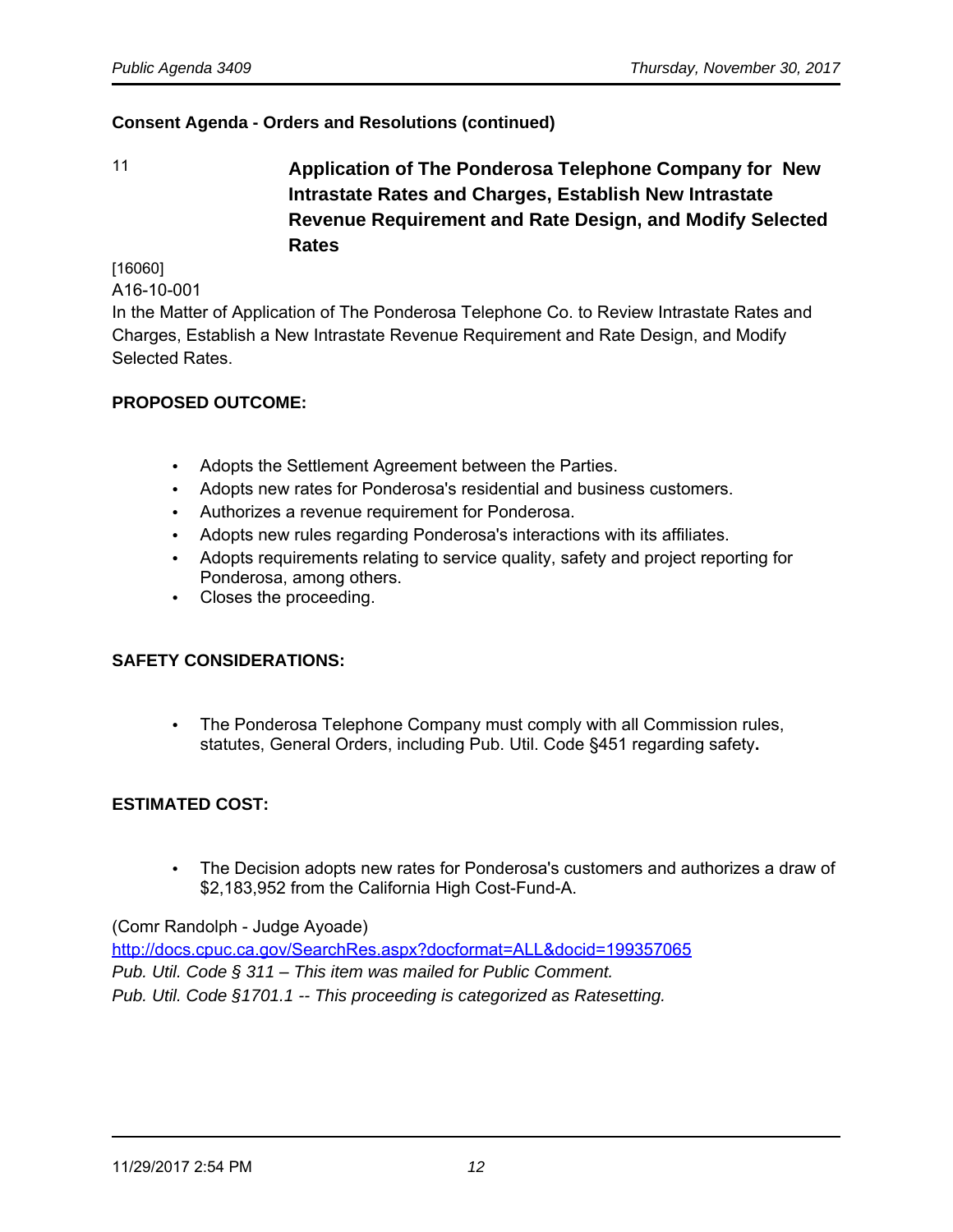12 **Modified Presiding Officer's Decision Dismissing a Complaint**

[16062]

C16-10-021

Gildred Building Company, dba The Gildred Companies; Ocotillo Solar LLC vs. Southern California Edison Company.

# **PROPOSED OUTCOME:**

- The complaint is dismissed for failure to state a claim upon which relief can be granted.
- Closes the proceeding.

# **SAFETY CONSIDERATION:**

• No safety issues are raised in this proceeding.

# **ESTIMATED COST:**

• No costs associated with the dismissal of the complaint.

(Comr Randolph - Judge DeAngelis)

<http://docs.cpuc.ca.gov/SearchRes.aspx?docformat=ALL&docid=199483756> Pub. Util. Code § 1701.2(h), allows this modified Presiding Officer's Decision to be considered in Closed Session.

Pub. Util. Code §1701.1 -- This proceeding is categorized as Adjudicatory.

Agenda 3408, Item 13 11/9/2017 (Rechtschaffen)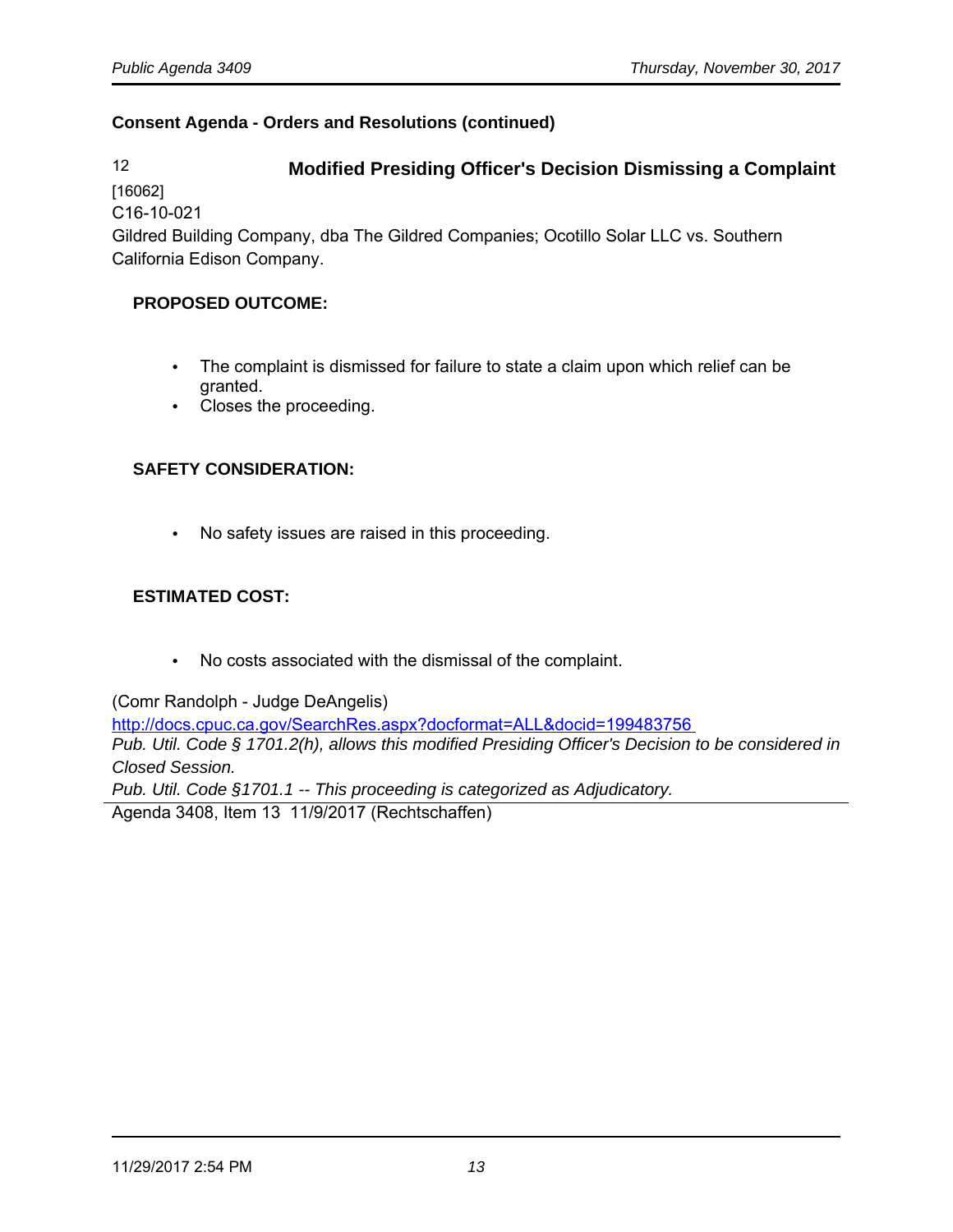# 13 **Mark Van Hoomissen Application for Modification of Resolution W-4941**

[16063]

A17-03-008

Application to Modify Resolution W-4941 to Comply with Article X of the State Constitution.

#### **PROPOSED OUTCOME:**

- Changes venue and transfers to Water Division for resolution.
- Closes the proceeding.

#### **SAFETY CONSIDERATIONS:**

• None as a result of this decision.

# **ESTIMATED COST:**

• None.

(Comr Guzman Aceves - Judge Weatherford) <http://docs.cpuc.ca.gov/SearchRes.aspx?docformat=ALL&docid=197852246> Pub. Util. Code § 311 – This item was mailed for Public Comment. Pub. Util. Code §1701.1 -- This proceeding is categorized as Ratesetting.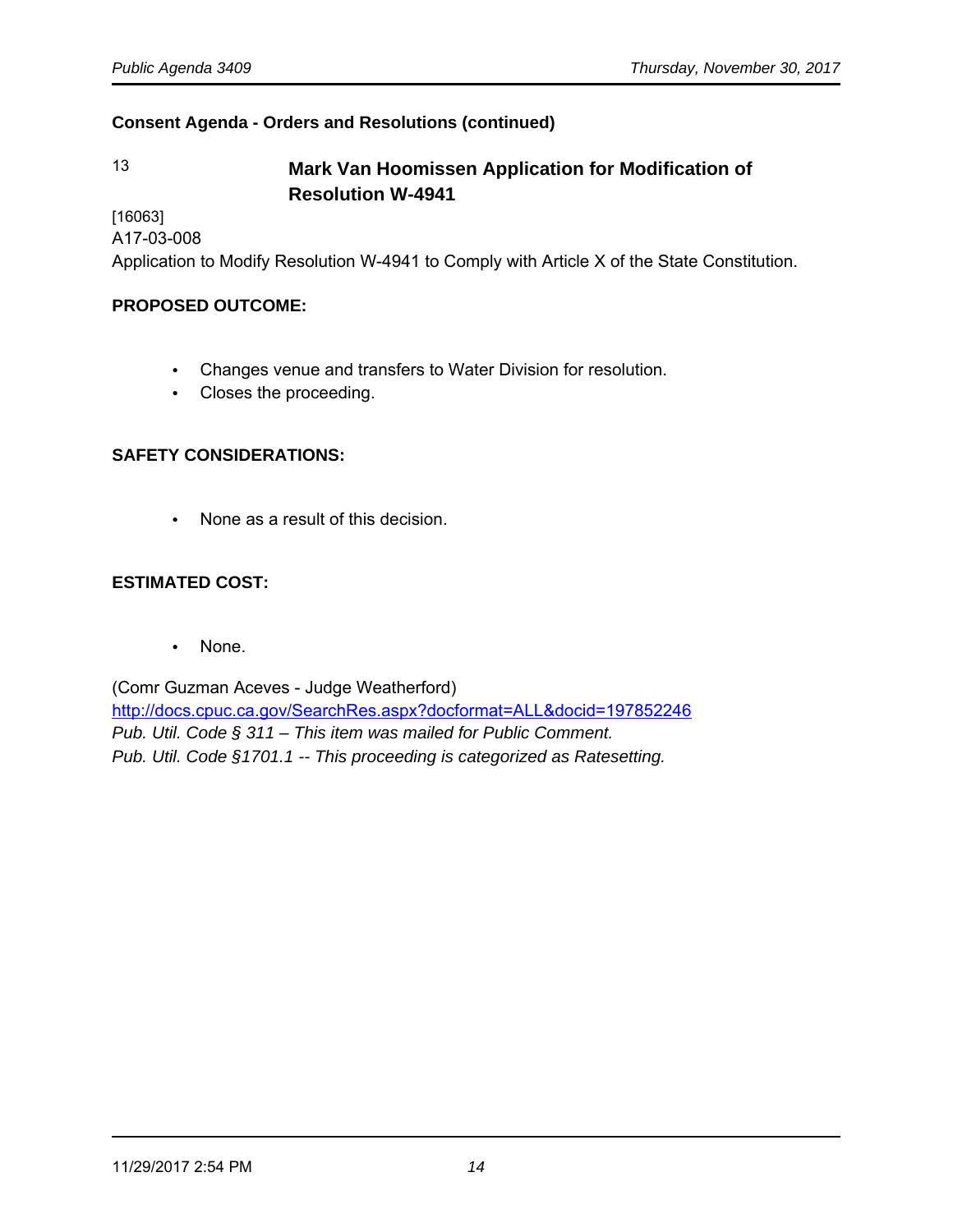14 **Application of the City of Union City to Construct an At-Grade Pedestrian Rail Crossing Across the Union Pacific Oakland Subdivision, Mile Post 27.10** 

[16064]

A17-02-010

In the Matter of the Application of the City of Union City for an order to install one new Pedestrian at-grade crossing, across and over the track of the Union Pacific Railroad Oakland Subdivision, Mile Post 27.10, and the closure of one existing at-grade crossing at Mile Post 26.70, in the City of Union City, County of Alameda, State of California.

#### **PROPOSED OUTCOME:**

- Grants the application of City of Union City, authorization to construct an at-grade rail pedestrian only crossing over Union Pacific Railroad's Oakland Subdivision at mile post 27.10 in the City of Union City, Alameda County. The new crossing will be identified as DOT # 859611R, and California Public Utilities Commission Crossing Number 004-27.08.
- The existing at-grade crossing at "I" Street at mile post 26.70 (CPUC Crossing Number 004-26.70, DOT Number 834187C) will be closed upon completion of the new at-grade crossing.
- Closes the proceeding.

#### **SAFETY CONSIDERATIONS:**

• Safety and Enforcement Division's Rail Crossings and Engineering Branch intervened as a party in this application and stated that it has evaluated safety impacts of the project and did not identify any safety concerns or environmental impacts.

# **ESTIMATED COST:**

• There are no costs associated with the implementation of this decision.

(Comr Rechtschaffen - Judge Haga)

<http://docs.cpuc.ca.gov/SearchRes.aspx?docformat=ALL&docid=199864826> Pub. Util. Code § 311 – This item was mailed for Public Comment. Pub. Util. Code §1701.1 -- This proceeding is categorized as Ratesetting.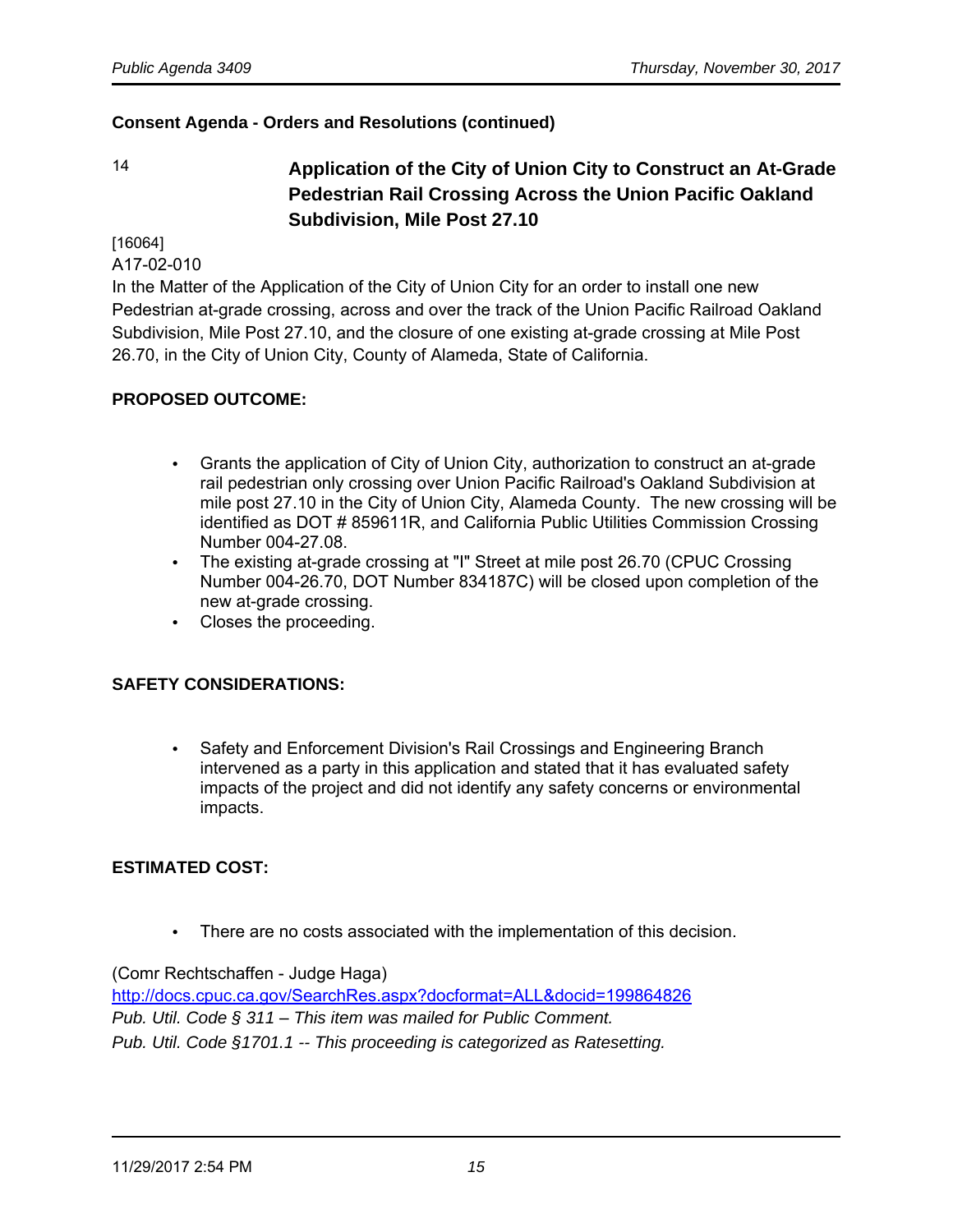15 **Disclosure of Records of an Investigation**

[16066] Res L-553

#### **PROPOSED OUTCOME**:

• Authorizes disclosure of Commission records concerning all completed and currently open Commission investigations of incidents occurring at rail crossing CPUC Xing No. 001A-79.20, at Co. Rd. 32A/105 in Yolo County, near Davis, once the investigations have been completed. This resolution also authorizes disclosure of all current Commission records concerning the crossing that are not associated with investigations.

#### **SAFETY CONSIDERATIONS**:

• Disclosure may offer a better understanding of utility safety matters addressed by the Commission.

#### **ESTIMATED COST:**

• Unknown.

<http://docs.cpuc.ca.gov/SearchRes.aspx?docformat=ALL&docid=199964387> Pub. Util. Code § 311 – This item was mailed for Public Comment.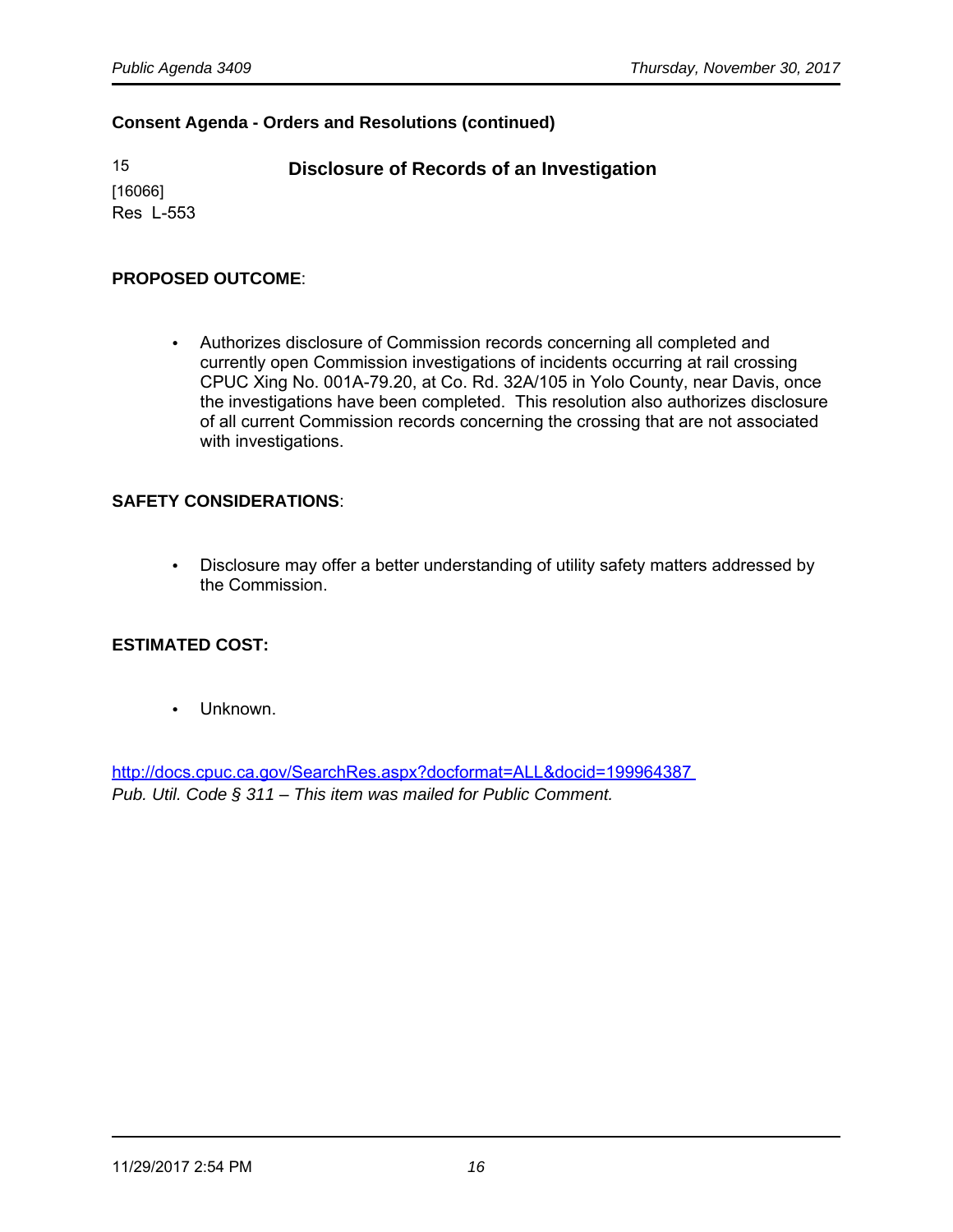16 **Appeal K.17-06-002, Randall Lee Rogers, doing Business as (dba) Big Bear Moving and Redlands Moving, File T-190858 from Citation CFP-5215 Issued on March 9, 2017 by the California Public Utilities Commission, Case Number HHG 2483**

[16067] Res ALJ-348

#### **PROPOSED OUTCOME:**

- Denies the appeal and sustains the citation.
- Suspends collection of \$4,000 of the \$8,000 penalty imposed based on the lack of economic or physical harm resulting from the violation, Appellant's willing rectification of the violation, the financial resources of the party involved, consideration of the totality of the circumstances and Commission precedents.

# **SAFETY CONSIDERATIONS:**

• Improves safety for passengers by ensuring compliance with the regulatory requirements of the Household Goods Carrier Act.

#### **ESTIMATED COST:**

• The amount of \$4,000 from Randall Lee Rogers dba Big Bear Moving and Redlands Moving shall be paid to the State General Fund. The remaining \$4,000 penalty shall be suspended provided there are no violations within 36 months from the issuance of this resolution.

(Judge MacDonald)

<http://docs.cpuc.ca.gov/SearchRes.aspx?docformat=ALL&docid=199932550> Pub. Util. Code § 311 – This item was mailed for Public Comment.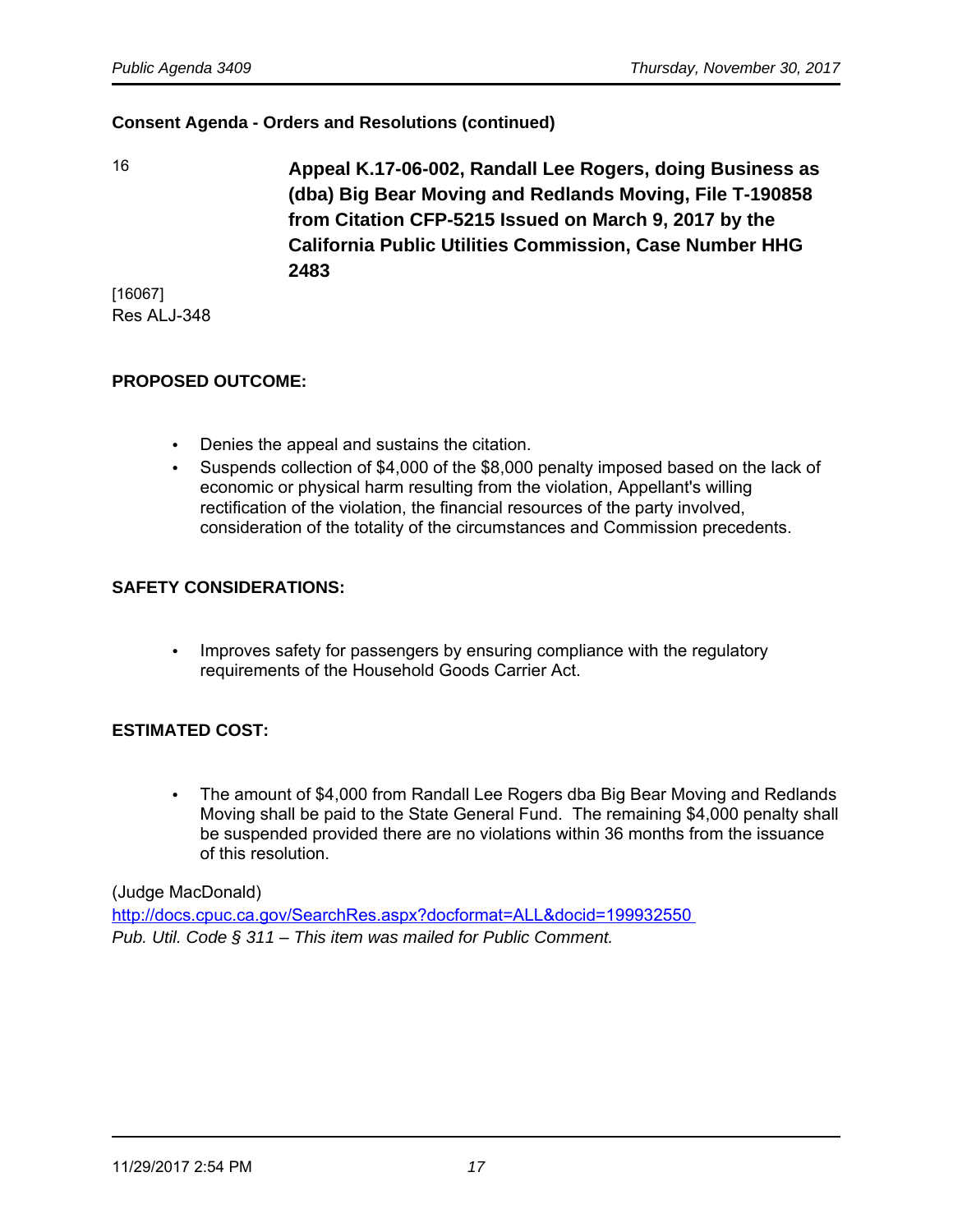# 17 **Regarding Energy Resource Recovery Account Issues for Southern California Edison Company**

[16068]

A16-04-001

Application of Southern California Edison Company for a Commission Finding that its Procurement-Related and Other Operations for the Record Period January 1 Through December 31, 2015 Complied with its Adopted Procurement Plan; for Verification of its Entries in the Energy Resource Recovery Account and Other Regulatory Accounts; and for Refund of \$0.082 Million Recorded in Two Memorandum Accounts.

#### **PROPOSED OUTCOME:**

- Resolves issues in Southern California Edison Company's (SCE) Energy Resource Recovery Account Compliance Review for the 2015 Record Period (January 1 through December 31, 2015).
- Finds that SCE's fuel procurement, power purchase agreement administration, and least cost dispatch power activities for the 2015 Record Period complied with SCE's long-term procurement plan.
- Adopts SCE's proposal to return to ratepayers \$82,000 in memorandum account overcollections.
- Closes the proceeding.

#### **SAFETY CONSIDERATIONS:**

• Granting this application is consistent with the provision of safe electrical service by SCE.

#### **ESTIMATED COST:**

• A reduction of \$82,000 will not have a material impact on rates.

(Comr Guzman Aceves - Judge Tsen)

<http://docs.cpuc.ca.gov/SearchRes.aspx?docformat=ALL&docid=197875897> Pub. Util. Code § 311 – This item was mailed for Public Comment. Pub. Util. Code §1701.1 -- This proceeding is categorized as Ratesetting.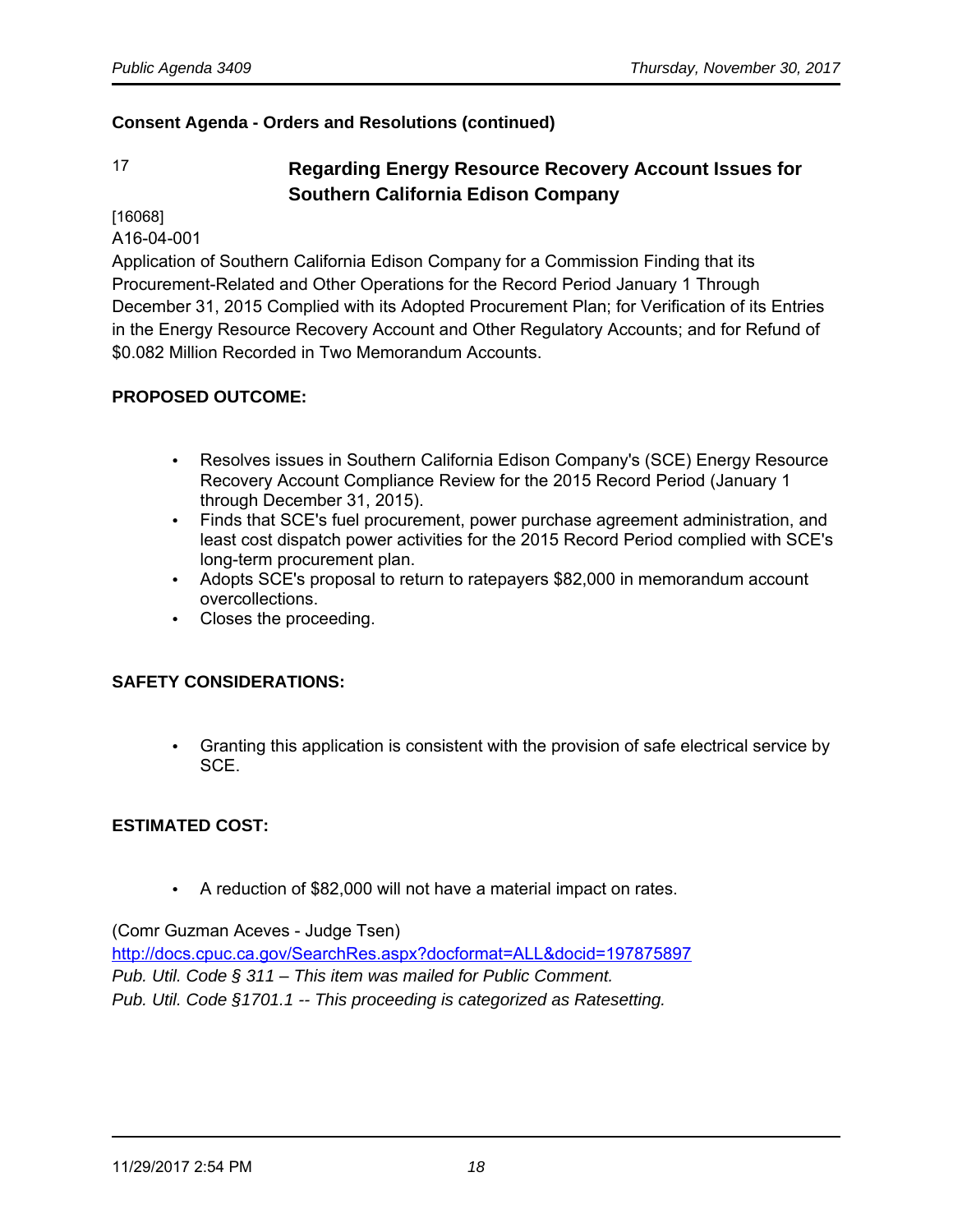# 18 **Approves Help Central, Inc.'s Request for Certification as a 2- 1-1 Service Provider for Glenn County**

[16069] Res T-17580

#### **PROPOSED OUTCOME**:

• Adopts Resolution T-17580 to authorize Help Central, Inc. to use the 2-1-1 abbreviated dialing code to provide information and referral services to all of Glenn County.

# **SAFETY CONSIDERATIONS:**

• 2-1-1 Glenn will provide immediate public safety impact during emergencies and disasters, such as providing a web-based and call-in information call center addressing public safety 24 hours a day, 7 days a week, and will work closely with the Office of Emergency Services to assure that the partnership of 9-1-1 and 2-1-1 is effective.

#### **ESTIMATED COST:**

• No cost to calling party. Expenses for telecommunications services connected with the 2-1-1 are paid by the service provider.

<http://docs.cpuc.ca.gov/SearchRes.aspx?docformat=ALL&docid=199615737> Pub. Util. Code § 311 – This item was mailed for Public Comment.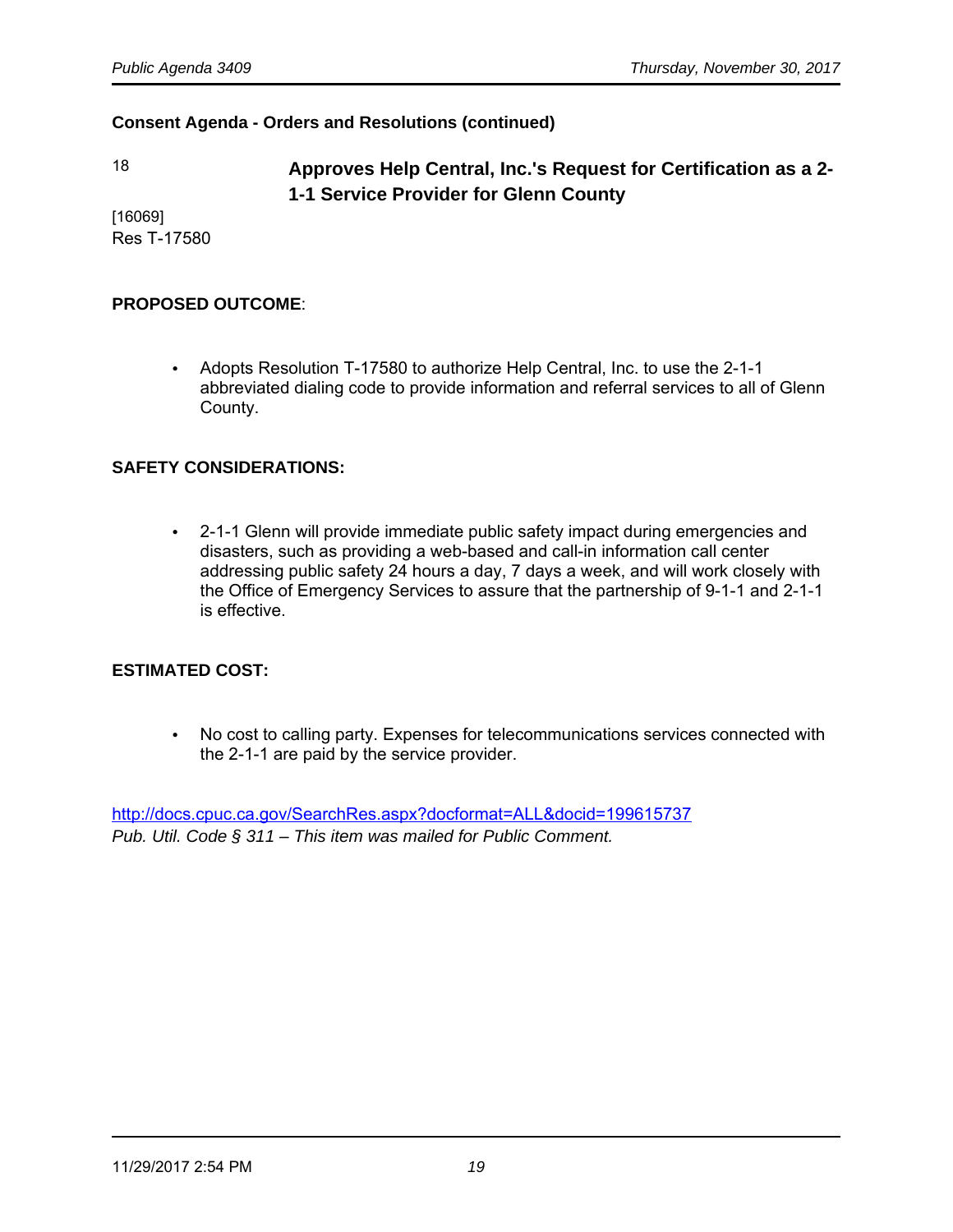# 19 **Authorization to Construct a Track-Above-Track Grade Seperated Crossing in Fresno County**

[16070]

A16-09-010

Application of the California High-Speed Rail Authority to construct proposed high-speed tracks and rail-rail grade separation (MP 181.59) over UPRR's existing mainline track (MP 195.12) in Fresno County, California.

# **PROPOSED OUTCOME:**

- Grants the California High-Speed Rail Authority (CHSRA) authority to construct two high-speed rail tracks and a track-above-track grade separation at CHSRA's milepost 181.59 over Union Pacific Rail Road's (UPRR) existing mainline track a UPRR's milepost 195.12 in the County of Fresno.
- Closes the proceeding.

# **SAFETY CONSIDERATIONS:**

• Approval of the application will provide safe passage of high-speed rail trains over UPRR trains at the subject crossing.

# **ESTIMATED COST:**

• Discretionary project, not within the scope of applicant's request.

#### (Exam Malashenko)

<http://docs.cpuc.ca.gov/SearchRes.aspx?docformat=ALL&docid=197930012> Pub. Util. Code §1701.1 -- This proceeding is categorized as Ratesetting.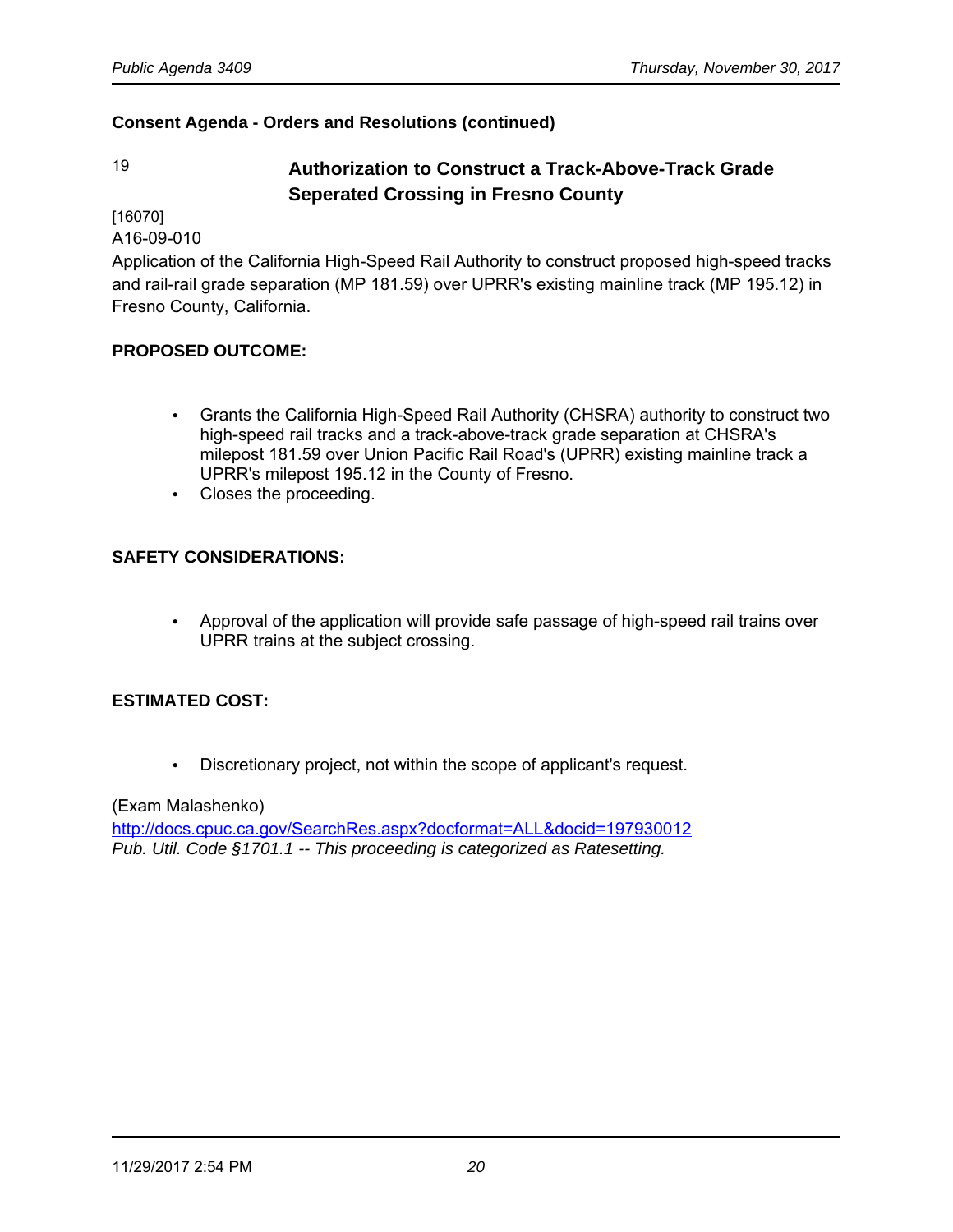# 20 **Approves, with Modifications Pacific Gas and Electric Company, Southern California Edison Company, and San Diego Gas and Electric Company's Advice Letters**

[16071]

Res E-4889, Pacific Gas and Electric Company's Advice Letter (AL) 5096-E filed June 16, 2017, Southern California Edison Company's AL 3620-E filed June 15, 2017, AL 3620-E-A filed July 28, 2017, and AL 3620-E-B filed September 11, 2017, and San Diego Gas and Electric Company's AL 3089-E filed June 21, 2017 - Related matters.

# **PROPOSED OUTCOME:**

- Approves with modifications Southern California Edison Company's AL 3620-E/3620-E-A/3620-E-B and San Diego Gas and Electric Company's AL 3089-E to start the Competitive Solicitation Framework Incentive Pilot solicitation process.
- Approves concepts that will apply to Pacific Gas and Electric Company's AL 5096-E although issues specific to that AL will be resolved separately.
- Resolves and clarifies services that may qualify as incremental resources for the purposes of this pilot.
- Resolves and clarifies issues included in the Utilities' Request for Offers materials.

#### **SAFETY CONSIDERATIONS:**

• Utilities proposed contingency plans in the event a Distributed Energy Resources solution fails to meet the need identified by the Utility.

#### **ESTIMATED COST:**

• Unknown at this time.

<http://docs.cpuc.ca.gov/SearchRes.aspx?docformat=ALL&docid=197972447> Pub. Util. Code § 311 – This item was mailed for Public Comment.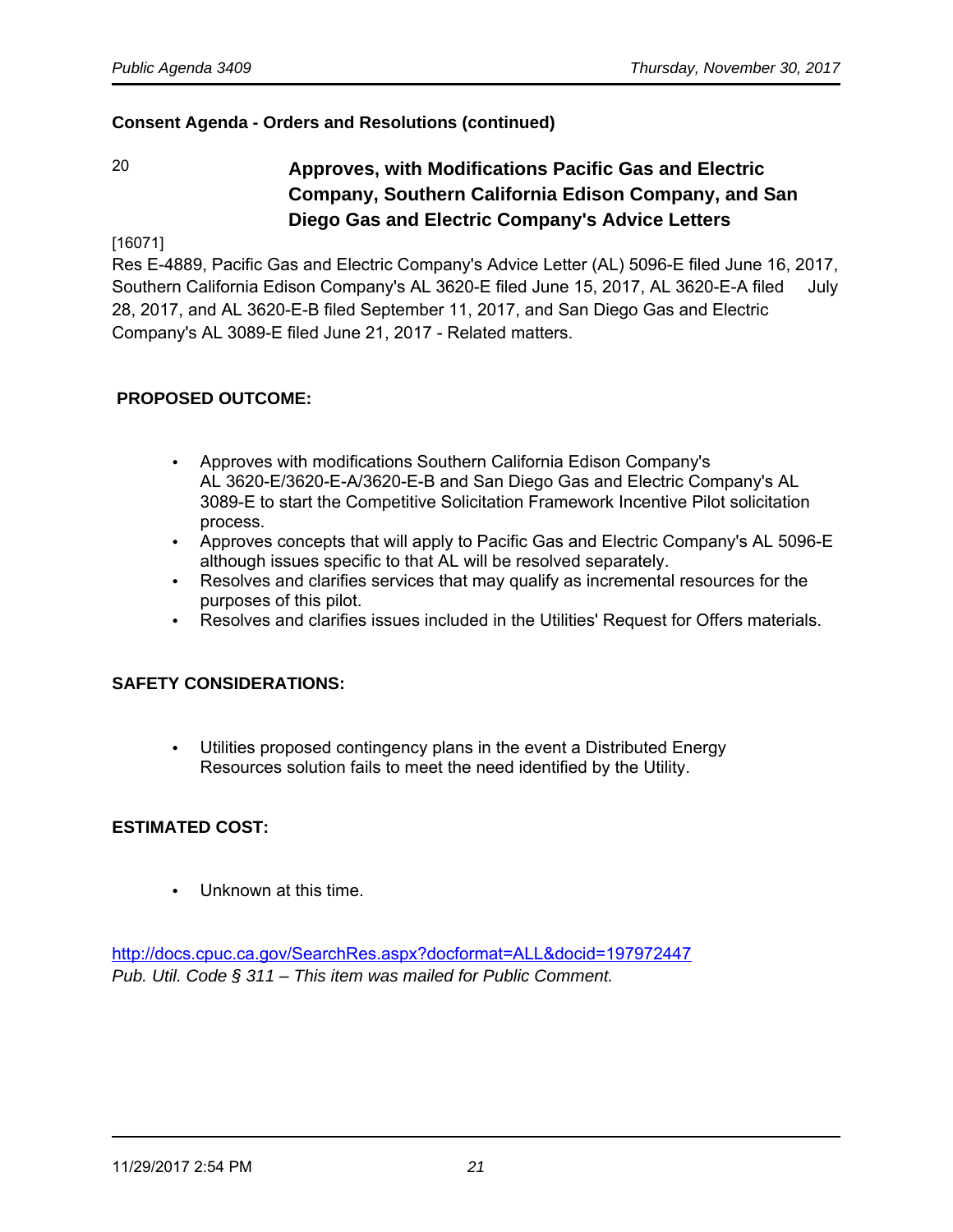# 21 **Adopts All-Party Settlement Agreement**

[16072]

A.16-10-003

In the Matter of Application of Sierra Telephone Company, Inc. to Review Intrastate Rates and Charges, Establish a New Intrastate Revenue Requirement and Rate Design, and Modify Selected Rates.

# **PROPOSED OUTCOME:**

- Approves Proposed Decision Adopting All-Party Settlement Agreement; Approving Revenue Requirement and Rate Design; and Modifying Selected Rates for the Sierra Telephone Company.
- Closes the proceeding.

# **SAFETY CONSIDERATIONS:**

• The Settlement gives Sierra means to provide adequate, efficient, just and reasonable service in a way that promotes safety, health, comfort and convenience of the public.

# **ESTIMATED COST:**

• Will grant overall intrastate revenue requirement of \$23,575,419 for the test year 2018. Sierra's tariffed basic residential rates will increase from \$20.25 to \$25.00 (exclusive of surcharges, fees or taxes), 1 party business rates increase from \$31.85 to \$39.32.

#### (Comr Randolph - Judge Miles)

<http://docs.cpuc.ca.gov/SearchRes.aspx?docformat=ALL&docid=199922812> Pub. Util. Code § 311 – This item was mailed for Public Comment. Pub. Util. Code §1701.1 -- This proceeding is categorized as Ratesetting.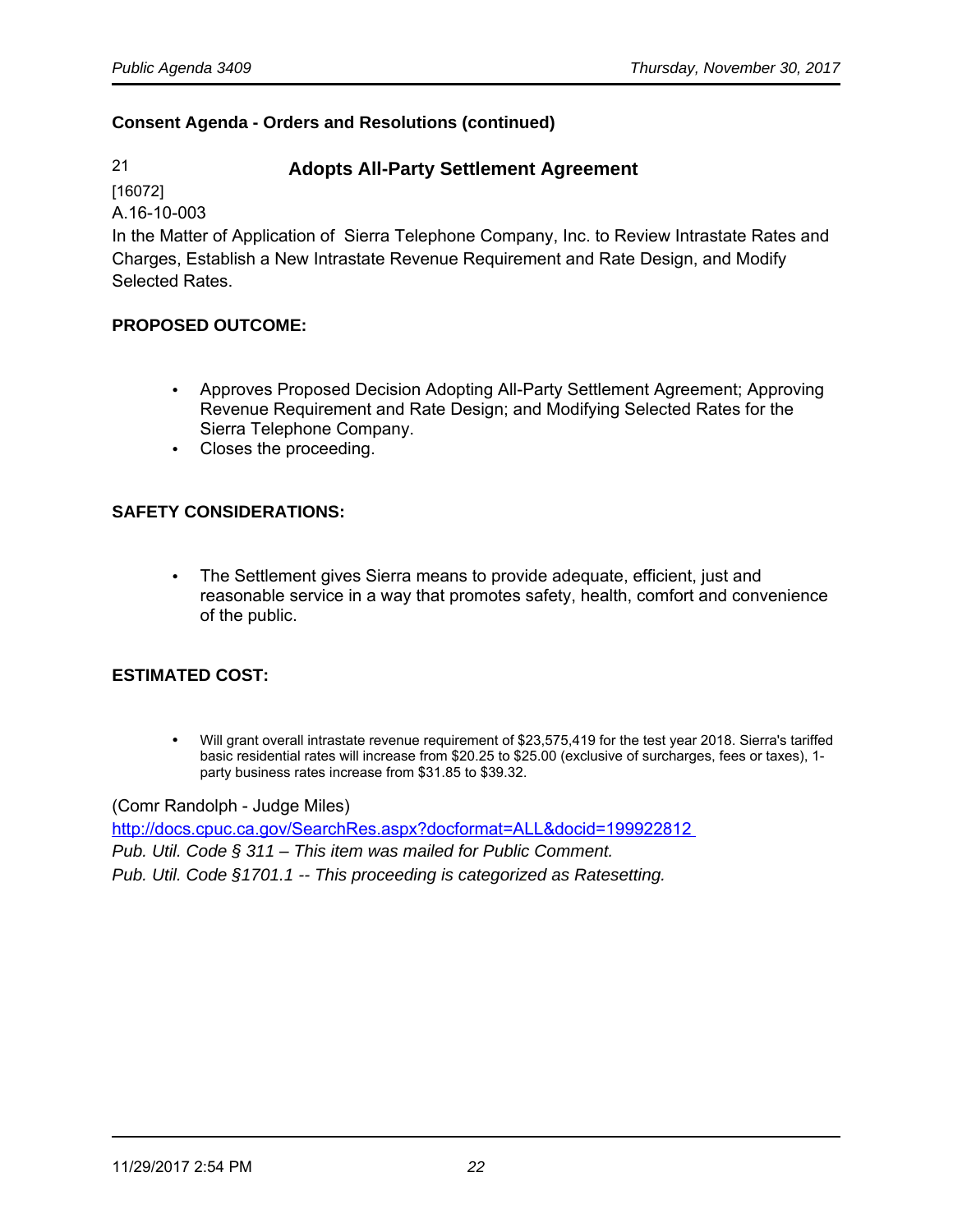# 22 **Decision Closing Rulemaking 09-01-020**

[16078] R.09-01-020

Order Instituting Rulemaking to Consider Roadway Worker Protections by Transit Agencies in California.

#### **PROPOSED OUTCOME:**

• Closes Rulemaking 09-01-020.

# **SAFETY CONSIDERATIONS:**

- This decision acknowledges that General Order (GO) 175-A (which sets forth a set of safety rules to govern California's roadway workers) does not require further amendments and should stay in force without any further amendment to continue to protect California's transit workers.
- This decision acknowledges that another rulemaking proceeding will be opened to consider potential amendments to GO 172 (safety rules governing roadway workers' use of personal electronic devices.)

# **ESTIMATED COST:**

• There is no cost involved in closing this proceeding.

(Comr Rechtschaffen - Judge Kim)

<http://docs.cpuc.ca.gov/SearchRes.aspx?docformat=ALL&docid=199846557> Pub. Util. Code § 311 – This item was mailed for Public Comment. Pub. Util. Code §1701.1 -- This proceeding is categorized as Quasi-Legislative.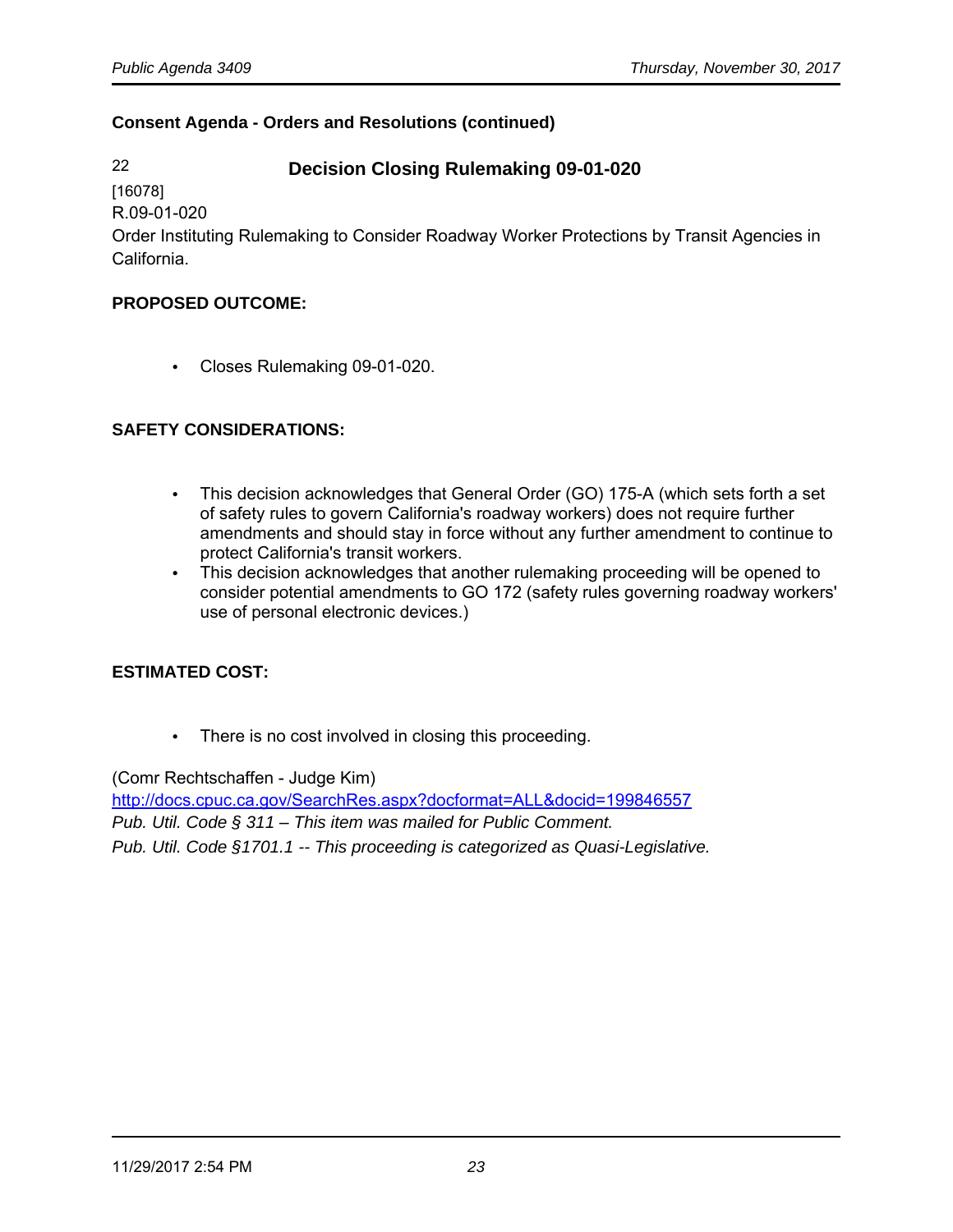# 23 **Adopts the 2018 Revenue Requirement Determination of the California Department of Water Resources**

[16079]

R.15-02-012

Order Instituting Rulemaking to Consider the Annual Revenue Requirement Determination of the California Department of Water Resources and Related Issues.

#### **PROPOSED OUTCOME:**

• Adopts Department of Water Resources 2018 bond charges of \$892 million, and allocates that revenue requirement to the electric customers of Pacific Gas and Electric Company (PG&E), San Diego Gas and Electric Company (SDG&E), and Southern California Edison Company (SCE).

# **SAFETY CONSIDERATIONS:**

• Pursuant to Pub. Util. Code § 452, PG&E, SDG&E, and SCE must take all actions necessary to promote the safety, health, comfort, and convenience of utility patrons, employees, and the public.

# **ESTIMATED COST:**

• \$892 million.

(Comr Rechtschaffen - Judge Roscow) <http://docs.cpuc.ca.gov/SearchRes.aspx?docformat=ALL&docid=199931282> Pub. Util. Code § 311 – This item was mailed for Public Comment. Pub. Util. Code §1701.1 -- This proceeding is categorized as Ratesetting.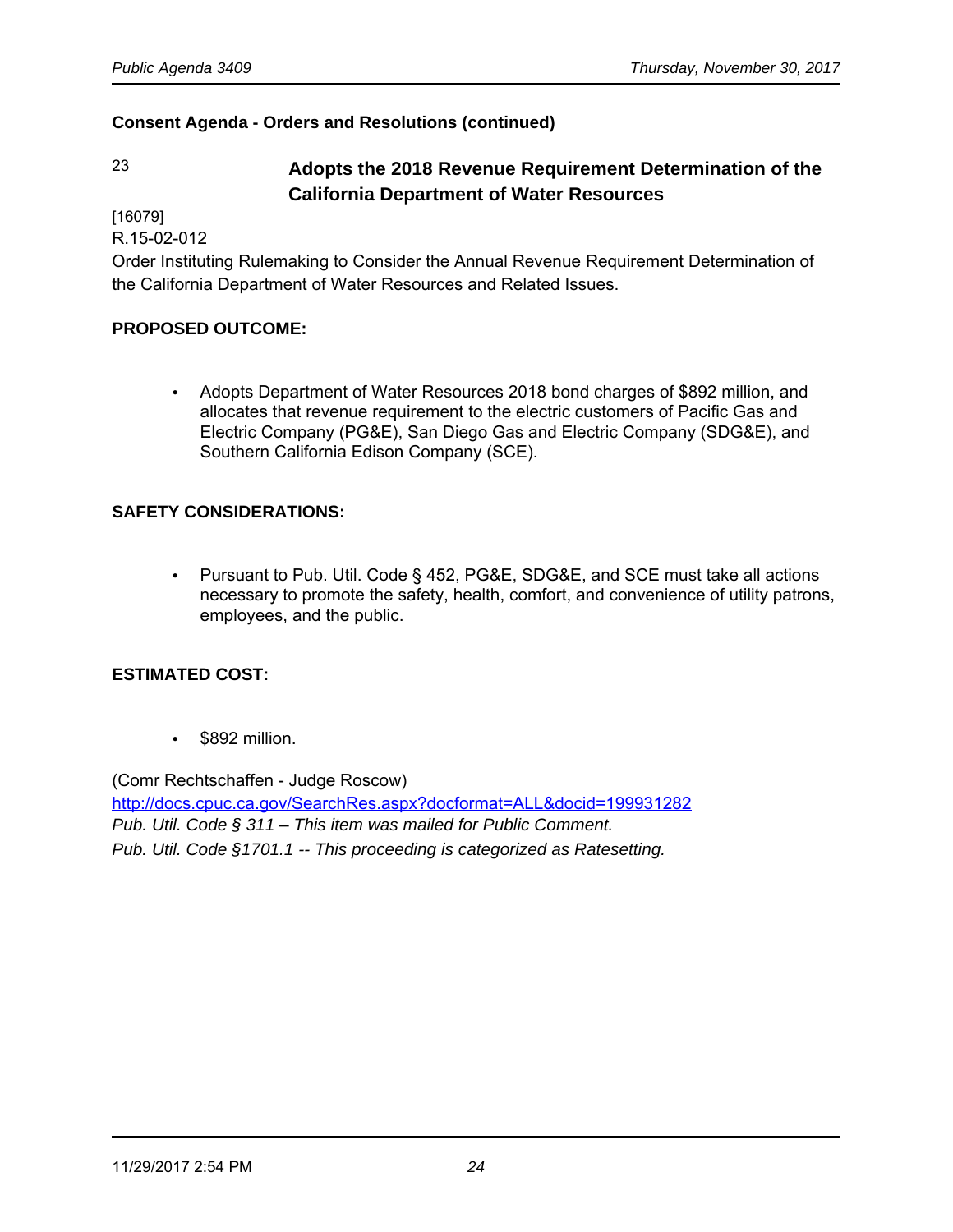# 24 **PacifiCorp's Petition for Modification of Decision 11-05-002**

[16080]

A.10-03-015

In the Matter of the Application of PacifiCorp, an Oregon Company, for an Order Authorizing a Rate Increase Effective January 1, 2011 and Granting Conditional Authorization to Transfer Assets, pursuant to the Klamath Hydroelectric Settlement Agreement.

# **PROPOSED OUTCOME:**

- Approves PacifiCorp's request to modify Ordering Paragraphs 13 and 15 of Decision (D.) 11-05-002 to reflect amendments to the Klamath Hydroelectric Settlement Agreement.
- Adopts a funding agreement between the Commission and the Klamath River Renewal Corporation (KRRC) governing the disbursement of ratepayer funds collected pursuant to the surcharge authorized in D.11-05-002, as modified by D.12- 10-028.
- Authorizes the Commission's Executive Director and Deputy Executive Director to direct the disbursement of funds to the KRRC or its successor in accordance with the requirements of the adopted funding agreement.
- Closes the proceeding**.**

# **SAFETY CONSIDERATIONS:**

• There are no safety considerations associated with this decision.

#### **ESTIMATED COST:**

• There are no costs associated with this decision.

(Comr Randolph - Judge Goldberg - Judge Park) <http://docs.cpuc.ca.gov/SearchRes.aspx?docformat=ALL&docid=199964642> Pub. Util. Code § 311 – This item was mailed for Public Comment. Pub. Util. Code §1701.1 -- This proceeding is categorized as Ratesetting.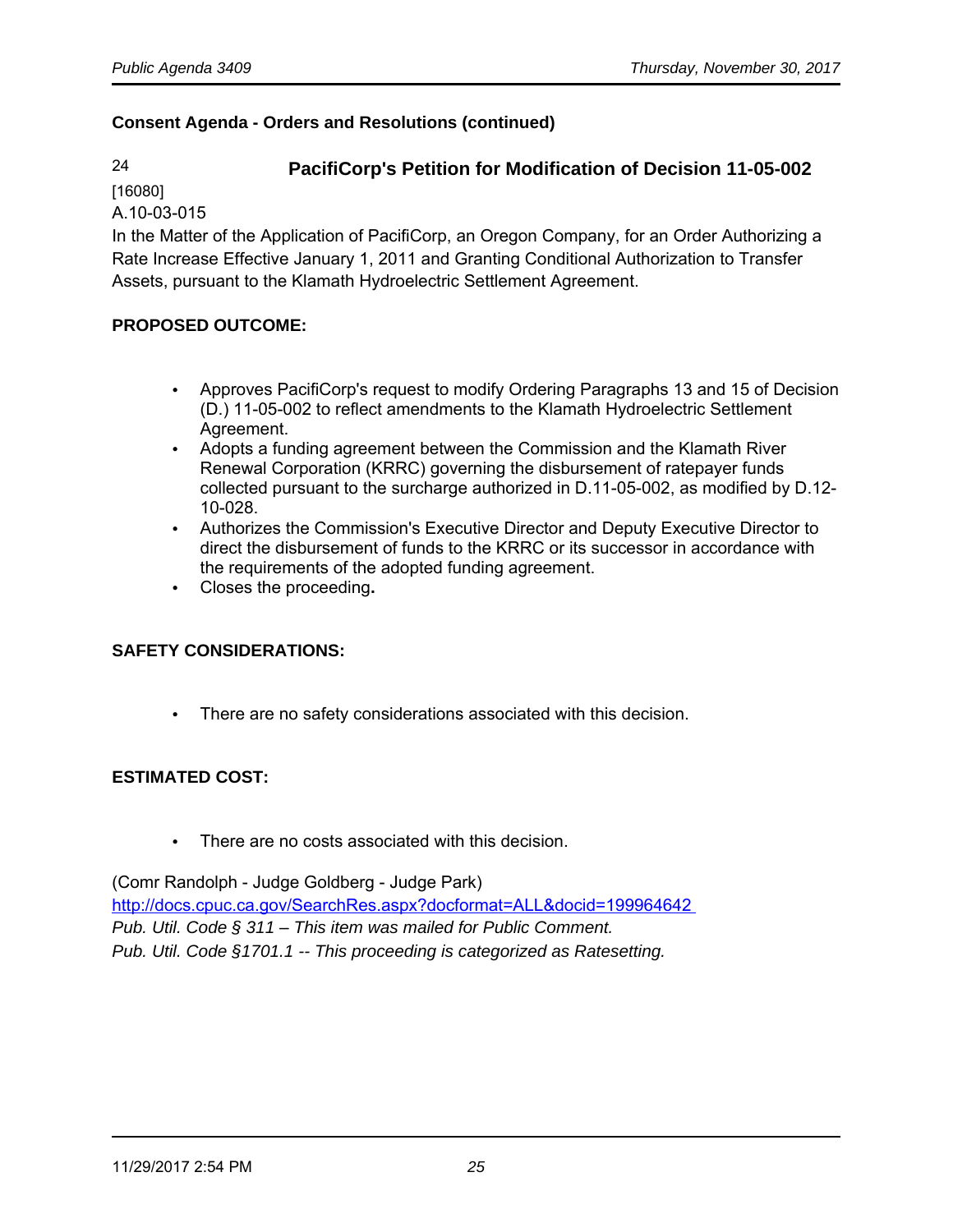# 25 **Extends Surcharge for PacifiCorp's Energy Efficiency Program through December 31, 2018**

[16082]

A13-07-015

Application of PACIFICORP, an Oregon Company, for Approval to Reactivate the Surcharge To Fund Public Purpose Programs and Other Matters.

# **PROPOSED OUTCOME:**

- Authorizes PacifiCorp to recover up to \$2.675 million through the Surcharge to Fund Public Purpose Programs for the period of January 1, 2018 through December 31, 2018, and to extend its current energy efficiency programs, including making any changes to the Surcharge via Tier 2 Advice Letters through December 31, 2018.
- Closes the proceeding.

# **SAFETY CONSIDERATIONS:**

• No safety concerns related to this authority.

# **ESTIMATED COST:**

• The cost will be \$2.675 million for January 1 through December 31, 2018.

#### (Comr Picker - Judge Houck)

<http://docs.cpuc.ca.gov/SearchRes.aspx?docformat=ALL&docid=199856711> Pub. Util. Code §1701.1 -- This proceeding is categorized as Ratesetting.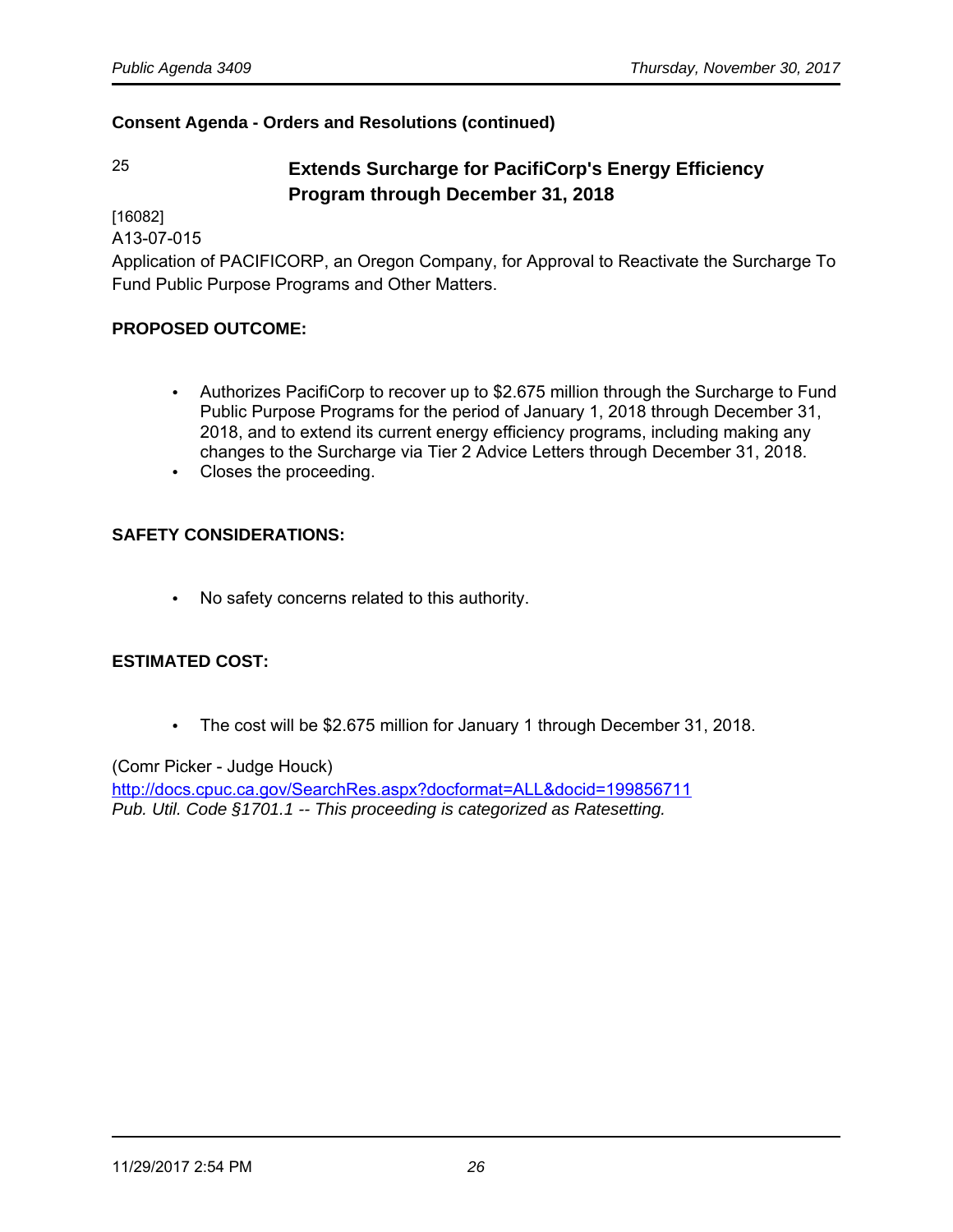26 **Decision Granting Southern California Gas Company's, San Diego Gas & Electric Company's and the Indicated Parties Petition for Modification of Decision 16-12-015**

[16115]

A15-06-020

Application of Southern California Gas Company and San Diego Gas & Electric Company for Authority to Revise their Curtailment Procedures.

# **PROPOSED OUTCOME:**

- Grants the joint petition of Southern California Gas Company (SoCalGas), San Diego Gas & Electric Company (SDG&E) and the Indicated Parties for modification of Decision (D).16-12-015, as subsequently modified by D.17-03-020.
- This decision extends the termination date of the Settlement Agreement Regarding Balancing Issues (Second Daily Balancing Settlement) that was approved in D.16- 12-015, and subsequently modified by D.17-03-020 from November 30, 2017 to November 30, 2018.
- This decision leaves Application 15-06-020 open and requires SoCalGas and SDG&E to file a status report by December 15, 2017, that provides a detailed description of their actions to align the storage cost and storage capacity allocations as approved in D.16-06-039.

#### **SAFETY CONSIDERATIONS:**

• There are no safety concerns associated with the petition for modification that the Commission needs to address.

# **ESTIMATED COST:**

• The petition for modification is in the best interest of the ratepayers and does not result in any additional costs not already associated with D.16-12-015 as subsequently modified by D.17-03-020.

#### (Comr Rechtschaffen - Judge Kelly)

<http://docs.cpuc.ca.gov/SearchRes.aspx?docformat=ALL&docid=197930571> Pub. Util. Code §1701.1 -- This proceeding is categorized as Ratesetting.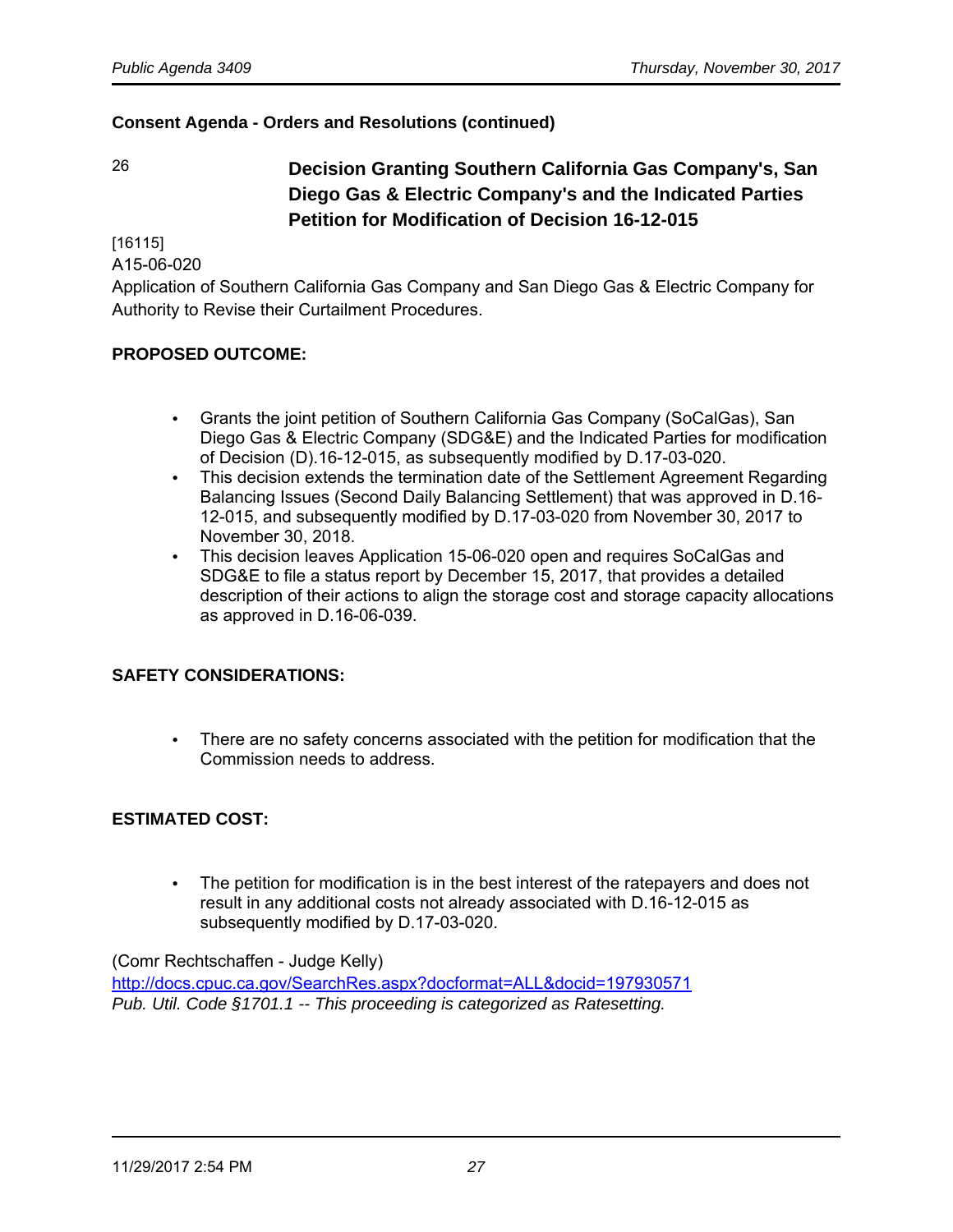27 **Decision Denying Relief** [16117] (ECP) C17-06-010 Telecomcepts, Inc. vs. AT&T Mobility Wireless Operations Holdings, Inc.

# **PROPOSED OUTCOME:**

- Denies Complaint Dismisses Case.
- Closes the proceeding.

# **SAFETY CONSIDERATIONS:**

• There are no safety considerations implicated with this dismissal.

# **ESTIMATED COST:**

• There are no costs associated with this dismissal.

(Comr Randolph - Judge Colbert) <http://docs.cpuc.ca.gov/SearchRes.aspx?docformat=ALL&docid=197987853>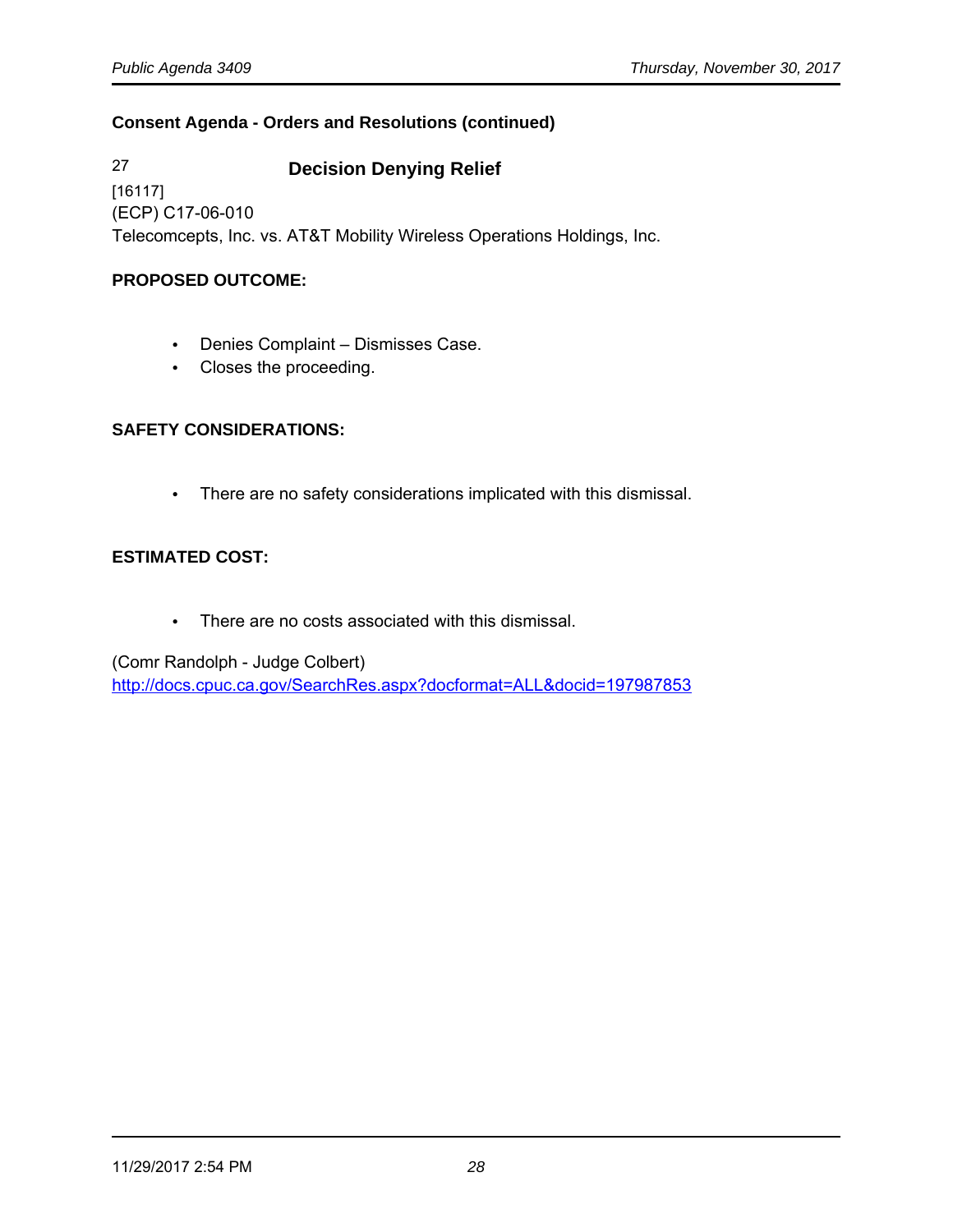# 28 **West Access Bridge Grade-Separated Rail Crossing at Warm Springs/South Fremont BART Station**

[16131]

A17-06-004

Application of the San Francisco Bay Area Rapid Transit District (BART) for an order to Construct one new grade-separated Crossing for the West access Bridge and Plaza Project for Pedestrian and Bicycle access to the Warm Springs/South Fremont BART Station, across and over the tracks of the Union Pacific Railroad Warm Springs Subdivision near Mile Post 5.15 in the City of Fremont, County of Alameda, State of California.

# **PROPOSED OUTCOME:**

- Approves West Access Bridge rail crossing**.**
- Closes the proceeding.

# **SAFETY CONSIDERATIONS:**

• Grade separated crossing improves safety.

#### **ESTIMATED COST:**

• No direct costs.

(Comr Randolph - Judge Allen) <http://docs.cpuc.ca.gov/SearchRes.aspx?docformat=ALL&docid=198642782> Pub. Util. Code §1701.1 -- This proceeding is categorized as Ratesetting.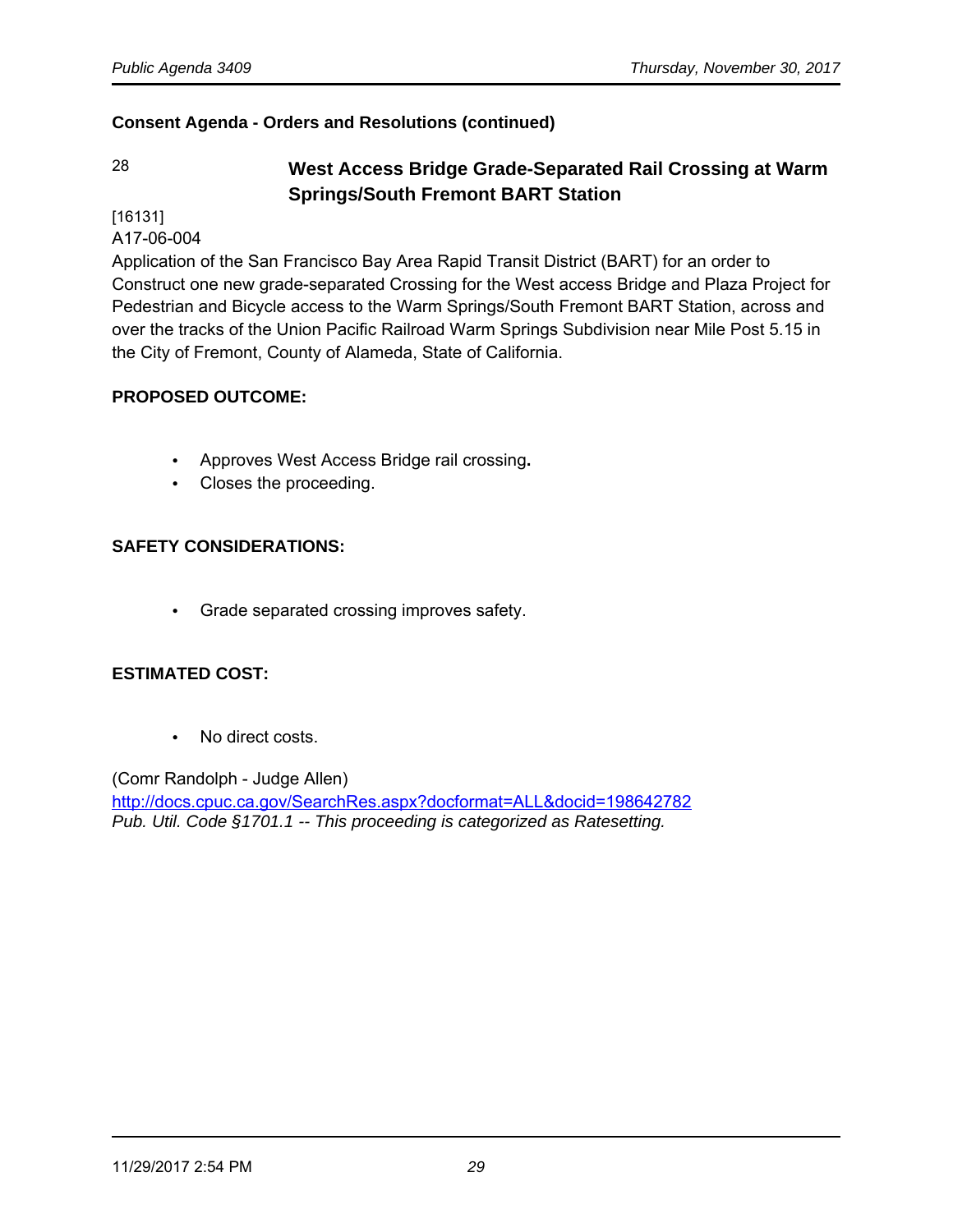# 29 **Expedited Complaint of Lidiya Bizhko Against Pacific Gas and Electric Company**

[16132] (ECP) C17-07-005

Lidiya Bizhko vs. Pacific Gas and Electric Company.

## **PROPOSED OUTCOME:**

- Dismisses the expedited complaint of Lidiya Bizko (Complainant) against Pacific Gas and Electric Company.
- Concludes that Complainant failed to prove by a preponderance of the evidence an actionable claim under Article 4 of the Commission's Rules.
- Closes the proceeding.

# **SAFETY CONSIDERATIONS:**

• There are no safety considerations associated with this expedited complaint that need to be evaluated pursuant to Public Utilities Code Section 451.

# **ESTIMATED COST:**

• There are no costs associated with this expedited complaint.

(Comr Randolph - Judge Kelly) <http://docs.cpuc.ca.gov/SearchRes.aspx?docformat=ALL&docid=198706416>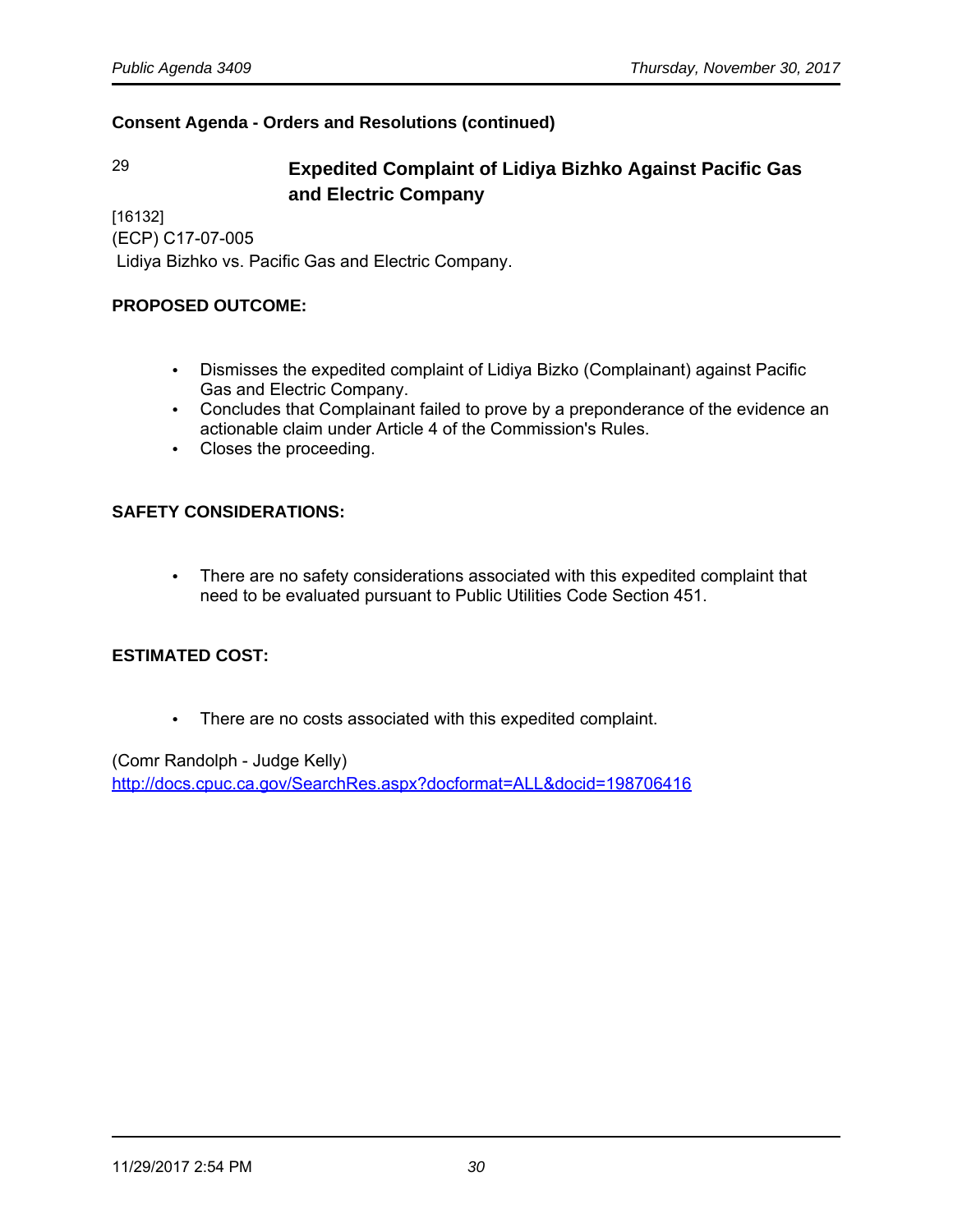# 30 **Approval of 12 Grade-Separated Rail Crossings in the Cities of Pittsburg and Antioch**

[16133]

A17-06-003

Application of the San Francisco Bay Area Rapid Transit District to Construct a Grade-Separated Rail Over Crossings and Under Crossings at Twelve (12) Intersections in the Cities of Pittsburg and Antioch, County of Contra Costa, State of California.

# **PROPOSED OUTCOME:**

- Approves 12 grade-separated rail crossings.
- Closes Application 17-06-003.

# **SAFETY CONSIDERATIONS:**

• Grade separated crossings improve safety.

#### **ESTIMATED COST:**

• No direct cost.

#### (Comr Randolph - Judge Allen)

<http://docs.cpuc.ca.gov/SearchRes.aspx?docformat=ALL&docid=198475845> Pub. Util. Code §1701.1 -- This proceeding is categorized as Ratesetting.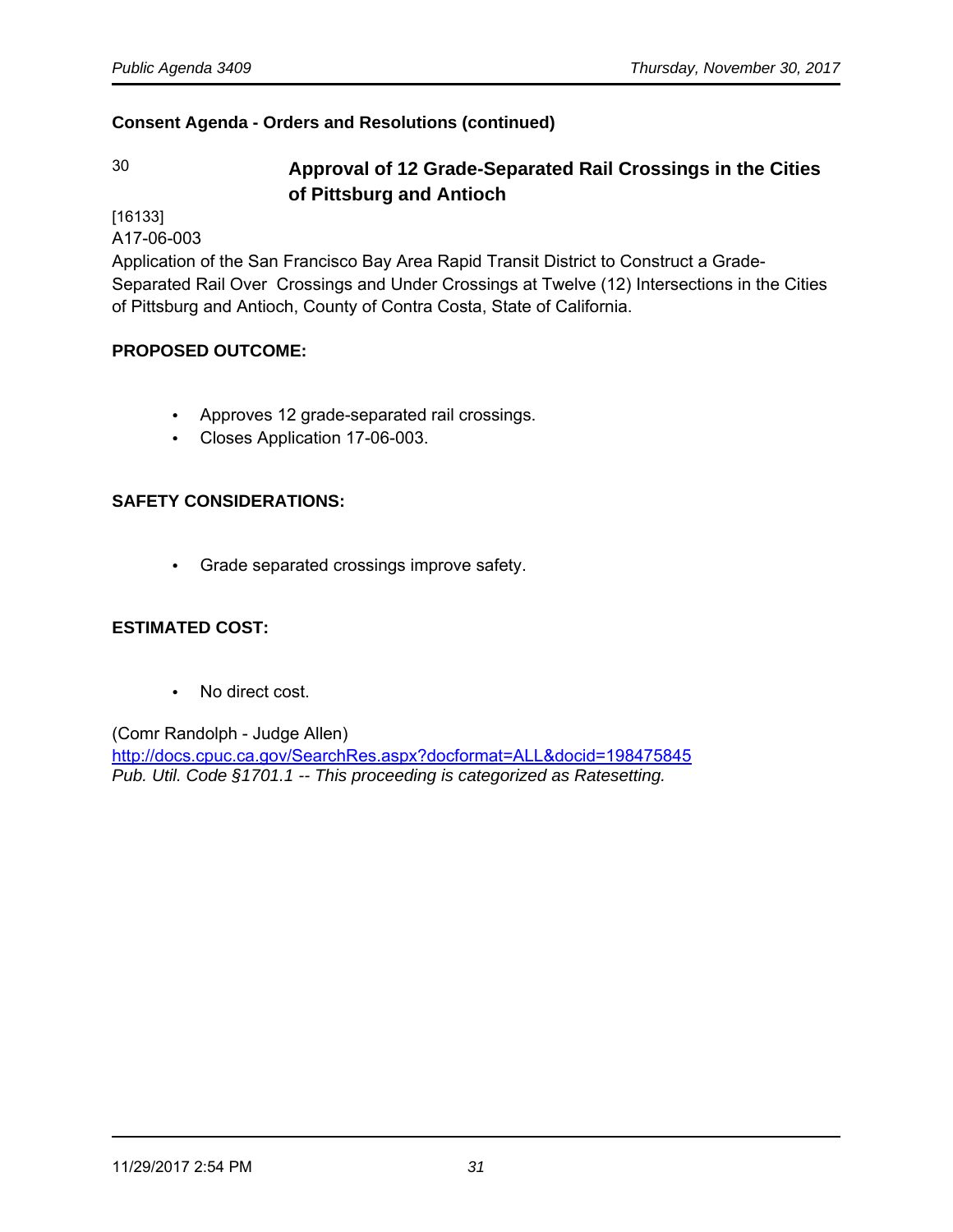31 **Modified Presiding Officer's Decision Authorizing Pacific Gas and Electric Company to Remove Rather than Trim Almond Trees Planted Beneath Transmission Lines**

[16137]

C16-12-004

DeJong Brothers Farming, Robert Winters, Trustee of the Winters Revocable Trust, Nicholas and Janie Gatzman, Trustees of the 2014 Gatzman Family Trust, and Rhett and Ashley Burgess vs. Pacific Gas and Electric Company.

# **PROPOSED OUTCOME:**

- Authorizes Pacific Gas and Electric Company to remove almond trees planted beneath transmission lines crossing complainants' properties.
- Closes the proceeding.

# **SAFETY CONSIDERATION:**

• Removal of trees is the best practice for preventing power outages and fires.

#### **ESTIMATED COST:**

• Unknown at this time, depends on number of trees removed.

(Comr Peterman - Judge Bemesderfer)

Pub. Util. Code § 1701.2(h), allows this modified Presiding Officer's Decision to be considered in Closed Session.

Pub. Util. Code §1701.1 -- This proceeding is categorized as Adjudicatory.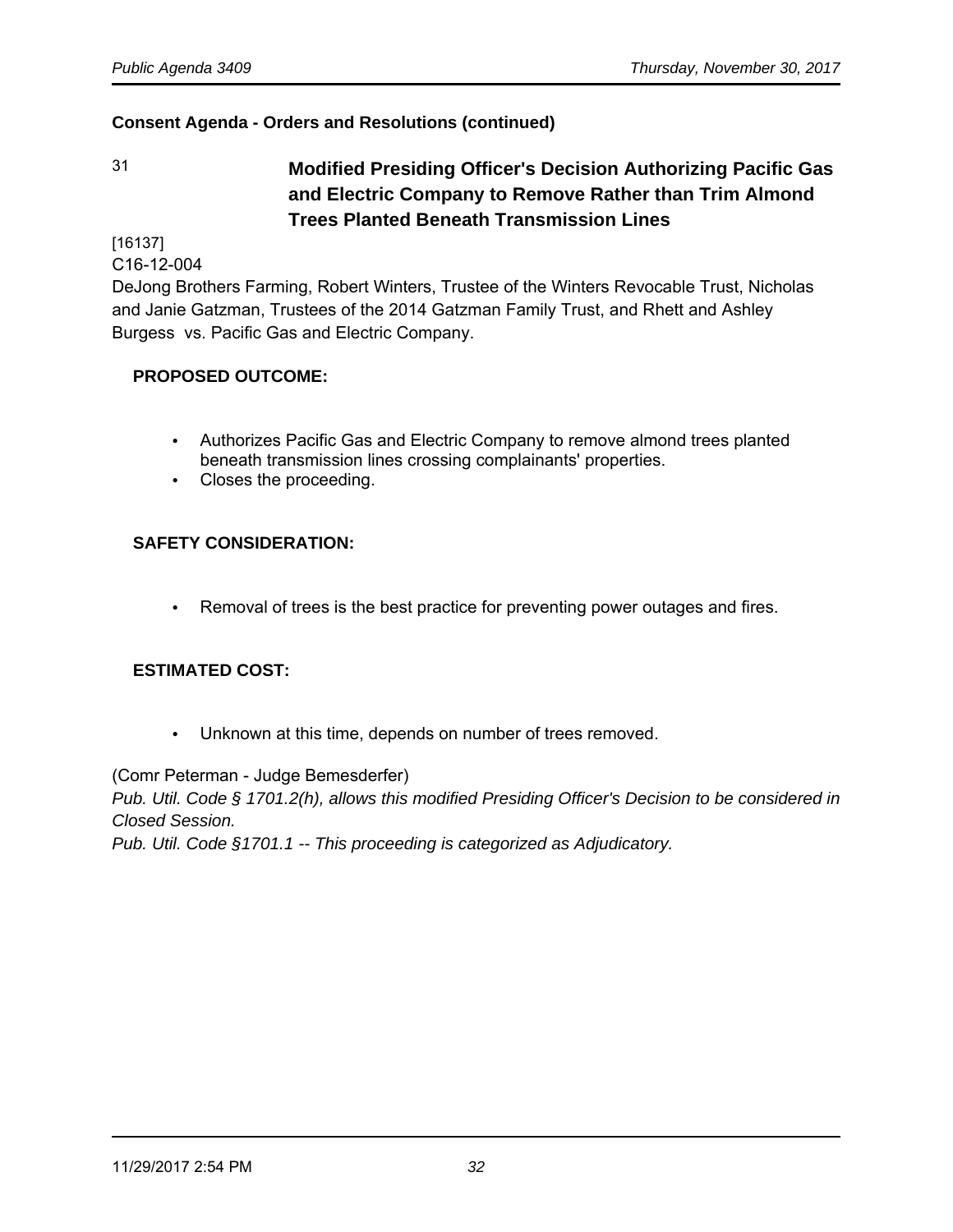# 32 **Decision Approving Application for Transfer of Control of Astound Broadband, LLC**

[16139]

A17-06-018

Joint Application of Astound Broadband, LLC, Wave Holdco, LLC and Radiate Holdings, L.P. for Expedite Approval of Indirect Transfer of Control of Astound Broadband, LLC Pursuant to Public Utilities Code Section 854(a).

# **PROPOSED OUTCOME:**

- Approves the proposed transaction for authority for the indirect transfer of control of Astound Broadband LLC, a certificated facilities-based local and interexchange service provider, to Radiate Holdings LLP pursuant to Public Utilities Code Section 854.
- Closes the proceeding.

# **SAFETY CONSIDERATIONS:**

• No provision of this decision will the affect Applicants' provision of safe service to customers.

#### **ESTIMATED COST:**

• None quantified.

(Comr Picker - Judge Haga)

<http://docs.cpuc.ca.gov/SearchRes.aspx?docformat=ALL&docid=199150275> Pub. Util. Code §1701.1 -- This proceeding is categorized as Ratesetting.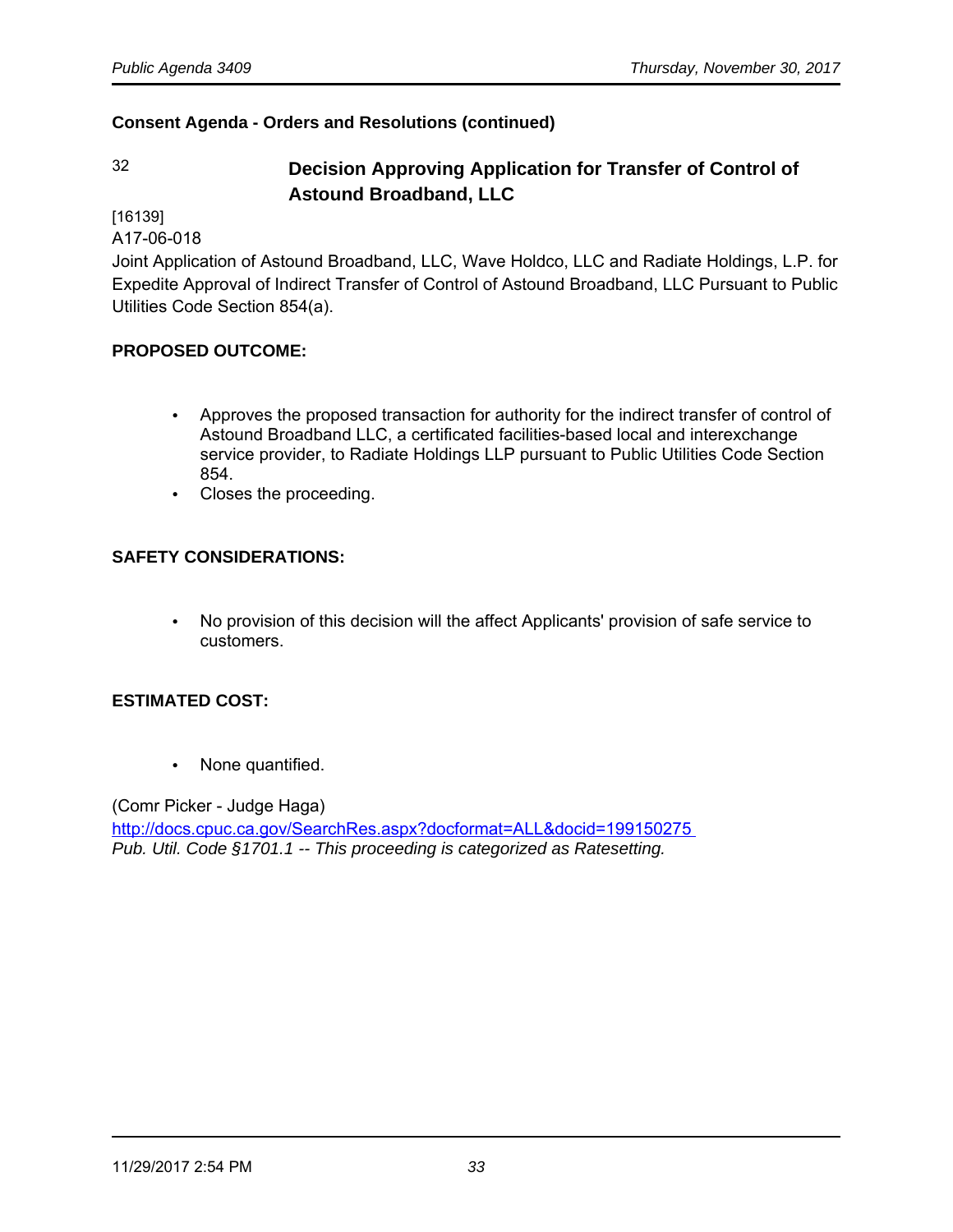33 **Approving Advice Letter 5213-A and Ratifying the Executive Director's Letter Approving Southern California Gas Company's Request to Establish the Otay Mesa Pipeline Capacity Memorandum Account**

[16141]

Res G-3535, Advice Letter 5123-G-A filed November 7, 2017 - Related matters.

# **PROPOSED OUTCOME:**

- Ratifies the October 30, 2017, letter sent by the Executive Director of the California Public Utilities Commission (Executive Director Letter) to the Southern California Gas Company (SoCalGas) authorizing its Gas Acquisition Department to enter into capacity contracts with affiliates between December 1, 2017, and February 28, 2018.
- Approves SoCalGas Gas Acquisition's request to establish the Otay Mesa Pipeline Capacity Memorandum Account to record all costs related to the affiliate transactions authorized in the Executive Director Letter.

#### **SAFETY CONSIDERATIONS:**

• This resolution potentially provides incremental gas pipeline capacity for the upcoming winter.

#### **ESTIMATED COST:**

• Unknown at this time.

<http://docs.cpuc.ca.gov/SearchRes.aspx?docformat=ALL&docid=199870588>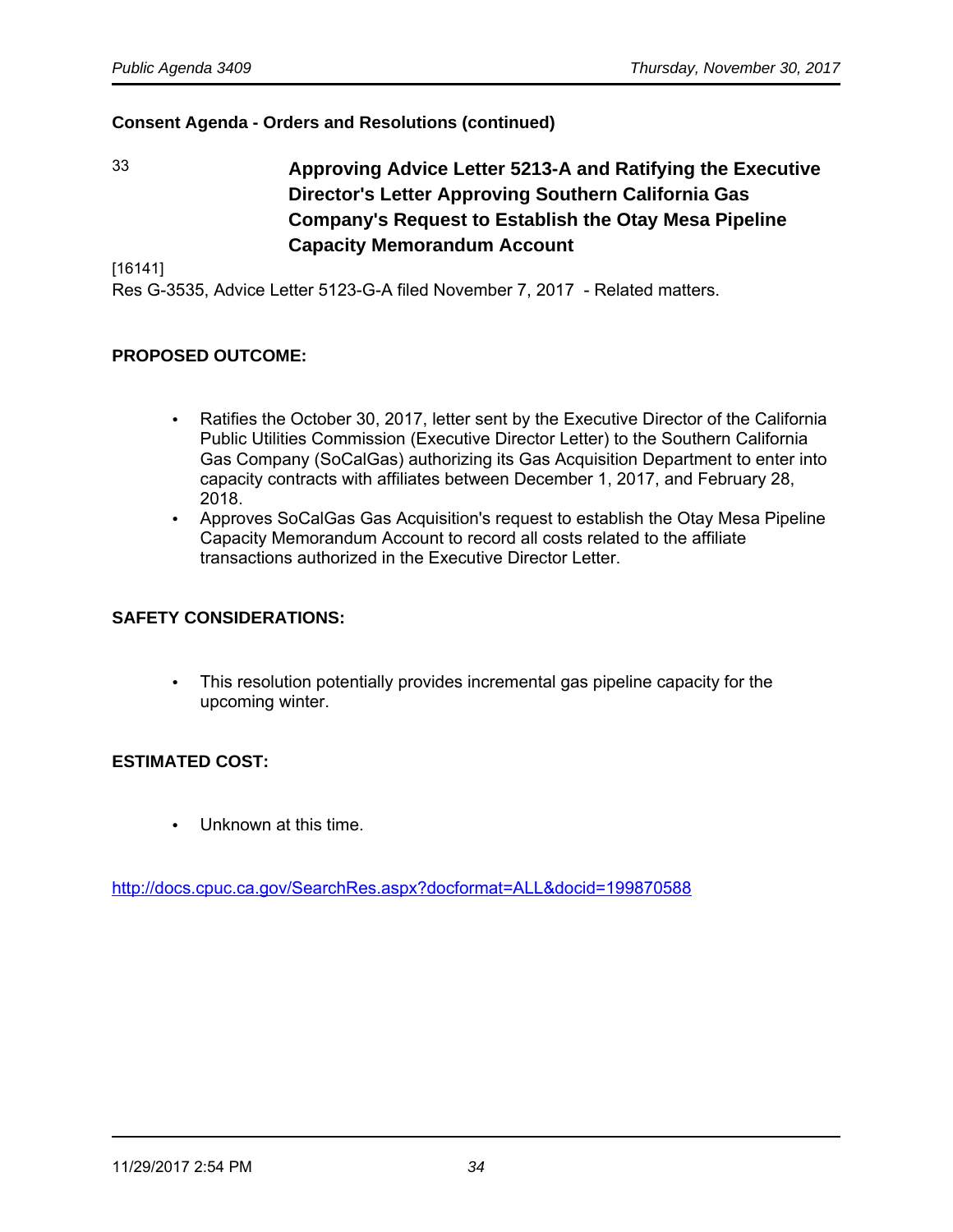#### **Consent Agenda - Intervenor Compensation Orders**

34 **Compensation to Alliance for Nuclear Responsibility**

[16084] A.16-03-006

Application of Pacific Gas and Electric Company in its 2015 Nuclear Decommissioning Cost Triennial Proceeding.

# **PROPOSED OUTCOME:**

• Awards Alliance for Nuclear Responsibility \$14,088.44 for contribution to Decision 17-05-020. This decision approved the decommissioning costs estimate for Diablo Canyon Power Units 1 and 2. Alliance for Nuclear Responsibility requested \$14,133.59.

# **SAFETY CONSIDERATIONS:**

• Substantial contribution by intervenors, as found here, enhances the Commission's regulation and oversight of public utilities, which under Pub. Util. Code § 451 must "promote the safety, health, comfort, and convenience of its patrons, employees, and the public."

#### **ESTIMATED COST:**

• \$14,088.44, plus interest, to be paid by the ratepayers of Pacific Gas and Electric Company.

(Comr Guzman Aceves - Judge Houck) <http://docs.cpuc.ca.gov/SearchRes.aspx?docformat=ALL&docid=195687121> Pub. Util. Code §1701.1 -- This proceeding is categorized as Ratesetting.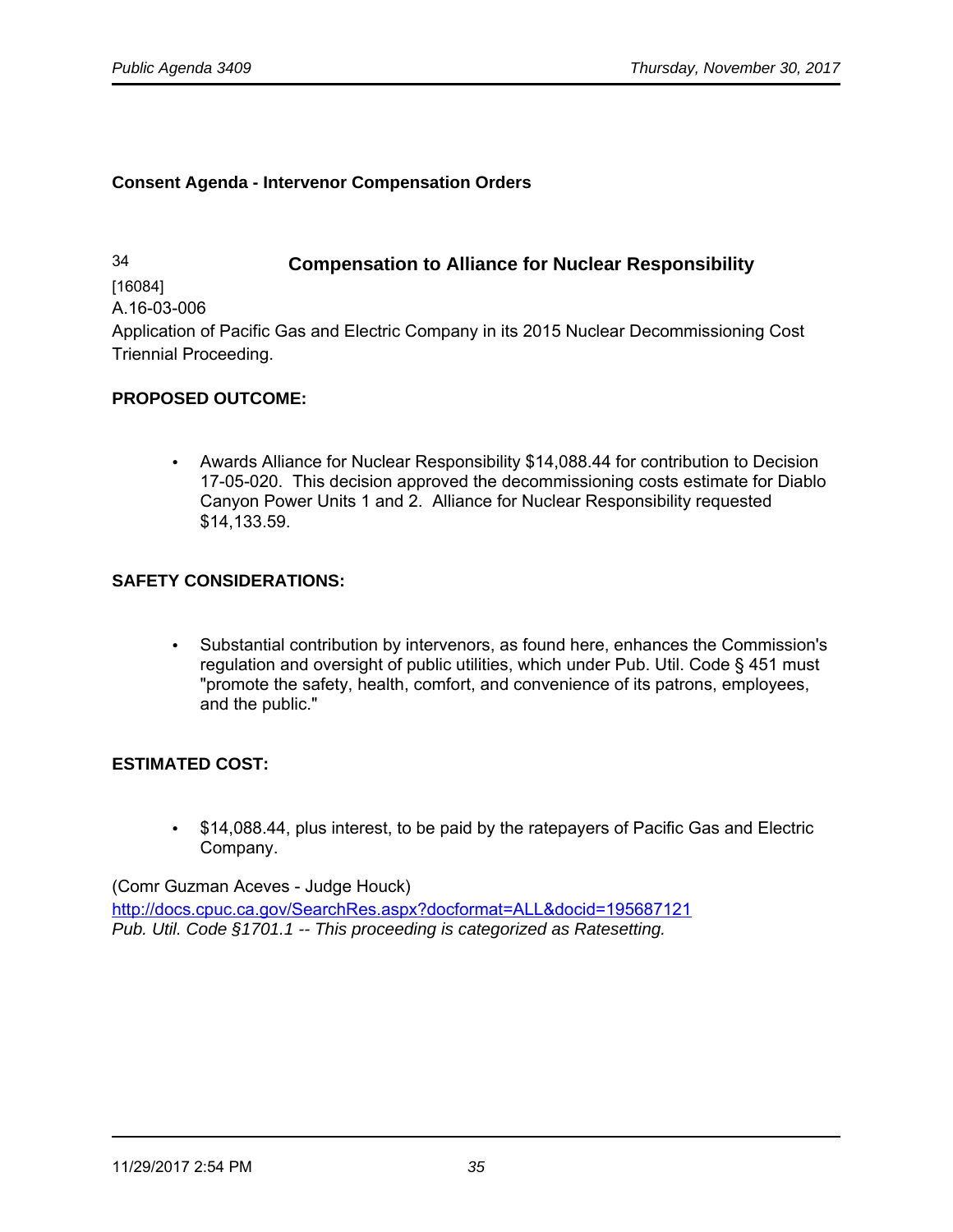# 35 **Decision Granting Petition for Modification to D.16-10-013**

[16090] R12-06-013

Order Instituting Rulemaking on the Commission's Own Motion to Conduct a Comprehensive Examination of Investor Owned Electric Utilities' Residential Rate Structures, the Transition to Time Varying and Dynamic Rates, and Other Statutory Obligations.

# **PROPOSED OUTCOME:**

• Grants Petition for Modification to Decision (D.) 16-10-013 filed by MRW & Associates. D.16-10-013 originally granted \$209,169.85 to Interstate Renewable Energy Council. This decision increases the award in D.16-010-013 by \$77,416.15, to now grant \$286,586.00.

# **SAFETY CONSIDERATIONS:**

• Substantial contribution by intervenors, as found here, enhances the Commission's regulation and oversight of public utilities, which under Pub. Util. Code § 451 must "promote the safety, health, comfort, and convenience of its patrons, employees, and the public."

#### **ESTIMATED COST:**

• \$\$77,416.15, plus interest, to be paid by Pacific Gas and Electric Company, San Diego Gas & Electric Company and Southern California Edison Company.

(Comr Picker - Judge McKinney)

<http://docs.cpuc.ca.gov/SearchRes.aspx?docformat=ALL&docid=197132401> Pub. Util. Code §1701.1 -- This proceeding is categorized as Ratesetting.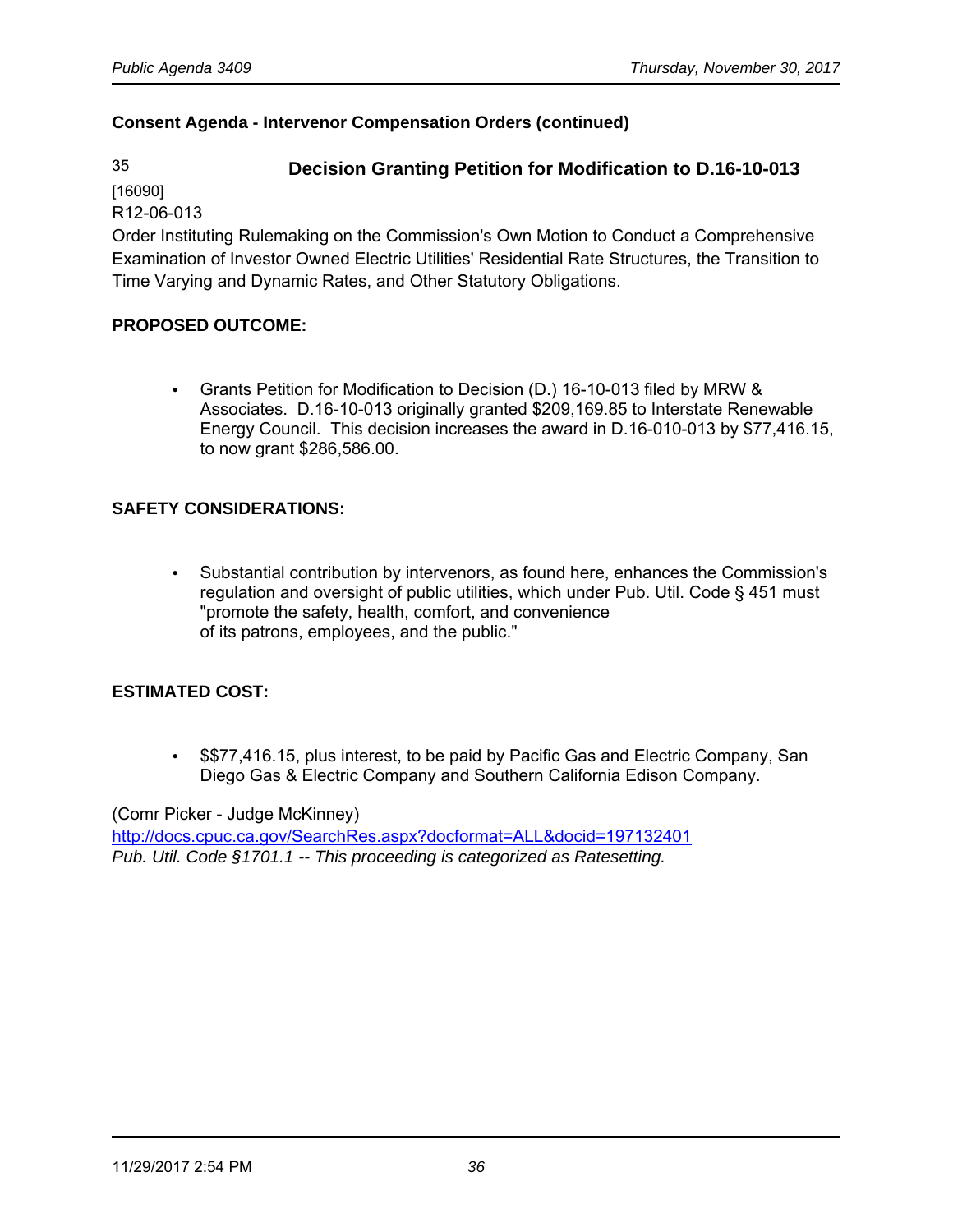# 36 **Compensation to The Utility Reform Network**

[16106]

R.14-10-010

Order Instituting Rulemaking to Oversee the Resource Adequacy Program, Consider Program Refinements, and Establish Annual Local and Flexible Procurement Obligations for the 2016 and 2017 Compliance Years.

# **PROPOSED OUTCOME:**

• Awards The Utility Reform Network (TURN) \$68,593.36 for substantial contribution to Decision 17-06-027. Decision 17-06-027 adopted provisions implementing the total existing capacity needed for the local capacity requirement for all local areas. TURN originally requested \$68,593.36.

# **SAFETY CONSIDERATIONS:**

• Substantial contribution by intervenors, as found here, enhances the Commission's ability to resolve safety and other issues under Public Utilities Code Section 451 to take all actions…necessary to promote the safety, health, comfort, and convenience of its patrons, employees, and the public.

# **ESTIMATED COST:**

• \$68,593.36 plus interest paid by the California Public Utilities Commission Intervenor Compensation Fund.

(Comr Randolph - Judge Allen)

<http://docs.cpuc.ca.gov/SearchRes.aspx?docformat=ALL&docid=198342831> Pub. Util. Code §1701.1 -- This proceeding is categorized as Ratesetting.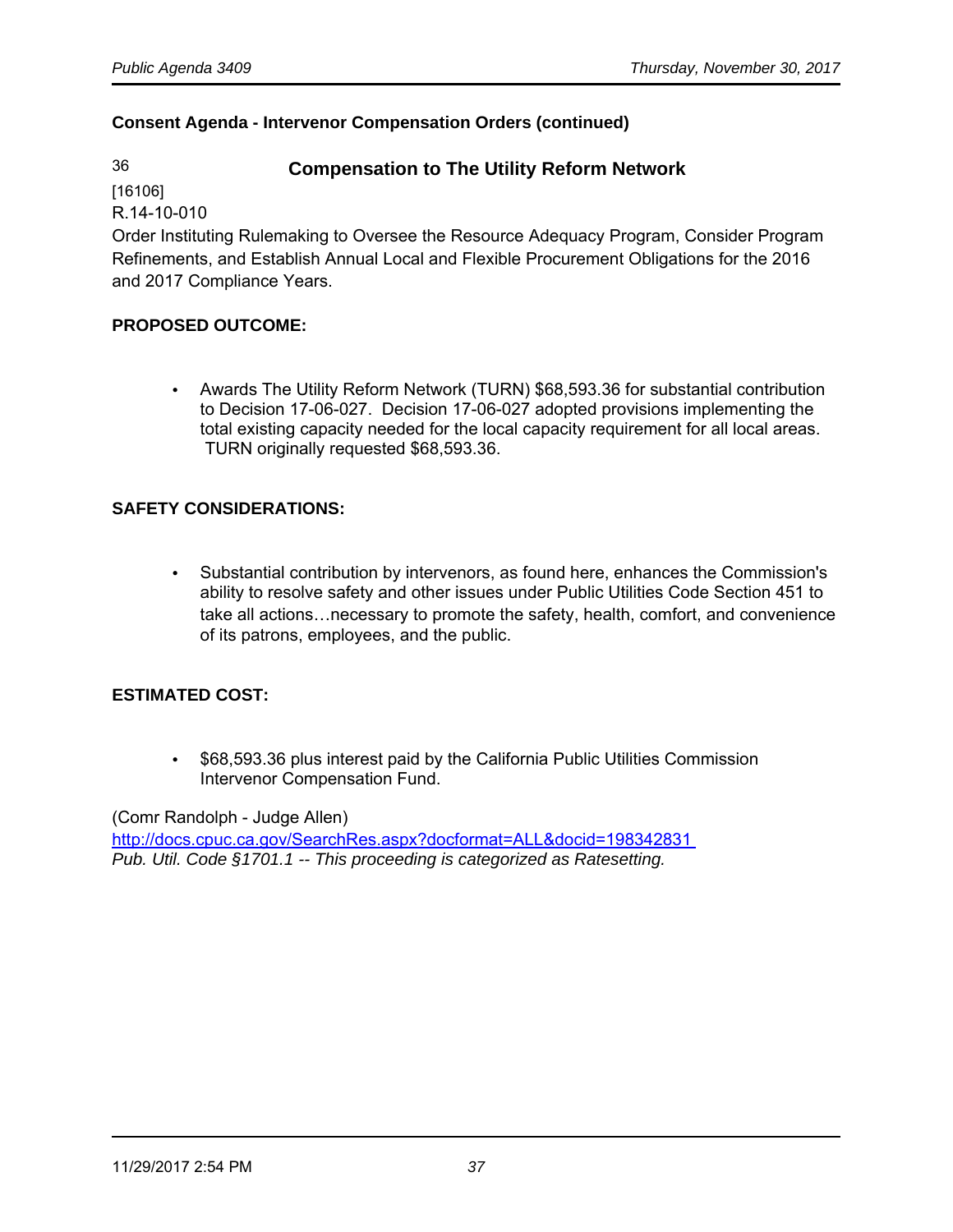# 37 **Compensation to National Asian American Coalition**

[16112] A13-11-003

Application of Southern California Edison Company for Authority to, among other things, Increase its Authorized Revenues for Electric Service in 2015, and to reflect that increase in Rates.

# **PROPOSED OUTCOME:**

• Awards National Asian American Coalition \$219,840.50 for contribution to Decision 15-11-021. Decision 15-11-021 authorized Southern California Edison's General Rate Case Revenue Requirement for 2015-2017. National Asian American Coalition requested \$220,506.00.

# **SAFETY CONSIDERATIONS:**

• Substantial contribution by intervenors, as found here, enhances the Commission's regulation and oversight of public utilities, which under Pub. Util. Code § 451 must "promote the safety, health, comfort, and convenience of its patrons, employees, and the public."

# **ESTIMATED COST:**

• \$219,840.50, plus interest, to be paid by the ratepayers of Southern California Edison Company.

(Comr Peterman - ALJ Division)

<http://docs.cpuc.ca.gov/SearchRes.aspx?docformat=ALL&docid=197634756> Pub. Util. Code §1701.1 -- This proceeding is categorized as Ratesetting.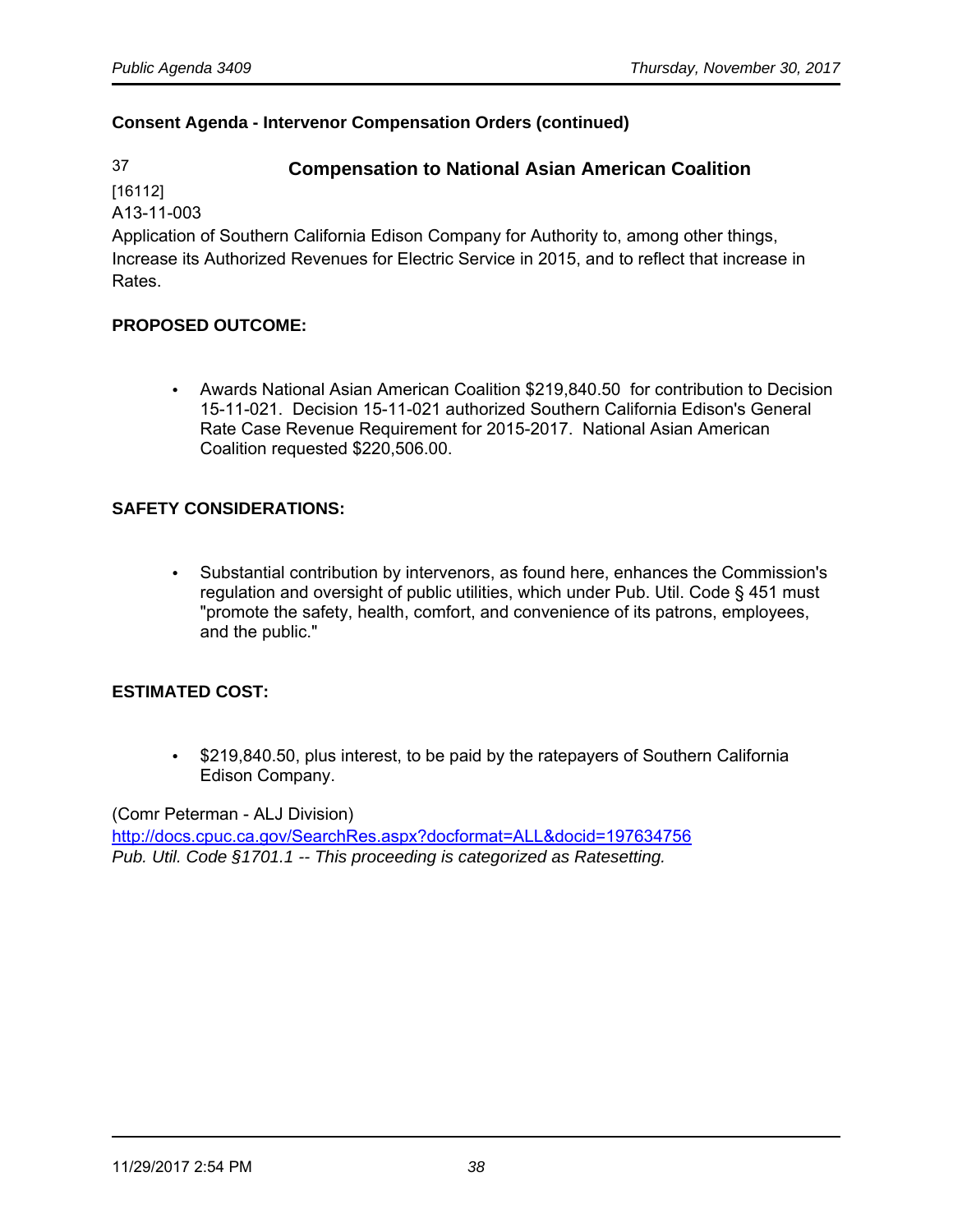# 38 **Awards Compensation to Center for Accessible Technology**

[16113]

A17-04-015

Application of Southern California Edison Company for Approval of its Proposal to Implement Residential Default Time-Of-Use Rates.

#### **PROPOSED OUTCOME:**

• Awards \$6,702.25 to Center for Accessible Technology (CforAT) for contribution to Decision 17-08-024. This decision dismissed an application by Southern California Edison Company (SCE) to institute residential default Time-of-Use rates beginning in 2018. CforAT requested \$6,702.25.

# **SAFETY CONSIDERATIONS:**

• Substantial contribution by intervenors, as found here, enhances the Commission's regulation and oversight of public utilities, which under Pub. Util. Code § 451 must "promote the safety, health, comfort, and convenience of its patrons, employees, and the public."

#### **ESTIMATED COST:**

• \$6,702.25, plus interest, to be paid by the ratepayers of SCE.

(Comr Picker - Judge Park)

<http://docs.cpuc.ca.gov/SearchRes.aspx?docformat=ALL&docid=197267875> Pub. Util. Code §1701.1 -- This proceeding is categorized as Ratesetting.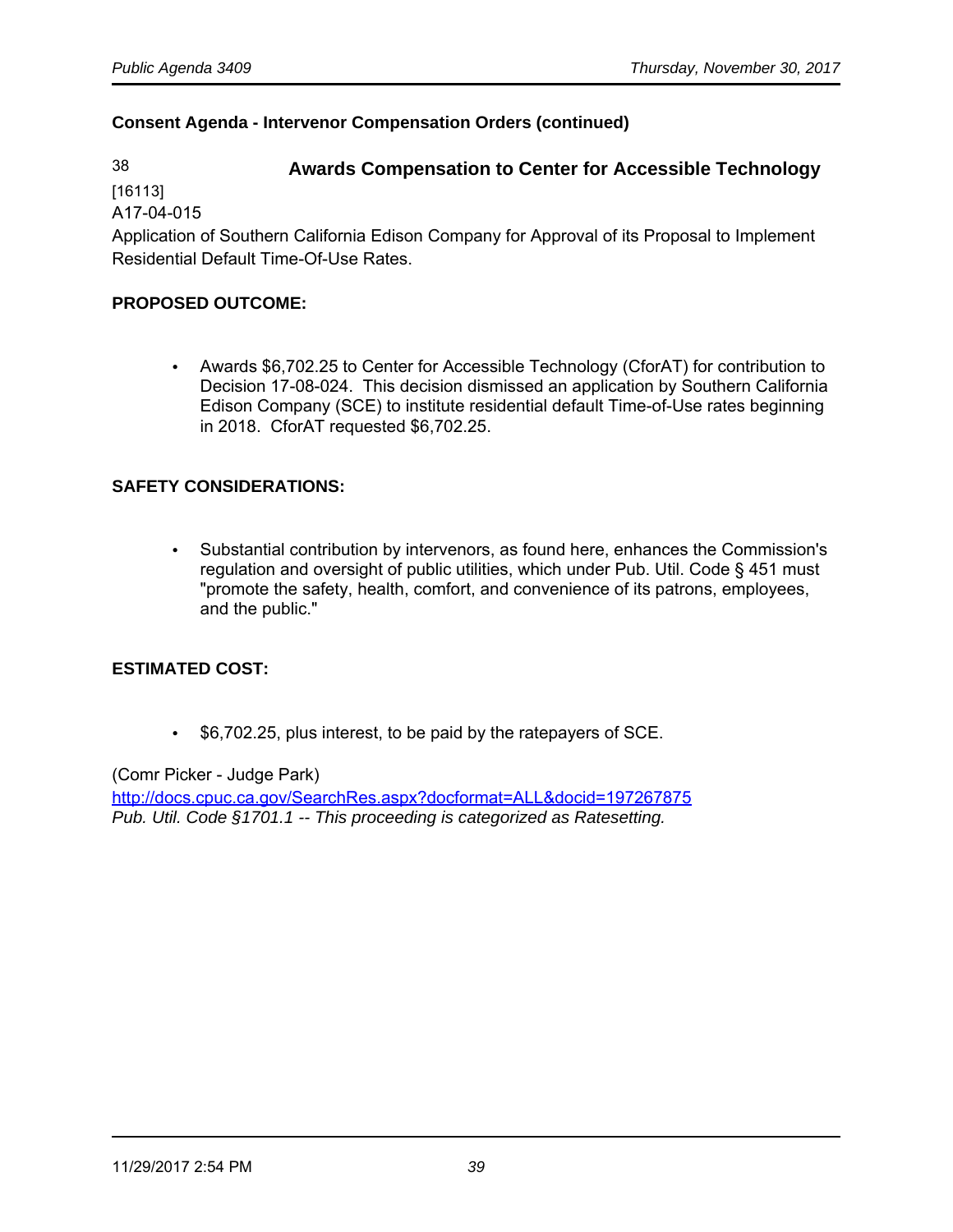# 39 **Compensation to The Utility Reform Network for Substantial Contribution to Decision 17-06-015**

[16140]

R.15-01-008

Order Instituting Rulemaking to Adopt Rules and Procedures Governing Commission-Regulated Natural Gas Pipelines and Facilities to Reduce Natural Gas Leakage Consistent with Senate Bill 1371.

# **PROPOSED OUTCOME:**

• Awards The Utility Reform Network (TURN) \$38,325.46 for substantial contribution to Decision 17-06-015. Decision 17-06-015 approves a natural gas leak abatement program consistent with Senate Bill 1317. TURN requested \$39,517.96.

#### **SAFETY CONSIDERATIONS:**

• Substantial contribution by intervenors, as found here, enhances the Commission's regulation and oversight of public utilities, which under Pub. Util. Code § 451 must "promote the safety, health, comfort, and convenience of its patrons, employees, and the public."

#### **ESTIMATED COST:**

• \$38,325.46 plus interest, to be paid by Alpine Natural Gas Operating Company No. 1 LLC, Pacific Gas and Electric Company, San Diego Gas & Electric Company, Southern California Edison Company, Southern California Gas Company, Southwest Gas Corporation, and West Coast Gas Company.

(Comr Rechtschaffen - Judge Kersten)

<http://docs.cpuc.ca.gov/SearchRes.aspx?docformat=ALL&docid=199347016> Pub. Util. Code §1701.1 -- This proceeding is categorized as Quasi-Legislative.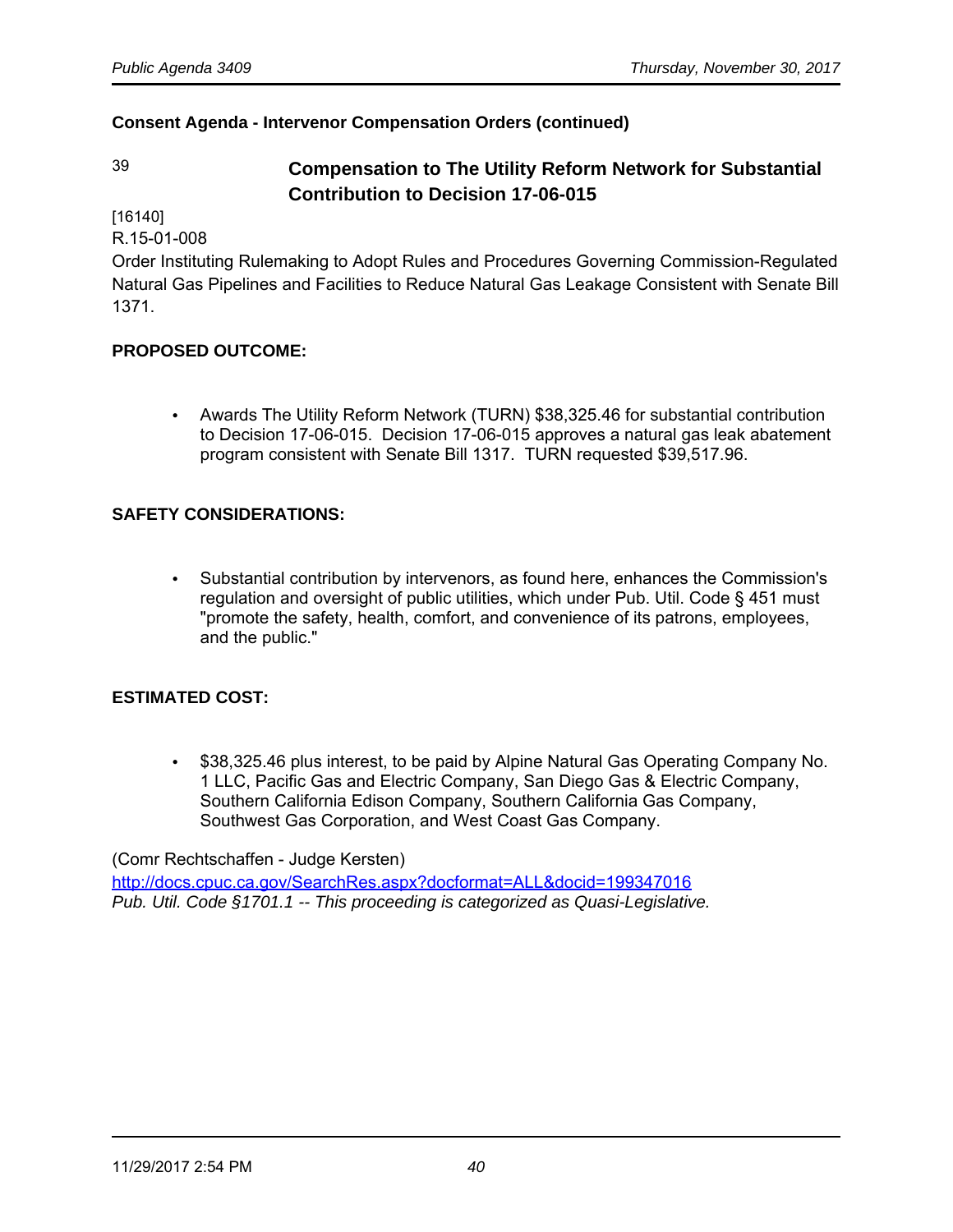# **Regular Agenda**

#### **Regular Agenda- Energy Orders**

#### 40 **Application of San Diego Gas & Electric Company for Authorization to Recover Costs Related to the 2007 Southern California Wildfires Recorded in the Wildfire Expense Memorandum Account**

[15940] A15-09-010

Application of San Diego Gas & Electric Company for Authorization to Recover Costs Related to the 2007 Southern California Wildfires Recorded in the Wildfire Expense Memorandum Account (WEMA).

#### **PROPOSED OUTCOME:**

- Denies the Application of San Diego Gas & Electric Company (SDG&E) for Authorization to Recover Costs Related to the 2007 Southern California Wildfires Recorded in the Wildfire Expense Memorandum Account (WEMA).
- Finds SDG&E did not reasonably manage and operate its facilities prior to the 2007 Witch, Guejito and Rice Wildfires.
- Denies Application on its merits, therefore issues preliminarily scoped for phase two of A.15-09-010 are moot.
- Closes Application 15-09-010.

#### **SAFETY CONSIDERATIONS**:

• There are no significant safety concerns with the implementation of this decision.

#### **ESTIMATED COST:**

• None as a result of this decision.

(Comr Randolph - Judge Goldberg - Judge Tsen) <http://docs.cpuc.ca.gov/SearchRes.aspx?docformat=ALL&docid=197851767> Pub. Util. Code § 311 – This item was mailed for Public Comment. Pub. Util. Code §1701.1 -- This proceeding is categorized as Ratesetting. This matter may be considered during the Ratesetting Deliberative Meeting. Agenda 3405, Item 28 9/28/2017 (Staff); Agenda 3406, Item 13 10/12/2017 (Staff); Agenda 3407, Item 14 10/26/2017 (Staff);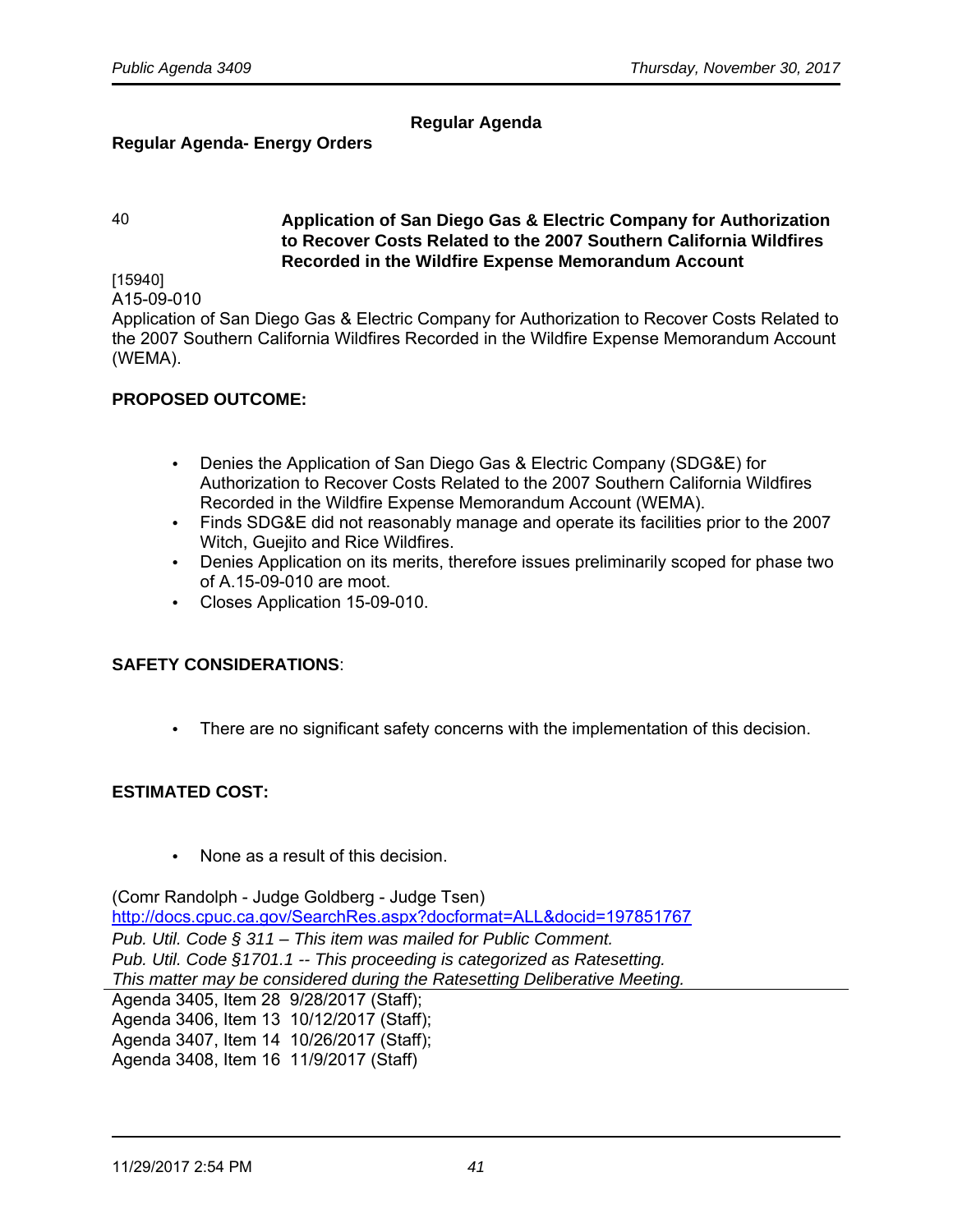## **Regular Agenda- Energy Orders** (continued)

#### 41 **Solar on Multifamily Affordable Housing Program Pursuant to Assembly Bill 693**

[16083]

R.14-07-002

Order Instituting Rulemaking to Develop a Successor to Existing Net Energy Metering Tariffs Pursuant to Public Utilities Code Section 2827.1, and to Address Other Issues Related to Net Energy Metering.

# **PROPOSED OUTCOME:**

- Adopts program to provide incentives to encourage installation of solar generation on multifamily affordable housing, pursuant to Assembly Bill 693 in the service territories of Pacific Gas and Electric Company, San Diego Gas & Electric Company, Southern California Edison Company, Liberty Utilities Company, and PacifiCorp.
- Authorizes administration of the program by single state-wide program administrator to be chosen through a Request for Proposal (RFP) process.

# **SAFETY CONSIDERATIONS:**

• This decision does not order any action related to safety.

# **ESTIMATED COST:**

• Up to \$100,000,000 per year from the sale of greenhouse gas allowances allocated to the investor-owned utilities.

(Comr Guzman Aceves - Judge Hecht - Judge Simon) <http://docs.cpuc.ca.gov/SearchRes.aspx?docformat=ALL&docid=198202281> Pub. Util. Code § 311 – This item was mailed for Public Comment. Pub. Util. Code §1701.1 -- This proceeding is categorized as Ratesetting. This matter may be considered during the Ratesetting Deliberative Meeting.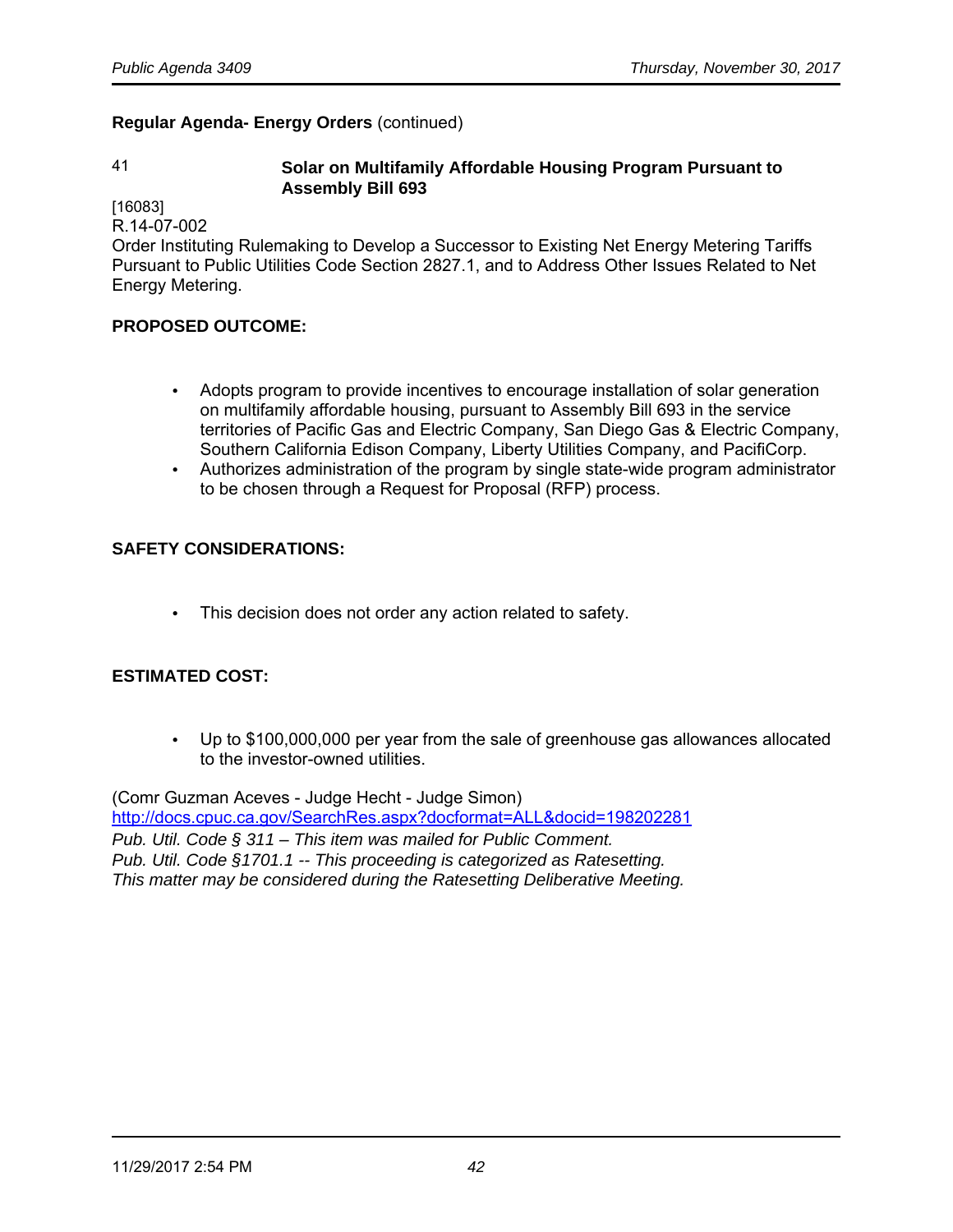## **Regular Agenda- Orders Extending Statutory Deadline**

42 **Order Extending Statutory Deadline** [16134] I15-11-015 Order Instituting Investigation and Ordering Pacific Gas and Electric Company to Appear and Show Cause Why It Should not be Sanctioned for Violations of Article 8 and Rule 1.1 of the Rules of Practice and Procedure and Public Utilities Code Sections 1701.2 and 1701.3.

#### **PROPOSED OUTCOME:**

• Extends the statutory deadline for completion of this proceeding until June 29, 2018.

#### **SAFETY CONSIDERATIONS:**

• There are no safety considerations implicated with this Order Extending Statutory Deadline.

# **ESTIMATED COST:**

• There are no costs associated with this Order Extending Statutory Deadline.

#### (Comr Picker - Judge Mason)

<http://docs.cpuc.ca.gov/SearchRes.aspx?docformat=ALL&docid=198906484> Pub. Util. Code §1701.1 -- This proceeding is categorized as Adjudicatory.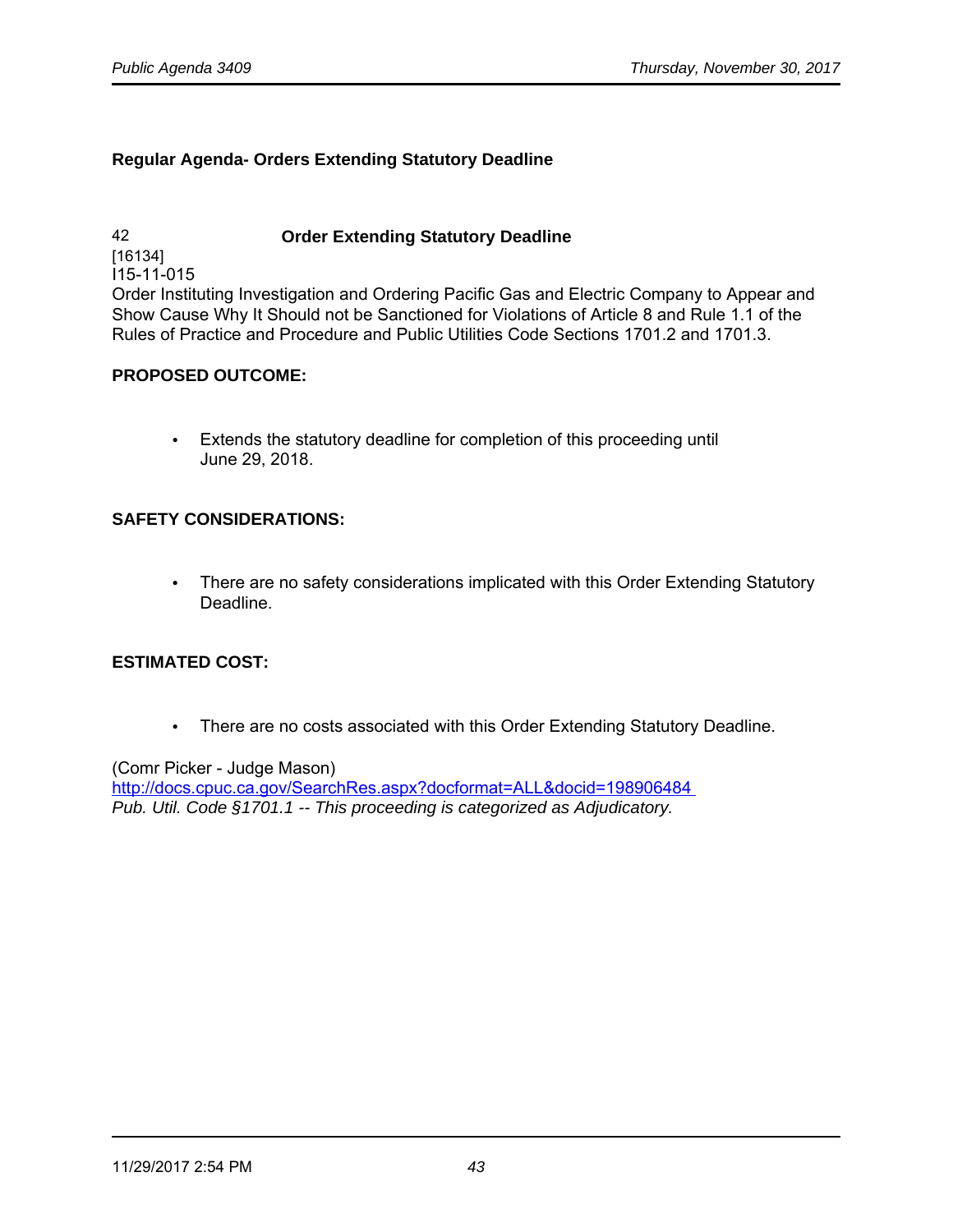# **Regular Agenda- Orders Extending Statutory Deadline** (continued)

# 43 **Order Extending Statutory Deadline**

[16135] C16-12-012

Charles Parks, Linda Salsbury, Bob Sherrill, Julie Weakley, Janet Reniere, Gary Parkinson, Richard Miller, Sharon McMahan, David Andre, Donna Andre, Allan Quist, Sheree Quist, Karen Finley, Willene Howe, Christy Atwood VanHook, Winifred Moore, Newton Hightower, Nancy Gerrard, Marc Scheible, Debbie Scheible, Cheryl Jones, Katie Phillips, Janice Elam, Jeanette Lynn, Justin Edwards, Nancy Edwards, Franchelle Ellisonn, Richard Beebe, Kathleen Beebe, Rod Goss, Howard Neely, Irene Richardson, Mark Richardson, Jayne Thurman, Charles Shapiro, Mary Ann Service, Ron Sutton, Gary Rayburn, Mary Browning, Vern Glomb, Priscilla Glomb, Annabelle Barnett, Kenneth Sikes, Debbie McDaniel, Herbert Biddle, Linda Tayman, Teresa Strange, Jim Keene, Ruben Comelli, Christine Burciagan Phil Maggio, Gail Maggio' Dawn Herrera, Steve Dimmick, Joanne Dimmick, Rodger Harmel, Sue Stanton vs. Mesa Dunes Mobile Home Estates, LLC, a California Limited Liability Company, dba Mesa Dunes Mobile Home Estates.

# **PROPOSED OUTCOME:**

• Extends statutory deadline for completion of this proceeding until June 19, 2018.

# **SAFETY CONSIDERATIONS:**

• There are no safety considerations implicated with this Order Extending Statutory Deadline.

# **ESTIMATED COST:**

• There are no costs associated with this Order Extending Statutory Deadline.

(Comr Randolph - Judge Burcham) <http://docs.cpuc.ca.gov/SearchRes.aspx?docformat=ALL&docid=198802487> Pub. Util. Code §1701.1 -- This proceeding is categorized as Adjudicatory.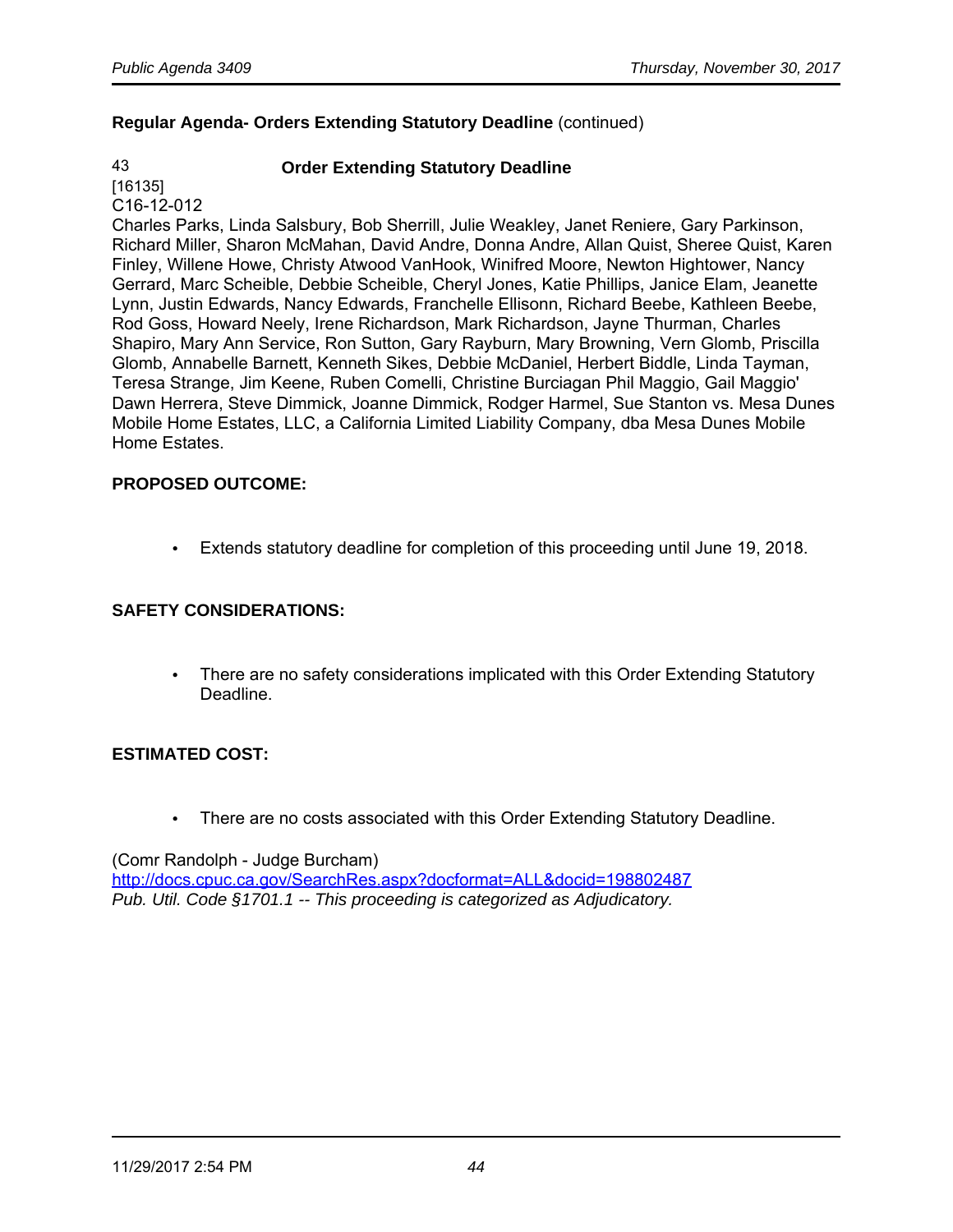**Regular Agenda- Legal Division Matters**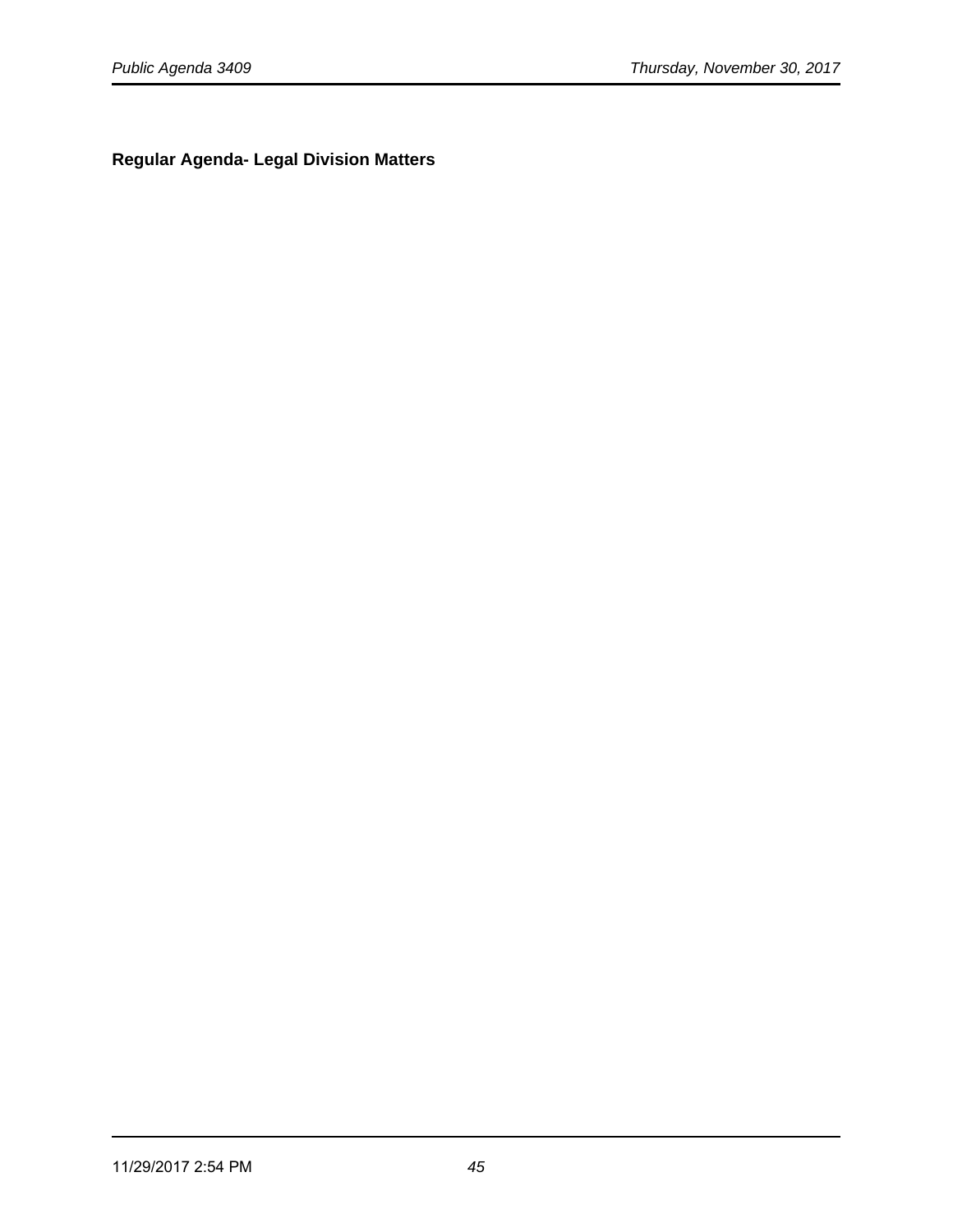**Regular Agenda- Legislative and Other Matters**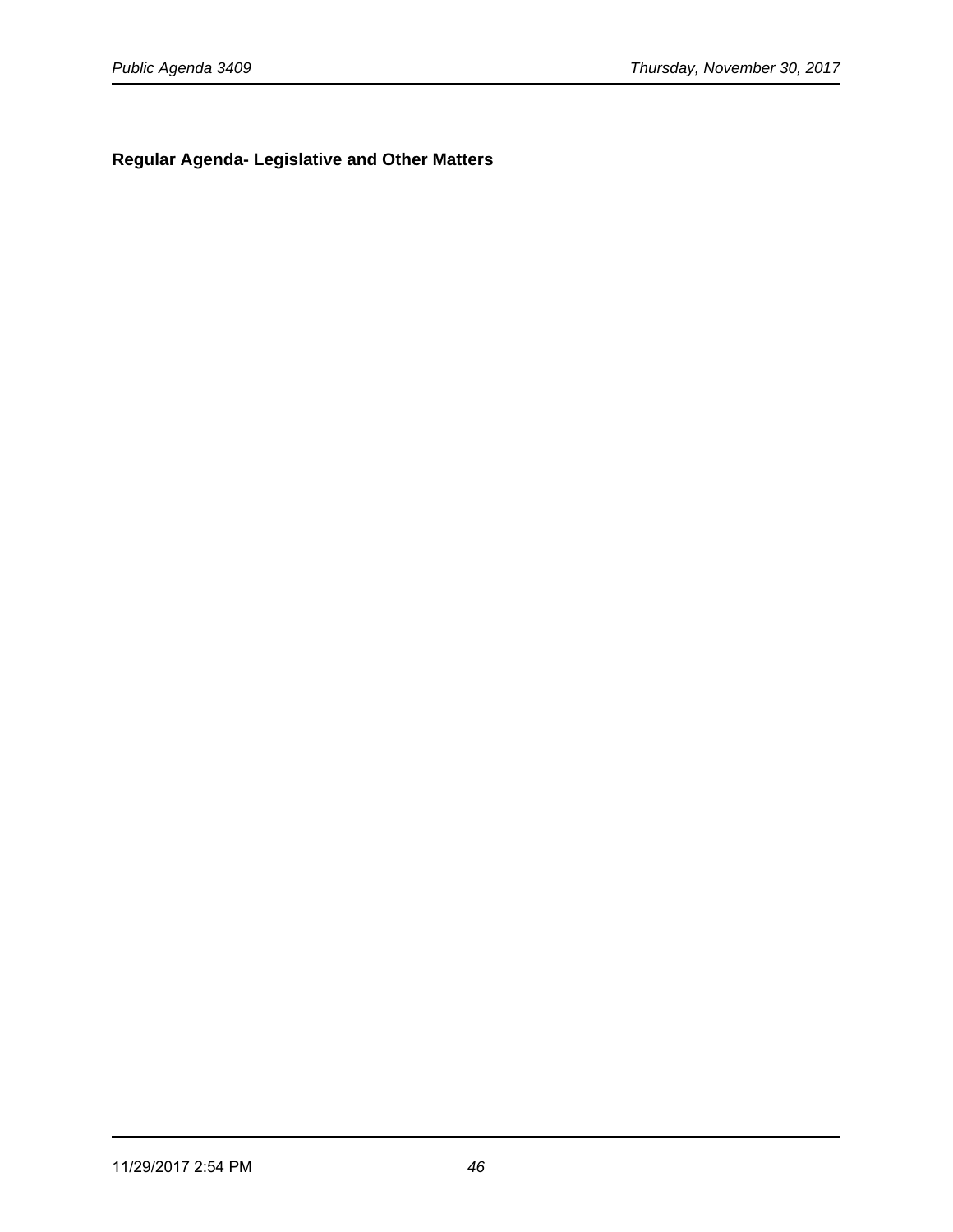**Regular Agenda- Commissioner Reports**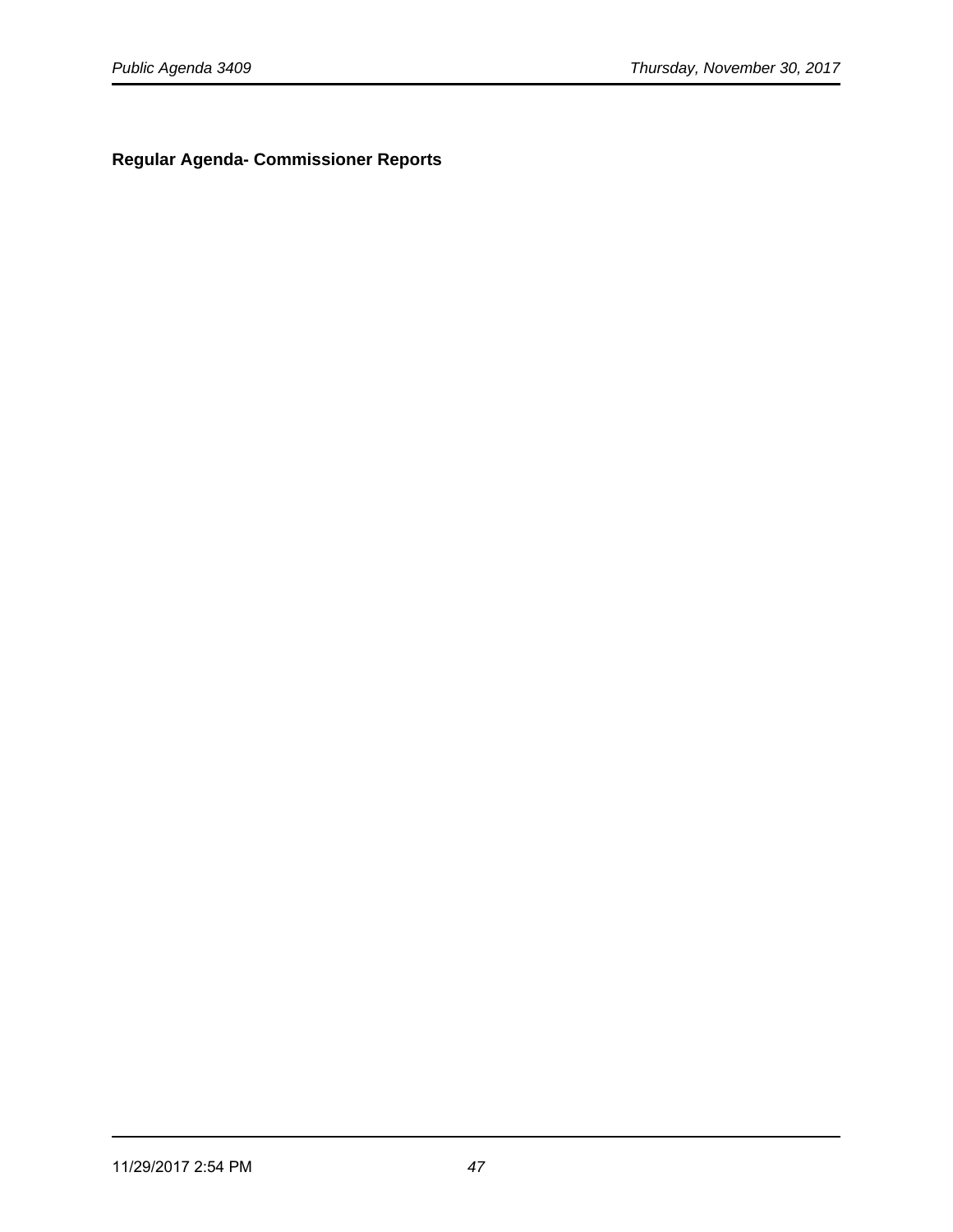#### **Regular Agenda- Management Reports and Resolutions**

# 44 **California Emerging Telecommunications Fund** – **Decade Report** [16105]

The California Emerging Telecommunications Fund will deliver a report on their operations over the last decade and on the \$60 million seed capital that they received as a result of settlements in 2005 telecommunications mergers. The report will include audited financials pertaining to the seed capital.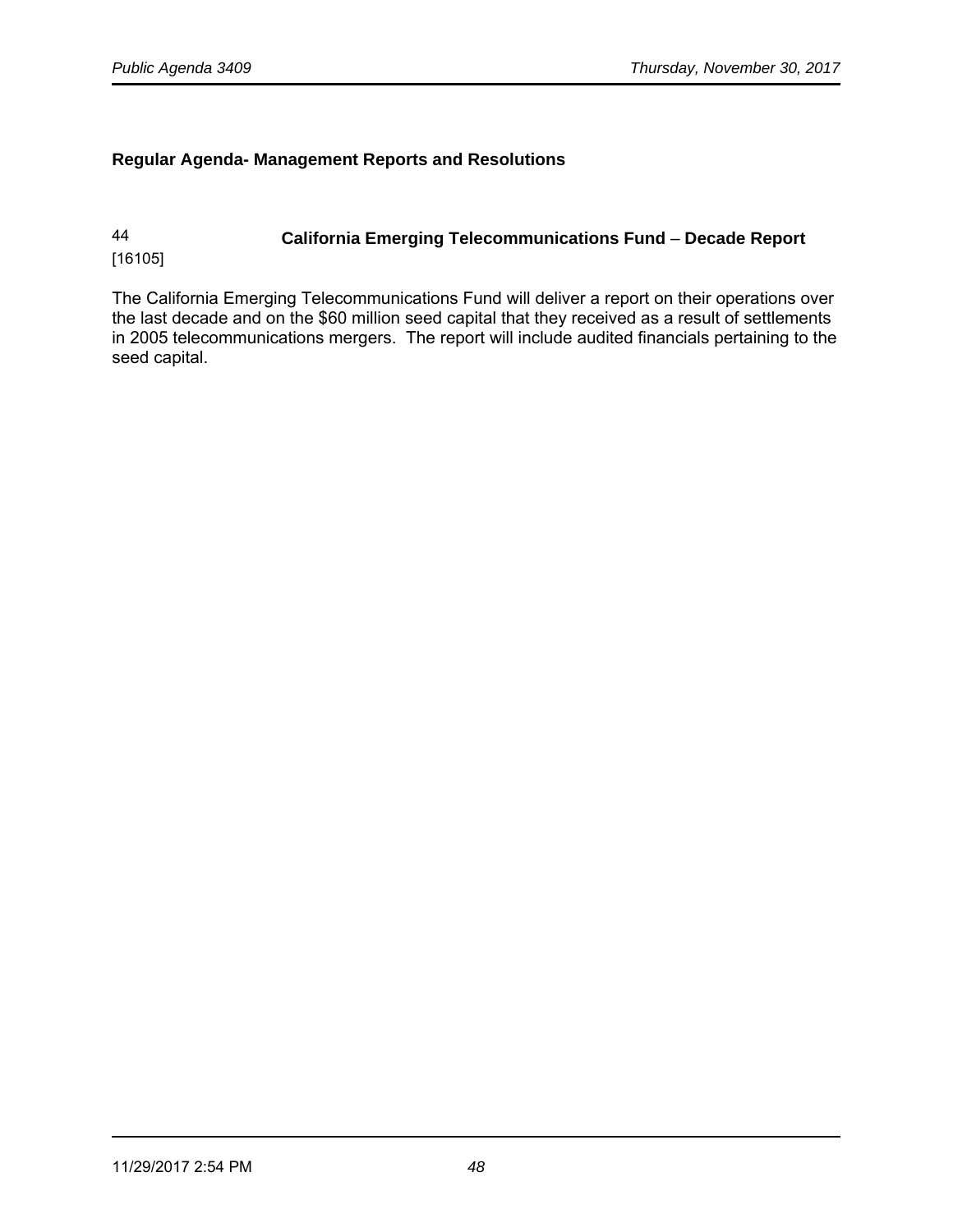# **Regular Agenda- Management Reports and Resolutions** (continued)

45 **Report and Discussion on Recent Consumer Protection and Safety Activities** 

[16099]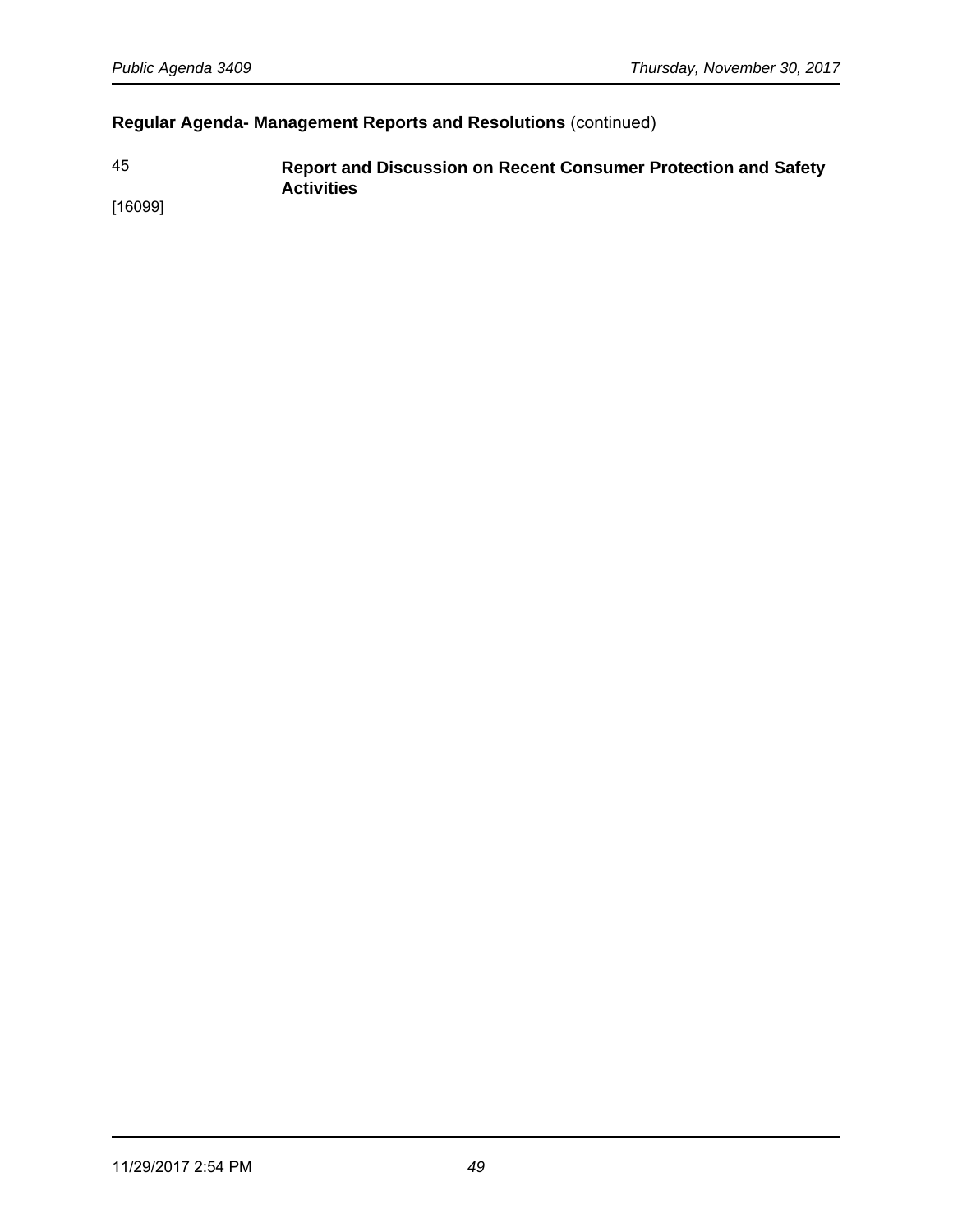# **Regular Agenda- Management Reports and Resolutions** (continued)

46 **Management Report on Administrative Activities**

[16100]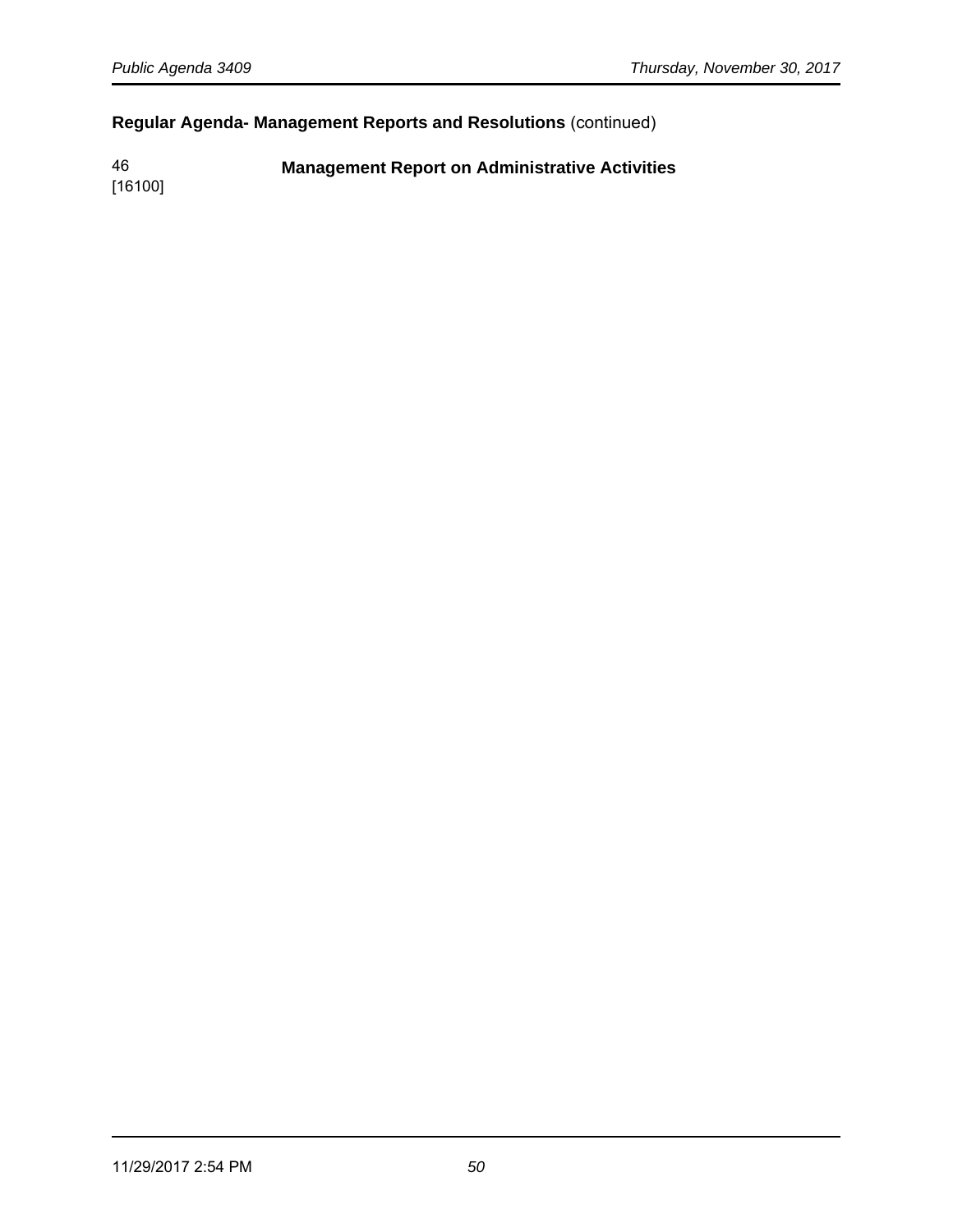# **Closed Session**

**This notice is furnished under Government Code Sections 11125 and 11126.3. The Commission will meet in Closed Session following the Public Session of its regularly scheduled meeting. In the Closed Session, the Commission may consider personnel matters as provided under Government Code Section 11126(a), institution of proceedings or disciplinary actions against any person or entity under the jurisdiction of the Commission as provided under Government Code Sections 11126(d)(2) and 11126(e)(2) (C)(i), and pending litigation as provided under Government Code Section 11126 (e). Additional items may be added to the closed session agenda pursuant to Gov. Code Section 11126.3(d). If in Closed Session the Commission votes to appoint, employ, or dismiss a public employee, the Commission will thereafter reconvene in Open Session to make the disclosures required by Government Code Sections 11125.2 and 11126.3(f).**

**Closed Session - Applications for Rehearing** 

# 47 **Conference with Legal Counsel - Application for Rehearing**

[16101]

Compilation of applications for rehearing recently filed with the Commission.

Gov. Code § 11126(e)(2)(B)(i), allows this item to be considered in Closed Session.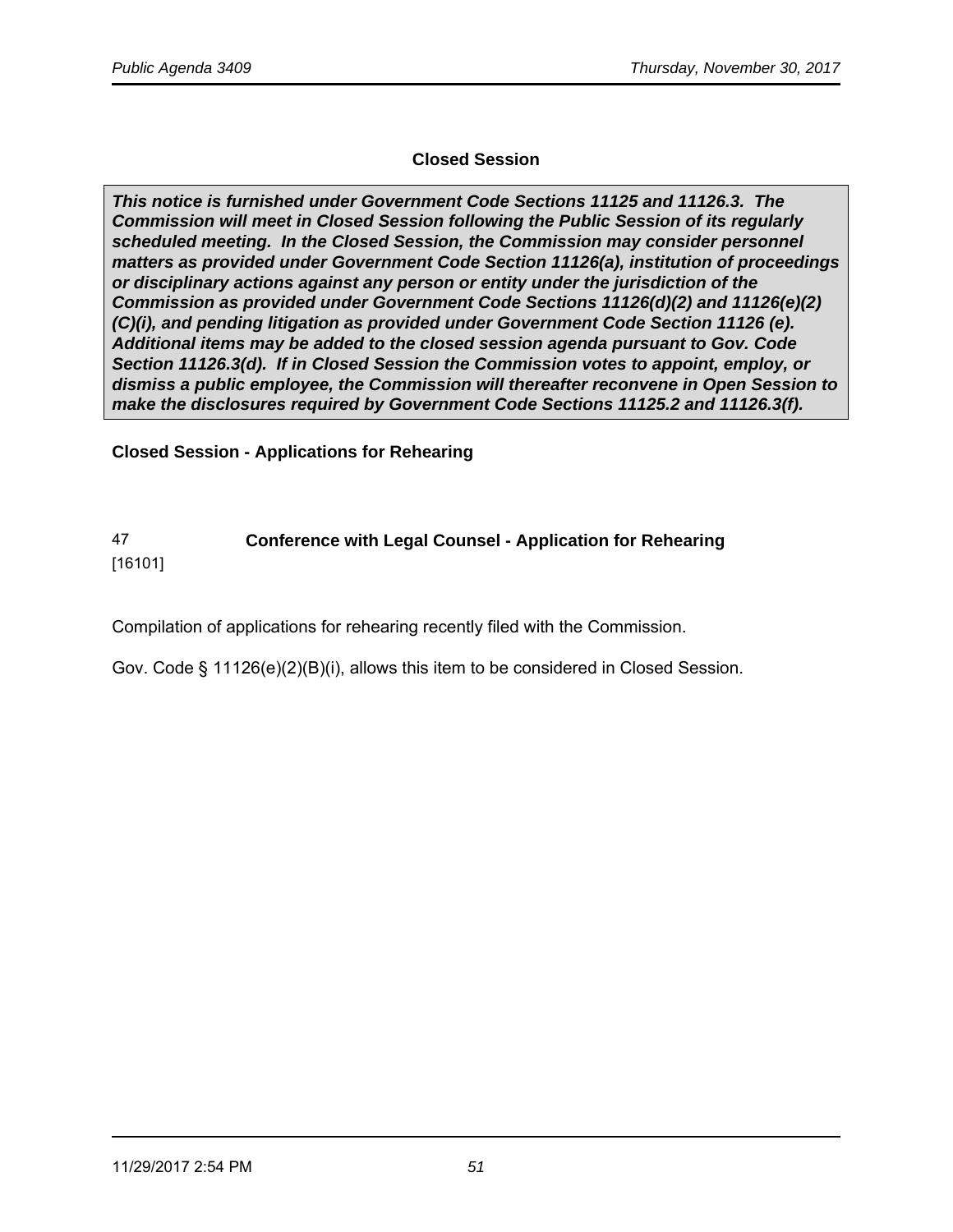#### **Closed Session - Applications for Rehearing** (continued)

# 48 **Conference with Legal Counsel - Application for Rehearing** [16021] A17-03-010

Disposition of Application for rehearing of Resolution T-17531 filed by Kerman Telephone Company (Kerman). Resolution T-17531 was issued in response to an advice letter filed by Kerman to true-up Kerman's interim rate relief to adopted rates for Test Year 2016. In Resolution T-17531, the Commission ordered Kerman to refund \$559,783.78 to the California High Cost Fund-A in one lump sum payment within 45 days from the effective date of the Resolution.

Gov. Code § 11126(e)(2)(B)(i), allows this item to be considered in Closed Session.

Agenda 3406, Item 24 10/12/2017 Agenda 3407, Item 26 10/26/2017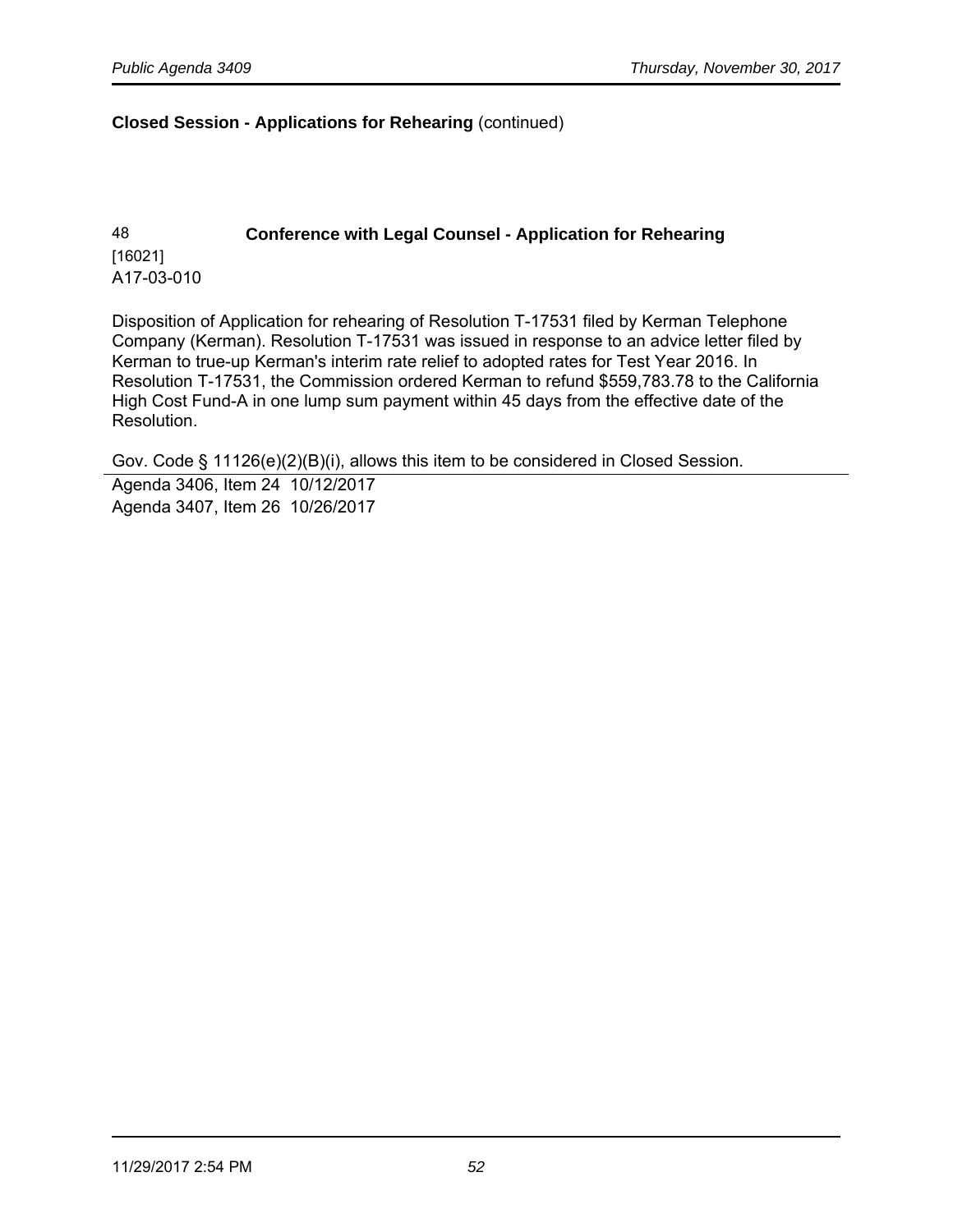#### **Closed Session - Applications for Rehearing** (continued)

# 49 **Conference with Legal Counsel - Application for Rehearing** [16125] R15-02-020

Disposition of application for rehearing of Decision (D.) 17-02-026 filed by Pacificorp and Liberty Utilities LLC (Liberty Calpeco) (collectively Non-CBA Utilities). In D.17-06-026 (Decision), the Commission implemented new compliance requirements for the renewables portfolio standard (RPS) program, specifically in response to requirements in Senate Bill (SB) 350 (De Leon, Stats. 2015, ch. 547).

Gov. Code § 11126(e)(2)(B)(i), allows this item to be considered in Closed Session.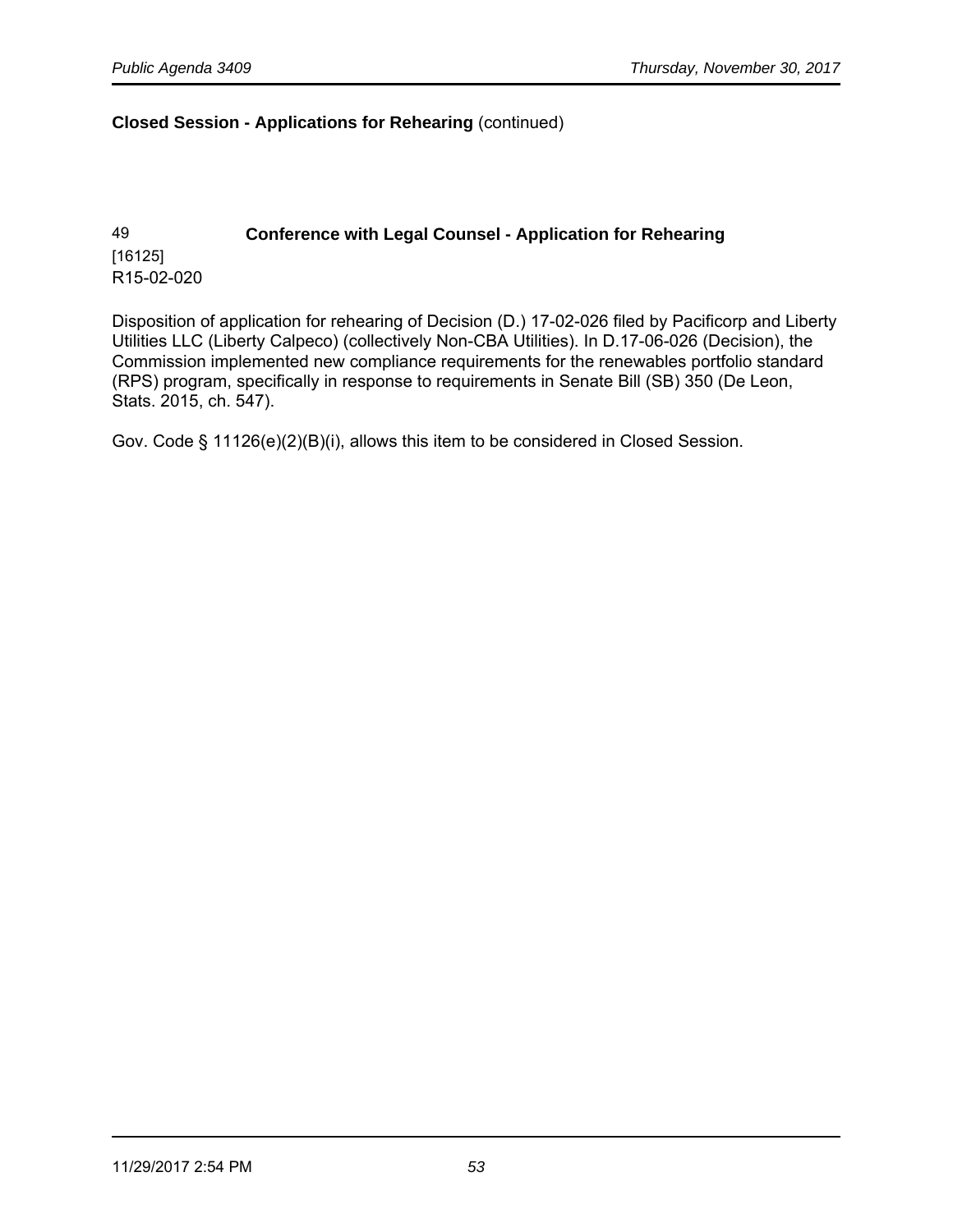#### **Closed Session - Applications for Rehearing** (continued)

50 **Conference with Legal Counsel - Application for Rehearing** [16127] I.11-06-009

Disposition of Application for Rehearing of Decision (D.) 17-04-007 (Decision on Remand Granting Compensation to The Utility Reform Network (TURN) and Center for Accessible Technology (Cfor AT) for Substantial Contribution to D.12-08-025), filed by AT&T, Inc. The Commission issued D.17-04-007 pursuant to the Court of Appeal's direction in New Cingular PCS, LLC et al. v. Public Utilities Commission, Respondent, The Utility Reform Network et al., Real Parties in interest, 246 Cal.App.4th 784; 2016 Cal. App. LEXIS 298.

Gov. Code § 11126(e)(2)(B)(i), allows this item to be considered in Closed Session.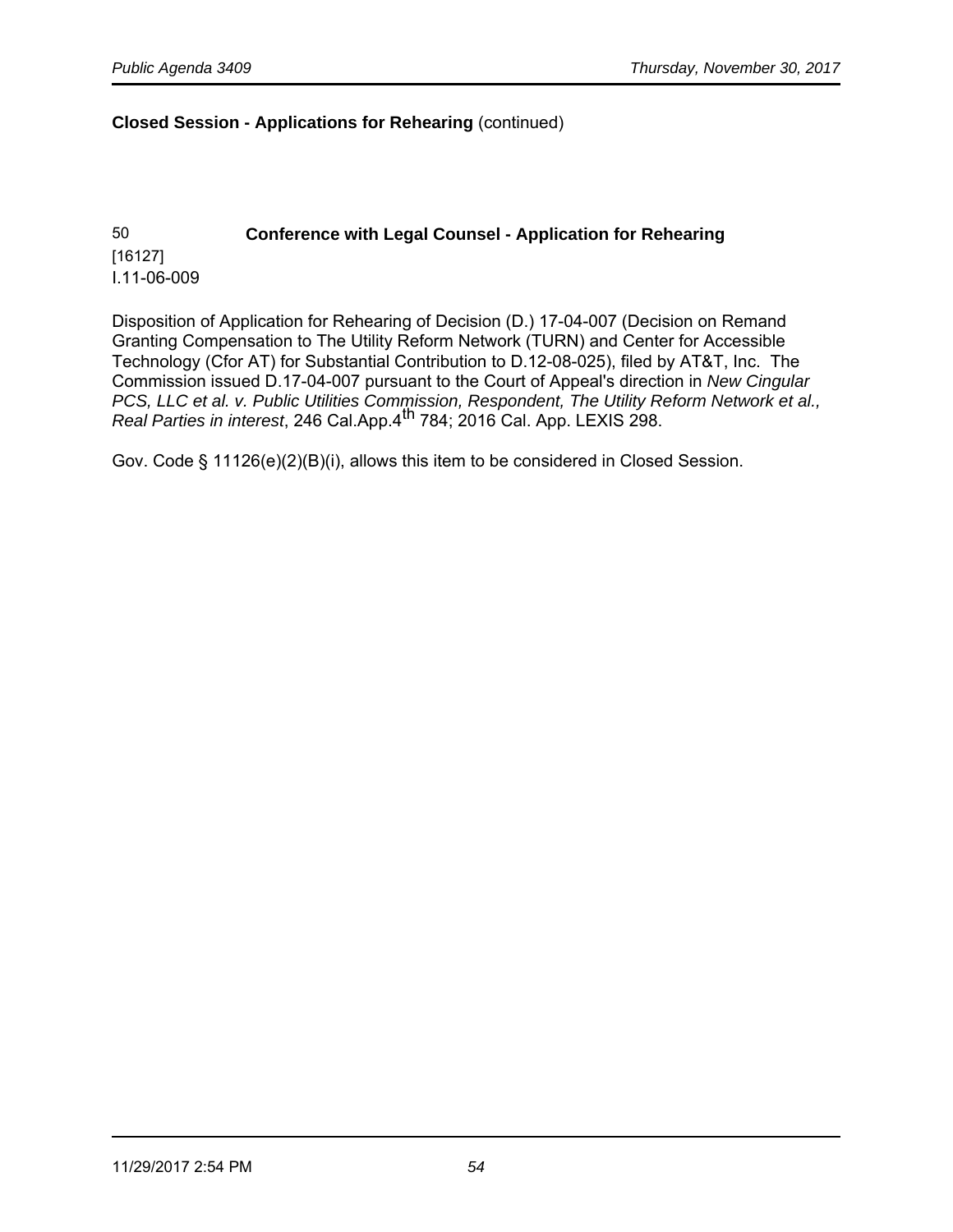# **Closed Session - Initiation of Litigation - Non-Federal**

Consideration of possible Commission initiation of, or intervention in, litigation. Gov. Code § 11126(e)(2)(C)(i) and/or § 11126(d)(2), allows this item to be considered in Closed Session.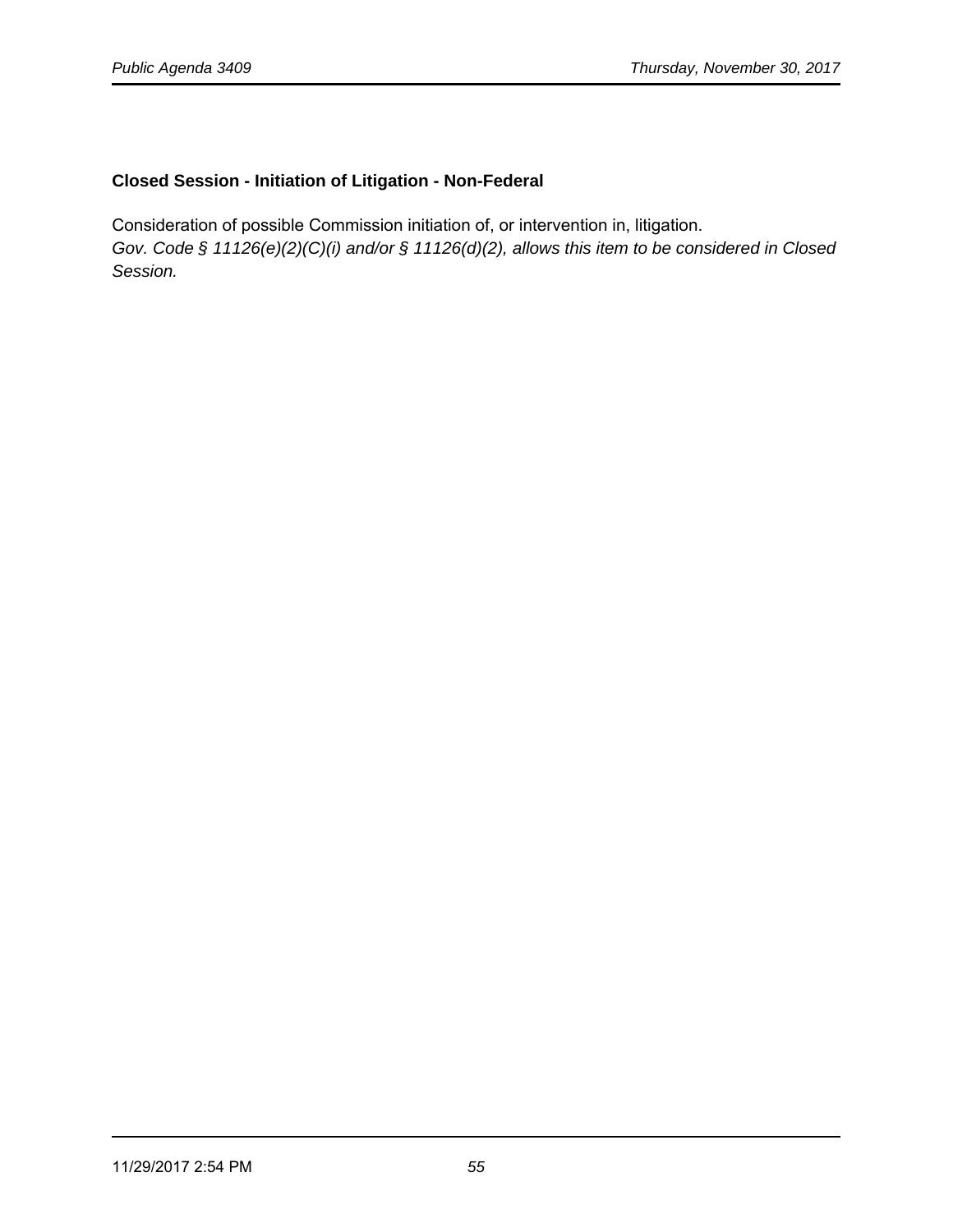# **Closed Session - Threatened Litigation - Non-Federal**

Significant exposure to litigation

Gov. Code § 11126(e)(2)(B), allows this item to be considered in Closed Session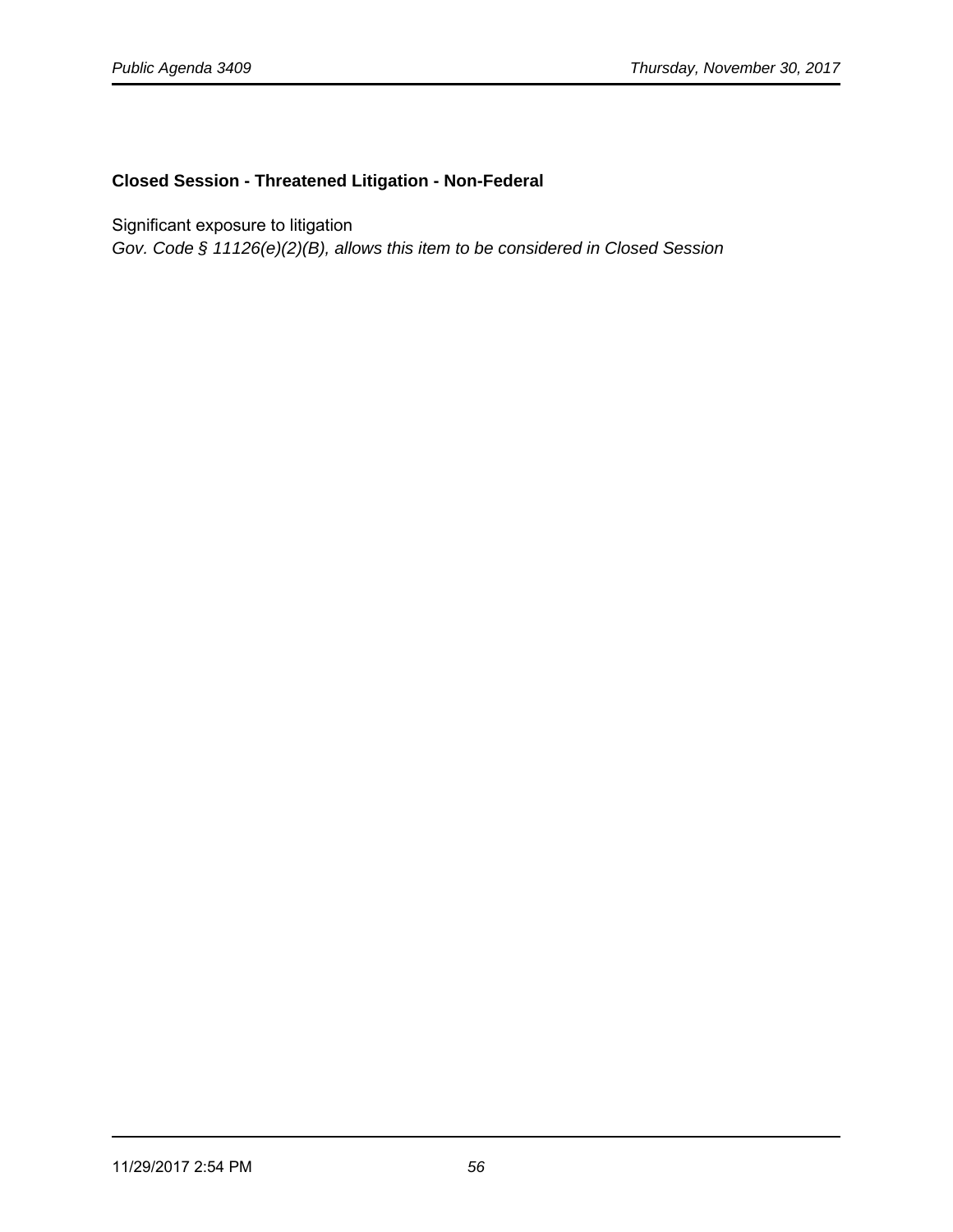# **Closed Session - Existing Litigation - Non-Federal**

51 **Conference with Legal Counsel - Existing Litigation**  [16102] California Court of Appeal, First Appellate District, Division One, Case No. A150192

Central Coast Alliance United for a Sustainable Economy and the Sierra Club v. Public Utilities Commission of the State of California (California Court of Appeal, First Appellate District, Division One, Case No. A150192)

Gov. Code § 11126(e)(2)(A), allows this item to be considered in Closed Session.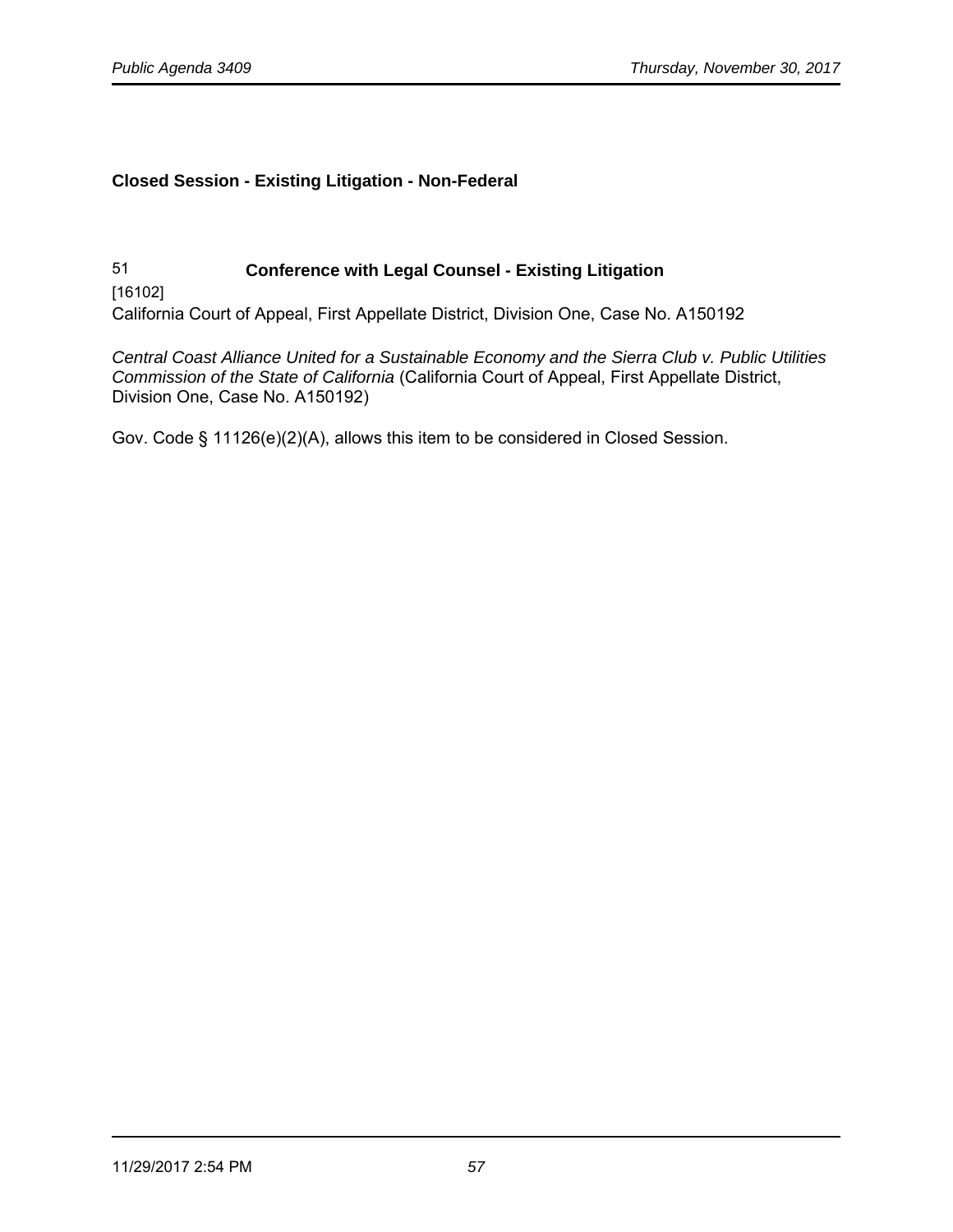# **Closed Session - Appeals from Presiding Officer's Decisions**

Discussion of Appeals of Presiding Officer's Decision.

Pub. Util. Code § 1701.2(h), allows a Presiding Officer's Decision to be considered in Closed Session

# 52 **Conference with Legal Counsel - Appeal from Presiding Officer's Decision**

[16077] C16-10-021

Gildred Building Company, dba The Gildred Companies; Ocotillo Solar LLC vs. Southern California Edison Company.

Discussion of Appeal of the Presiding Officer's Decision.

Pub. Util. Code § 1701.2(h), allows this modified Presiding Officer's Decision to be considered in Closed Session.

Agenda 3408, Item 26 11/9/2017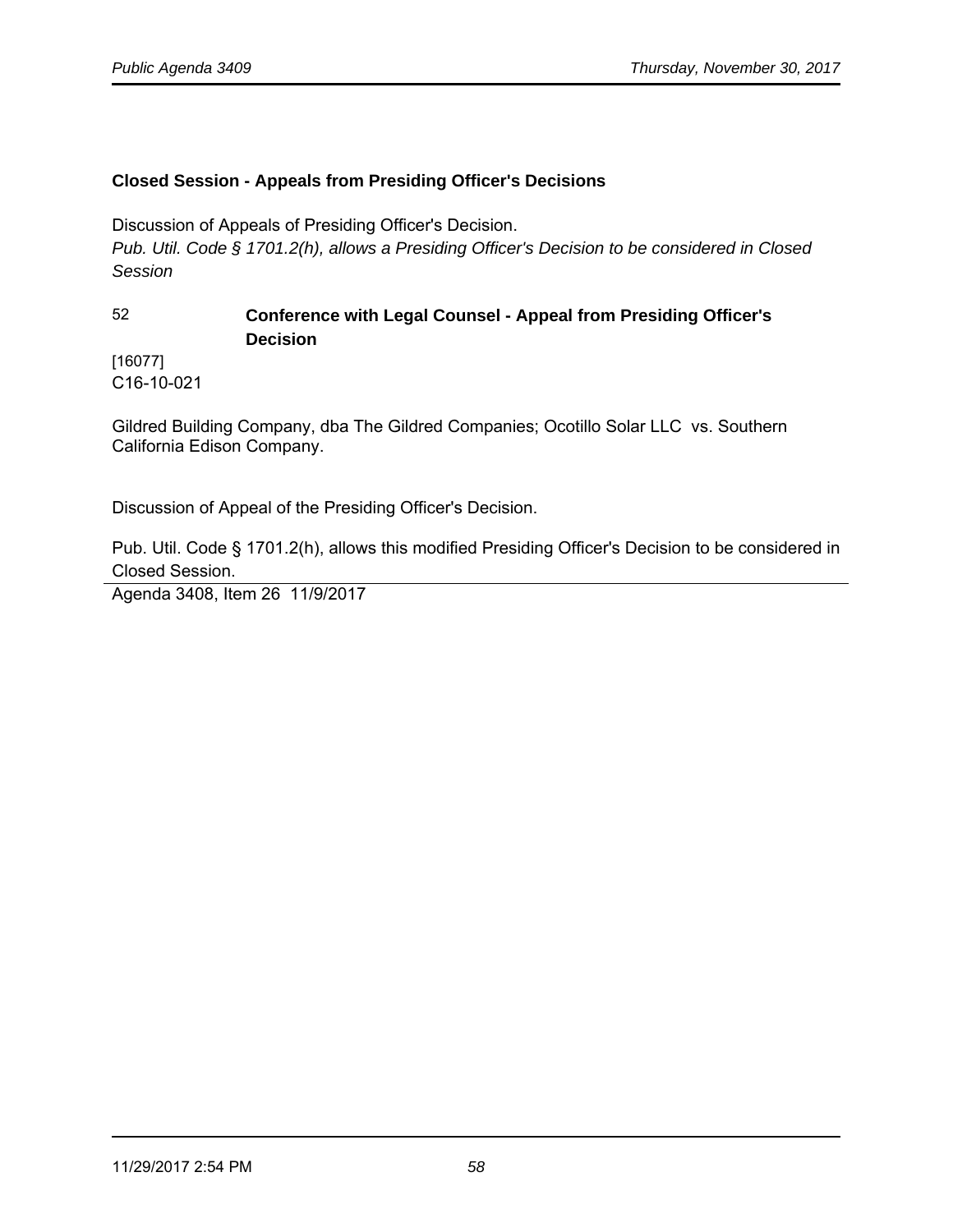#### **Closed Session - Appeals from Presiding Officer's Decisions** (continued)

Discussion of Appeals of Presiding Officer's Decision. Pub. Util. Code § 1701.2(h), allows a Presiding Officer's Decision to be considered in Closed Session

53 **Conference with Legal Counsel - Appeal from Presiding** [16142] C16-12-004

DeJong Brothers Farming, Robert Winters, Trustee of the Winters Revocable Trust, Nicholas and Janie Gatzman, Trustees of the 2014 Gatzman Family Trust, and Rhett and Ashley Burgess vs. Pacific Gas and Electric Company.

Discussion of Appeal of the Presiding Officer's Decision.

Pub. Util. Code § 1701.2(h), allows this modified Presiding Officer's Decision to be considered in Closed Session.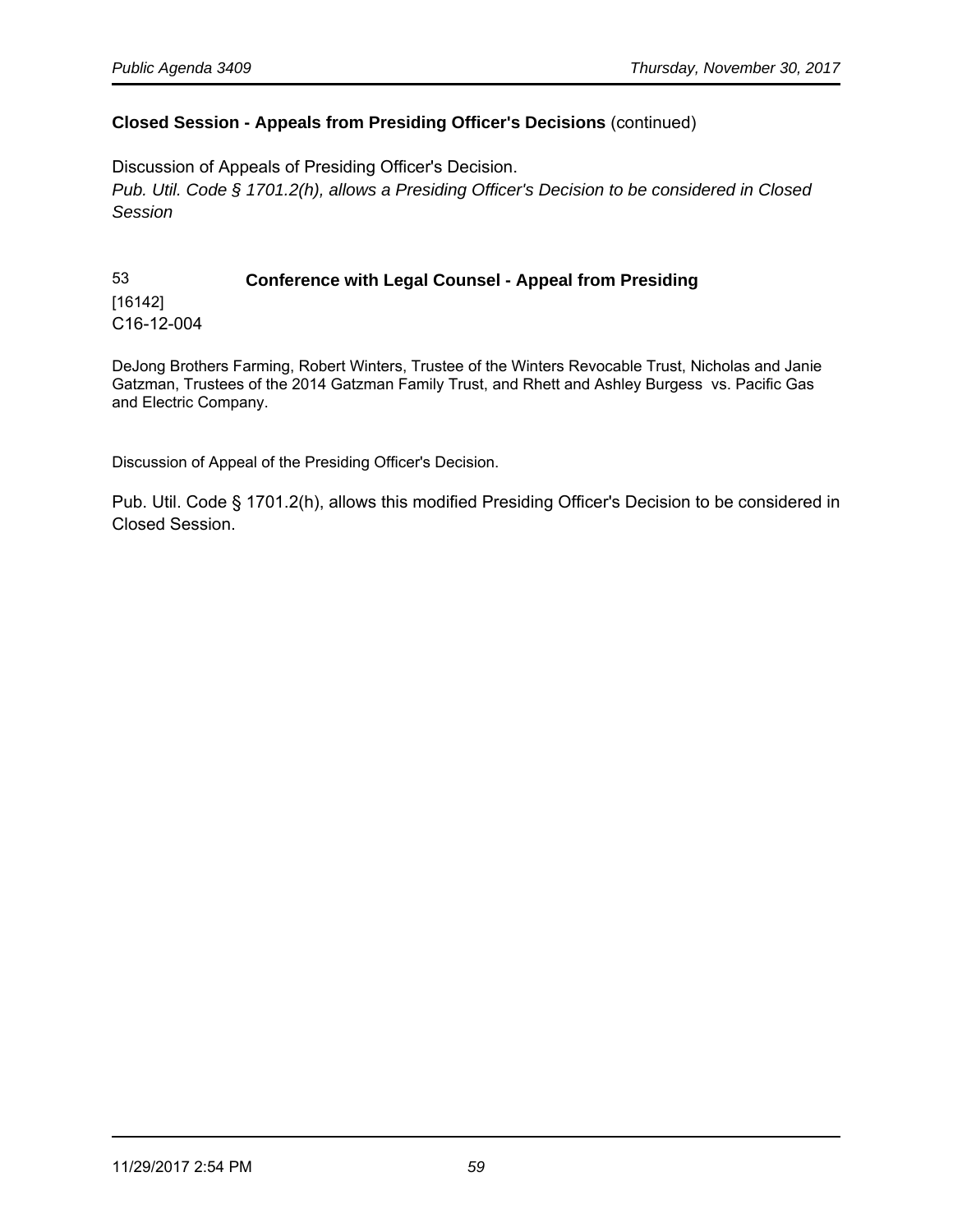**Closed Session - Federal**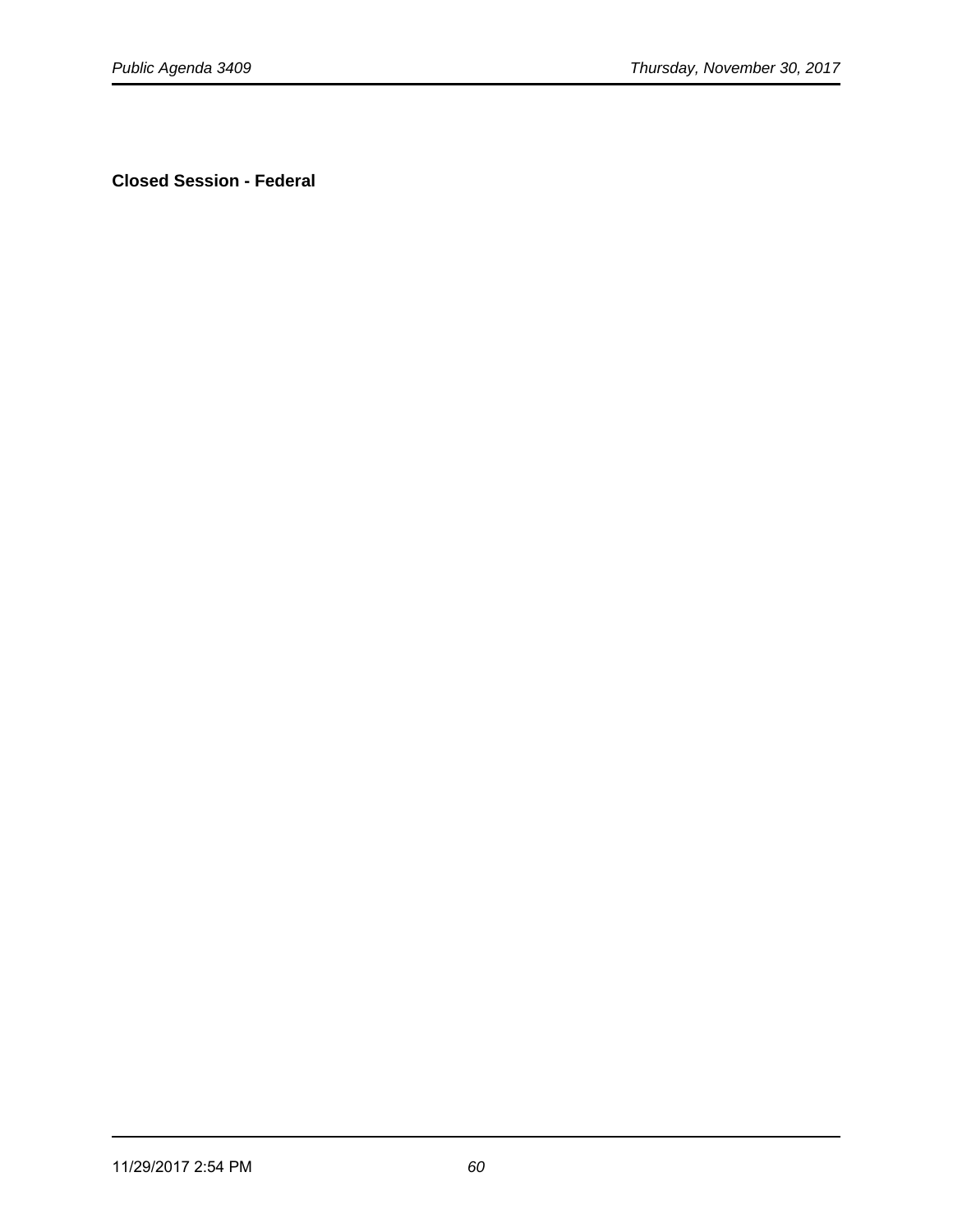# **Closed Session - Existing Litigation - Federal**

Existing Litigation - Federal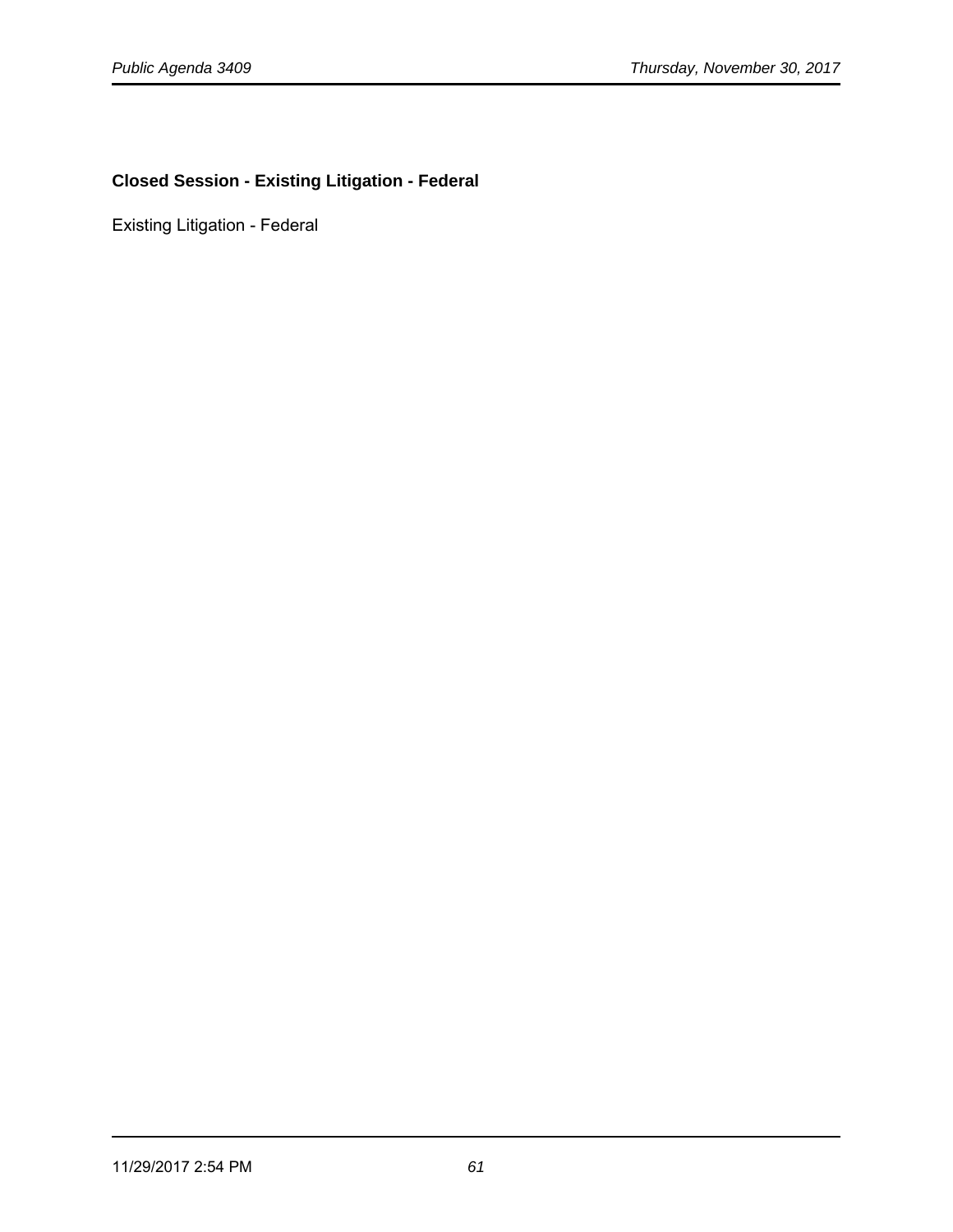# **Closed Session - Initiation of Litigation - Federal**

Consideration of possible Commission initiation of, or intervention in, federal agency or court proceedings.

Gov. Code § 11126(e)(2)(C)(i), allows this item to be considered in Closed Session.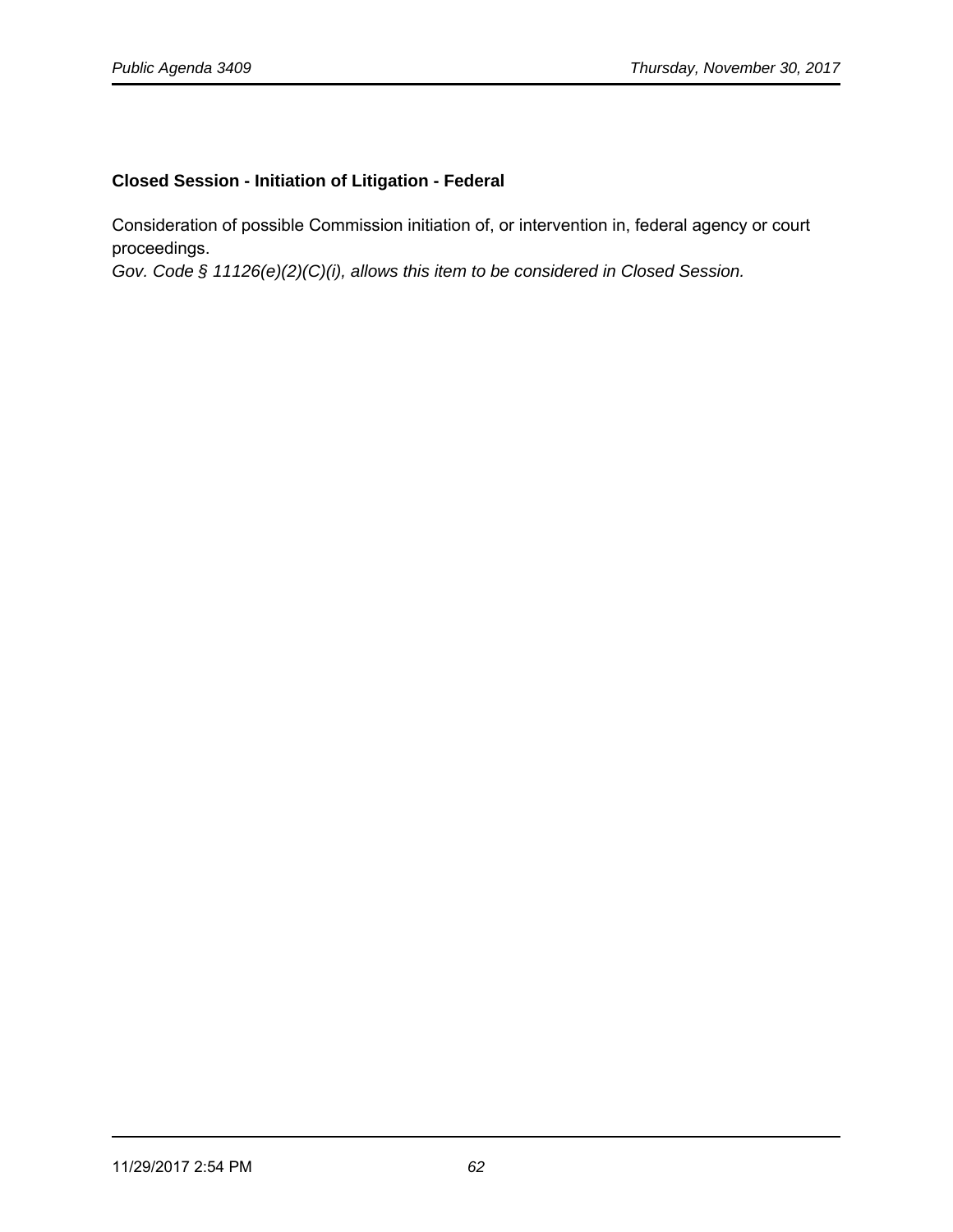# **Closed Session - Threatened Litigation - Federal**

Significant exposure to litigation in federal agency or court proceedings. Gov. Code § 11126(e)(2)(B), allows this item to be considered in Closed Session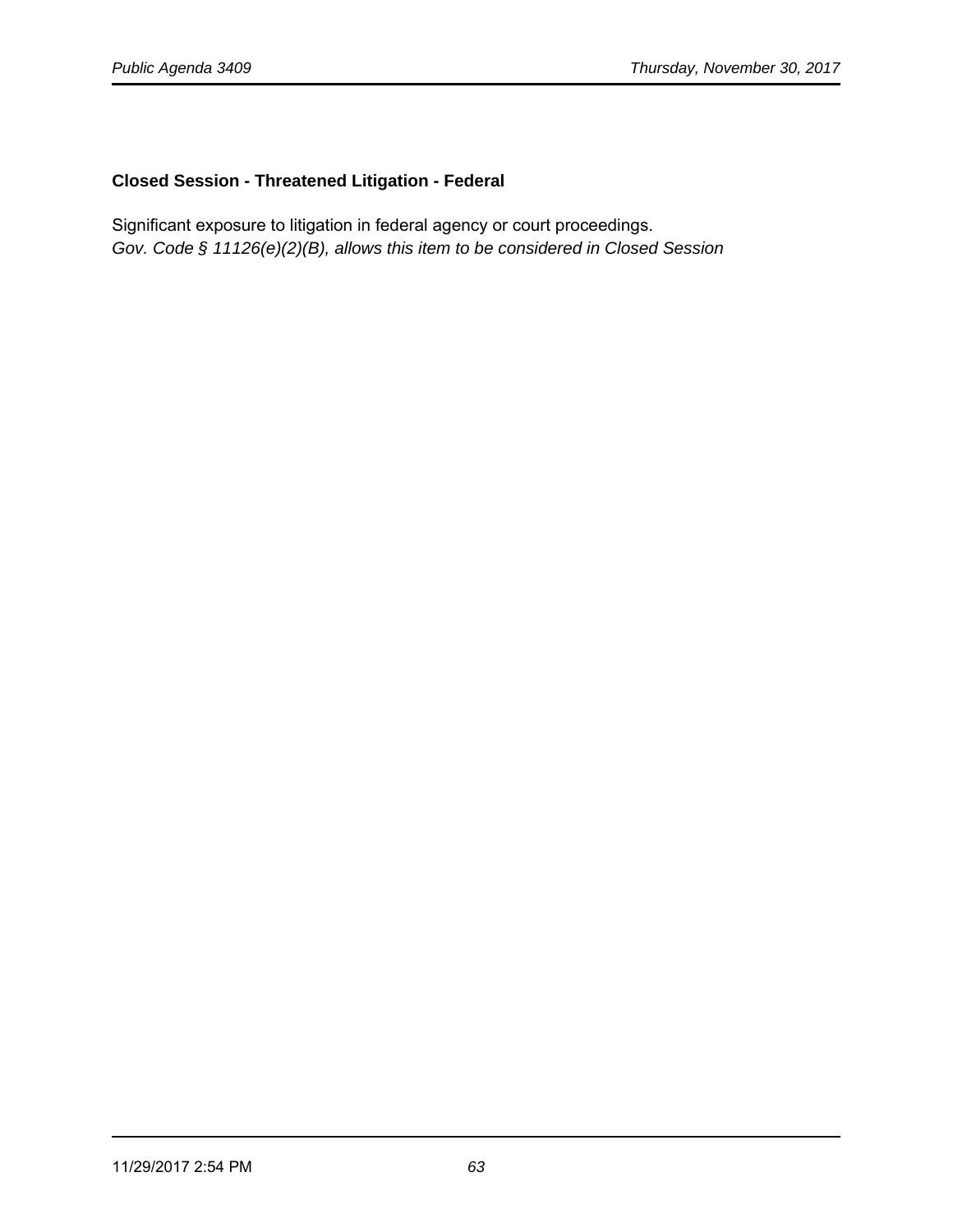# **Closed Session - FERC Docket No. EL00-95-000, et al.**

Conference with Legal Counsel - Existing Litigation; San Diego Gas & Electric Co., FERC Docket No. EL00-95, Investigation of Practices of the California Independent System Operator and the California Power Exchange, FERC Docket EL00-98, and related dockets, CPUC v. FERC, Ninth Circuit Nos. 01-71051, et al., and 01-71934, et al., and related dockets.

Gov. Code § 11126(e)(2)(A), allows this item to be considered in Closed Session.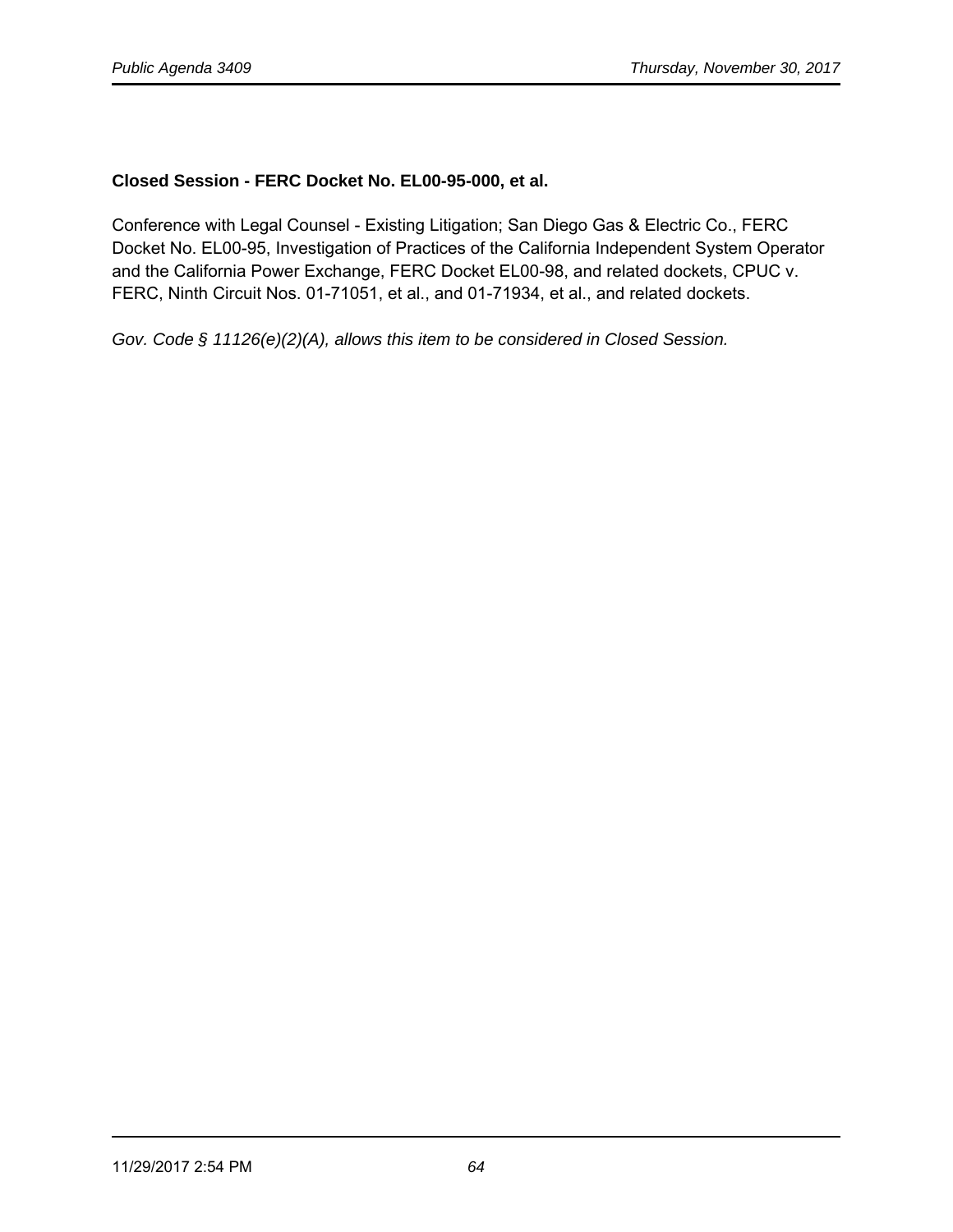# **Closed Session - Administrative Matters**

Consideration and discussion of administrative matters.

Public Utilities Code section 1701.1(f) allows this item to be considered in Closed Session.